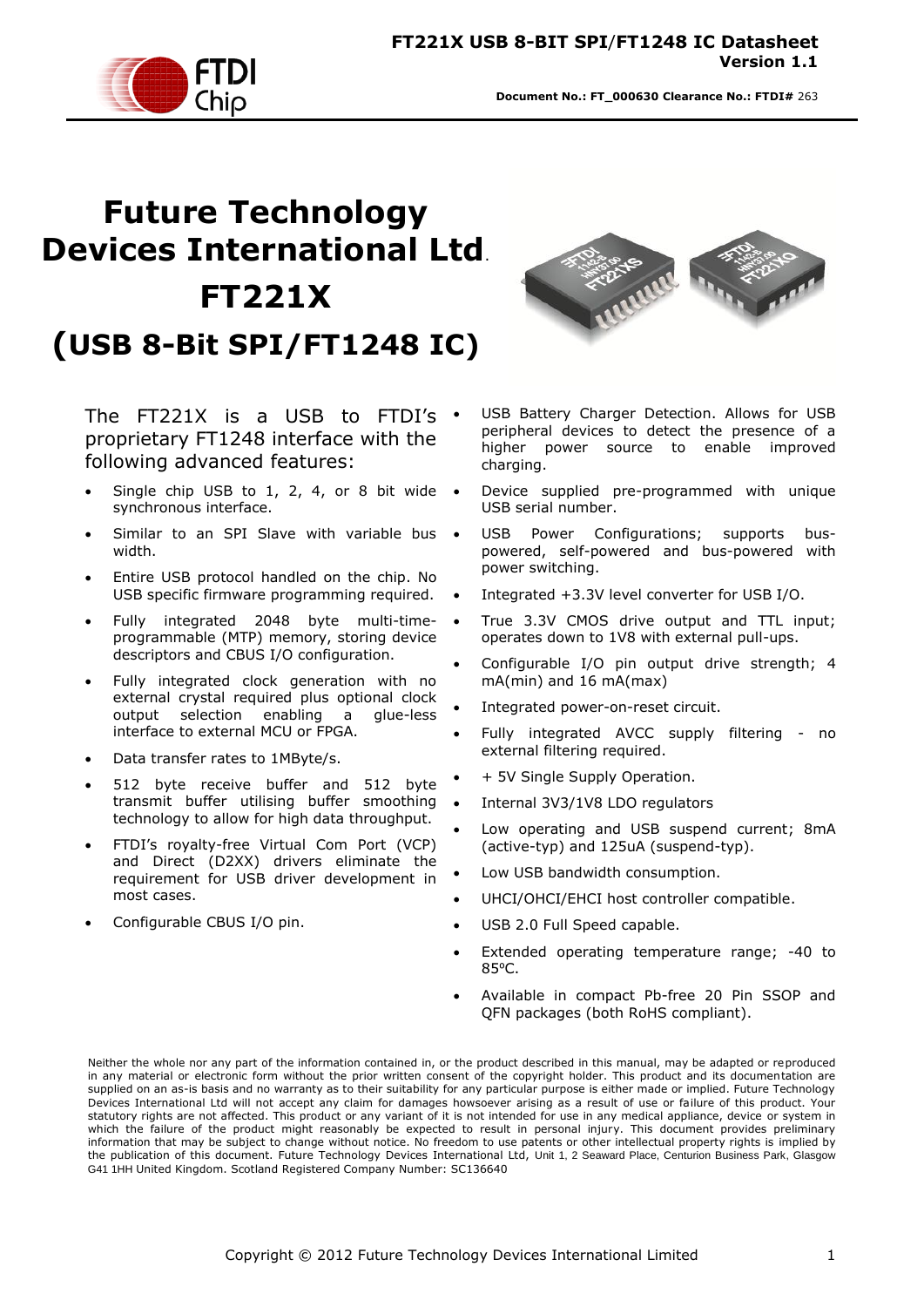

#### <span id="page-1-0"></span>**1 Typical Applications**

- USB to SPI slave interface in 1-bit mode
- Upgrading Legacy Peripherals to USB
- Utilising USB to add system modularity
- Incorporate USB interface to enable PC transfers for development system communication
- Interfacing MCU/PLD/FPGA based designs to add USB connectivity

### <span id="page-1-1"></span>**1.1 Driver Support**

#### **Royalty free VIRTUAL COM PORT (VCP) DRIVERS for...**

- Windows 7 32,64-bit
- Windows Vista and Vista 64-bit
- Windows XP and XP 64-bit
- Server 2003, XP and Server 2008
- Windows XP Embedded
- $\bullet$  Windows CE 4.2, 5.0 and 6.0
- Mac OS-X
- Linux 3.2 and greater
- Android
- USB Industrial Control
- USB MP3 Player Interface
- USB FLASH Card Reader and Writers
- Set Top Box PC USB interface
- USB Digital Camera Interface
- Dedicated Charging Port detection for enabling higher current battery charging.

#### **Royalty free D2XX** *Direct* **Drivers (USB Drivers + DLL S/W Interface)**

- Windows 7 32,64-bit
- Windows Vista and Vista 64-bit
- Windows XP and XP 64-bit
- Server 2003, XP and Server 2008
- Windows XP Embedded
- Windows CE 4.2, 5.0 and 6.0
- Mac OS-X
- Linux 2.6 and greater
- Android

The drivers listed above are all available to download for free from [FTDI website](http://www.ftdichip.com/) [\(www.ftdichip.com\)](file://glaspssv1/General/Engineering/Engineering%20_Documents/DS_FT232R/DS_FT232R_V200/www.ftdichip.com). Various 3rd party drivers are also available for other operating systems - see [FTDI website](http://www.ftdichip.com/) [\(www.ftdichip.com\)](http://www.ftdichip.com/) for details.

For driver installation, please refer to <http://www.ftdichip.com/Documents/InstallGuides.htm>

#### <span id="page-1-2"></span>**1.2 Part Numbers**

| Part Number | Package     |
|-------------|-------------|
| FT221XQ-x   | 20 Pin QFN  |
| FT221XS-x   | 20 Pin SSOP |

Note: Packing codes for x is:

- R: Taped and Reel, (SSOP is 3,000pcs per reel, QFN is 5,000pcs per reel).

- U: Tube packing, 58pcs per tube (SSOP only)
- T: Tray packing, 490pcs per tray (QFN only)

For example: FT221XQ-R is 5,000pcs taped and reel packing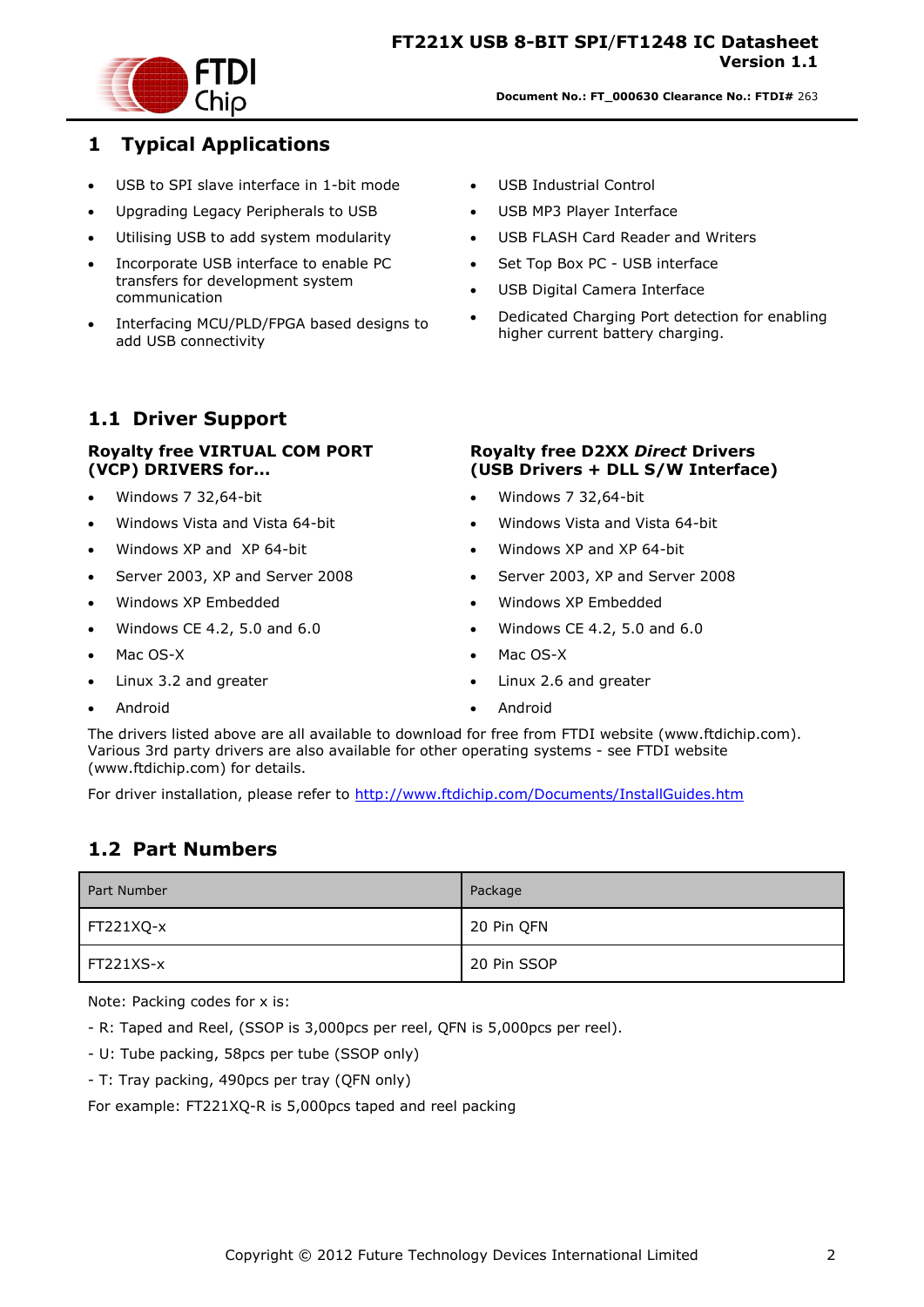

# <span id="page-2-0"></span>**1.3 USB Compliant**

The FT221X is fully compliant with the USB 2.0 specification and has been given the USB-IF Test-ID (TID) 40001334 (Rev B).

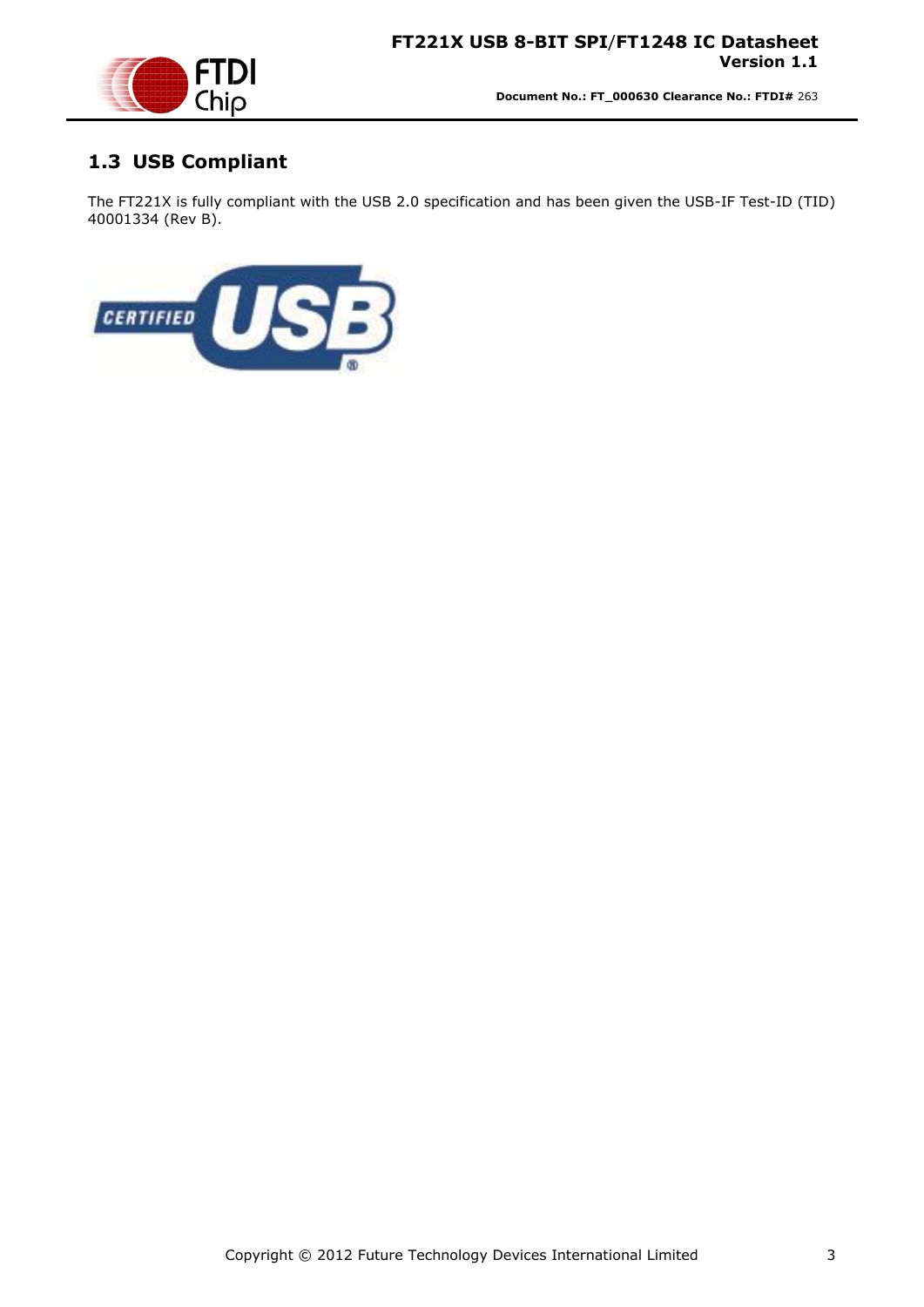

### <span id="page-3-0"></span>**2 FT221X Block Diagram**



#### <span id="page-3-1"></span>**Figure 2.1 FT221X Block Diagram**

For a description of each function please refer to Section 4.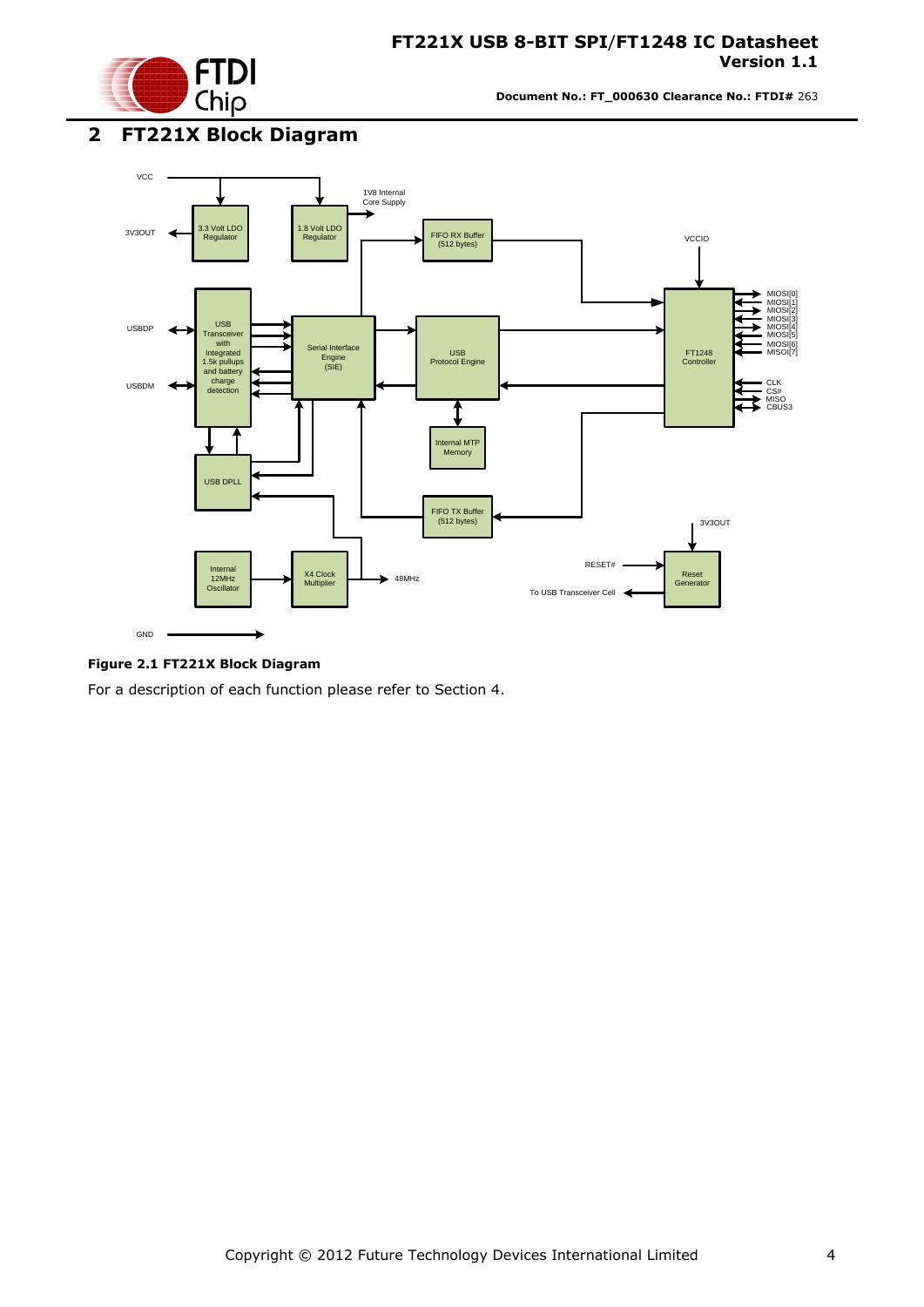

# **Table of Contents**

| 1                       |                                                        |  |
|-------------------------|--------------------------------------------------------|--|
| 1.1                     |                                                        |  |
| 1.2                     |                                                        |  |
| 1.3                     |                                                        |  |
| $\overline{\mathbf{2}}$ |                                                        |  |
| 3                       |                                                        |  |
| 3.1                     |                                                        |  |
|                         | 3.1.1                                                  |  |
| 3.2                     |                                                        |  |
|                         | 3.2.1                                                  |  |
| 3.3                     |                                                        |  |
| 4                       |                                                        |  |
| 4.1                     |                                                        |  |
| 4.2                     |                                                        |  |
| 5                       |                                                        |  |
| 5.1                     |                                                        |  |
| 5.2                     | Supported Commands on the FT1248 Interface 16          |  |
| 5.3                     |                                                        |  |
| 5.4                     |                                                        |  |
|                         | 5.4.1                                                  |  |
| 5.5                     |                                                        |  |
| 6                       |                                                        |  |
| 6.1                     |                                                        |  |
| 6.2                     |                                                        |  |
| 6.3                     |                                                        |  |
| 6.4                     |                                                        |  |
| 6.5                     |                                                        |  |
| 7                       |                                                        |  |
| 7.1                     |                                                        |  |
| 7.2                     |                                                        |  |
| 7.3                     | USB Bus Powered with Power Switching Configuration  29 |  |
| 7.4                     |                                                        |  |
| 8                       |                                                        |  |
| 8.1                     |                                                        |  |
| 8.2                     |                                                        |  |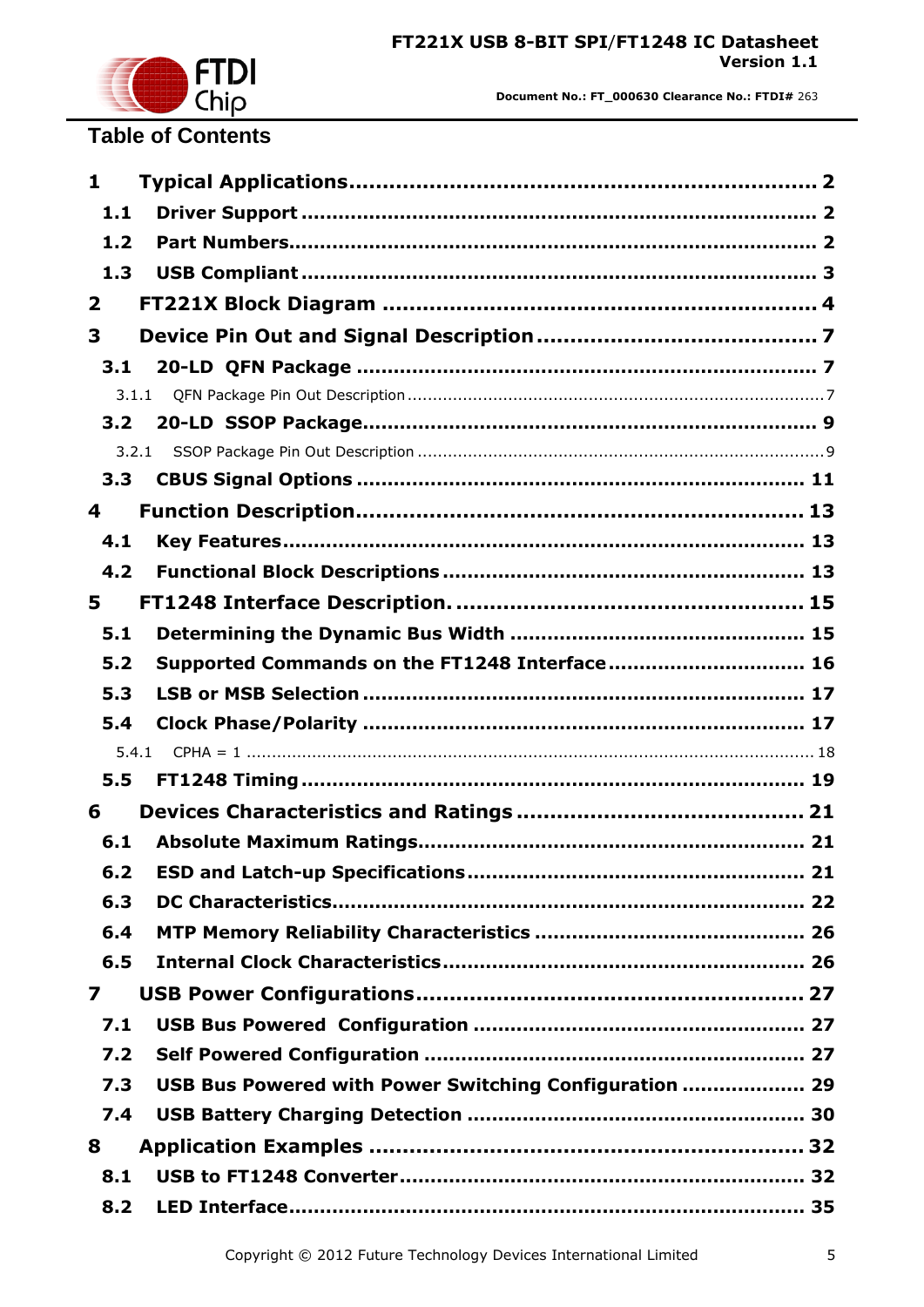

**Document No.: FT\_000630 Clearance No.: FTDI#** 263

| 9     |  |
|-------|--|
| 9.1   |  |
| 9.2   |  |
| 9.2.1 |  |
| 9.2.2 |  |
| 9.3   |  |
| 9.4   |  |
| 9.5   |  |
| 9.5.1 |  |
| 9.5.2 |  |
| 9.5.3 |  |
| 9.5.4 |  |
| 10    |  |
| 10.1  |  |
| 10.2  |  |
| 10.3  |  |
| 10.4  |  |
| 10.5  |  |
| 11    |  |
|       |  |
|       |  |
|       |  |
|       |  |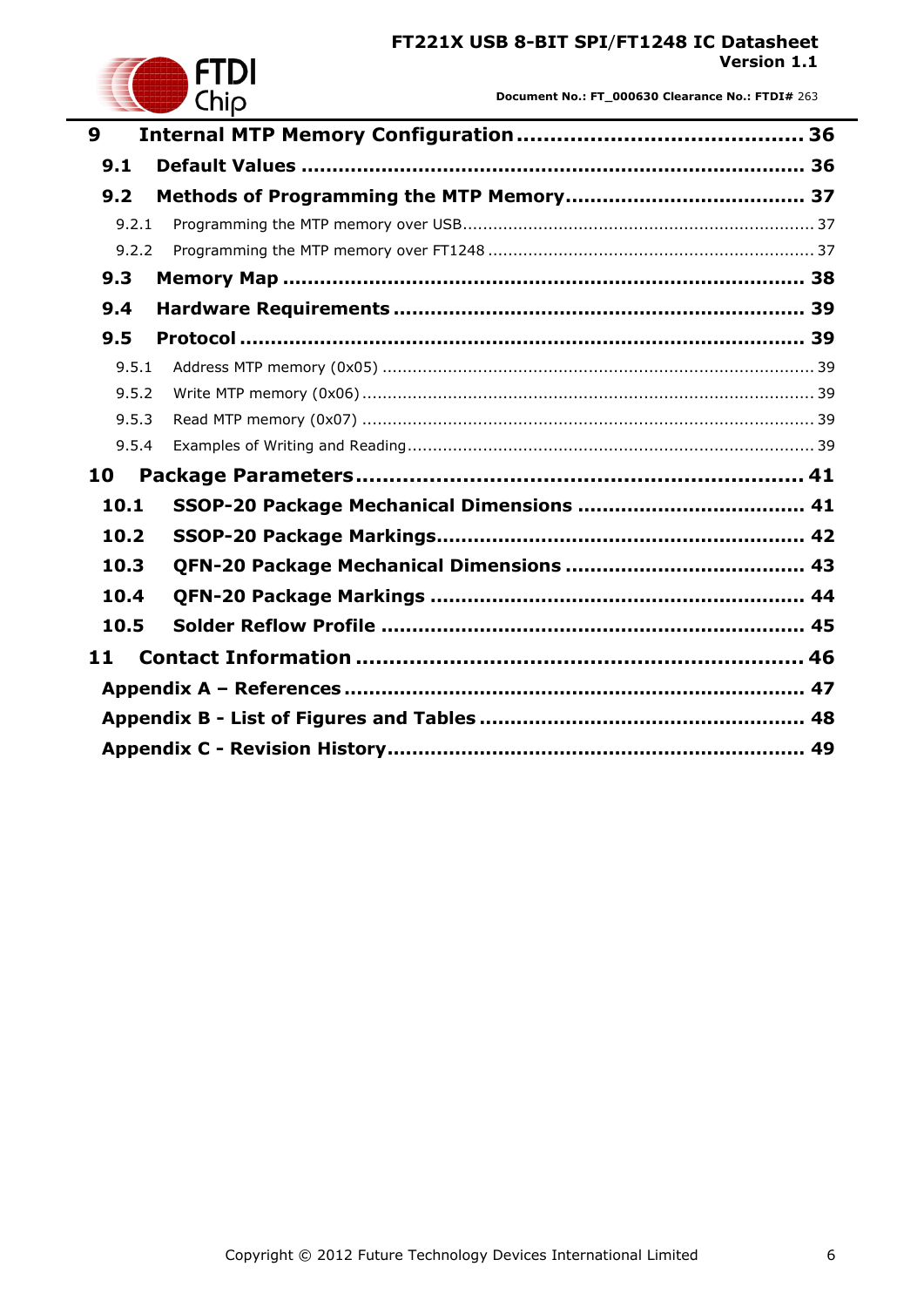

### <span id="page-6-0"></span>**3 Device Pin Out and Signal Description**

### <span id="page-6-1"></span>**3.1 20-LD QFN Package**



<span id="page-6-3"></span>**Figure 3.1 QFN Schematic Symbol**

#### <span id="page-6-2"></span>**3.1.1 QFN Package PinOut Description**

Note : # denotes an active low signal.

| Pin No. | <b>Name</b>         | <b>Type</b>            | <b>Description</b>                                                                                                              |  |  |  |
|---------|---------------------|------------------------|---------------------------------------------------------------------------------------------------------------------------------|--|--|--|
| 12      | $***$<br><b>VCC</b> | <b>POWER</b><br>Input  | 5 V (or 3V3) supply to IC                                                                                                       |  |  |  |
| 20      | <b>VCCIO</b>        | <b>POWER</b><br>Input  | 1V8 - 3V3 supply for the IO cells                                                                                               |  |  |  |
| 10      | $***$<br>3V3OUT     | <b>POWER</b><br>Output | 3V3 output at 50mA. May be used to power VCCIO.<br>When VCC is 3V3; pin 10 is an input pin and should be<br>connected to pin 12 |  |  |  |
| 3, 13   | <b>GND</b>          | <b>POWER</b><br>Input  | OV Ground input.                                                                                                                |  |  |  |

<span id="page-6-4"></span>**Table 3.1 Power and Ground** 

\*Pin 21 is the centre pad under the IC. Connect to GND.

\*\* If VCC is 3V3 then 3V3OUT must also be driven with 3V3 input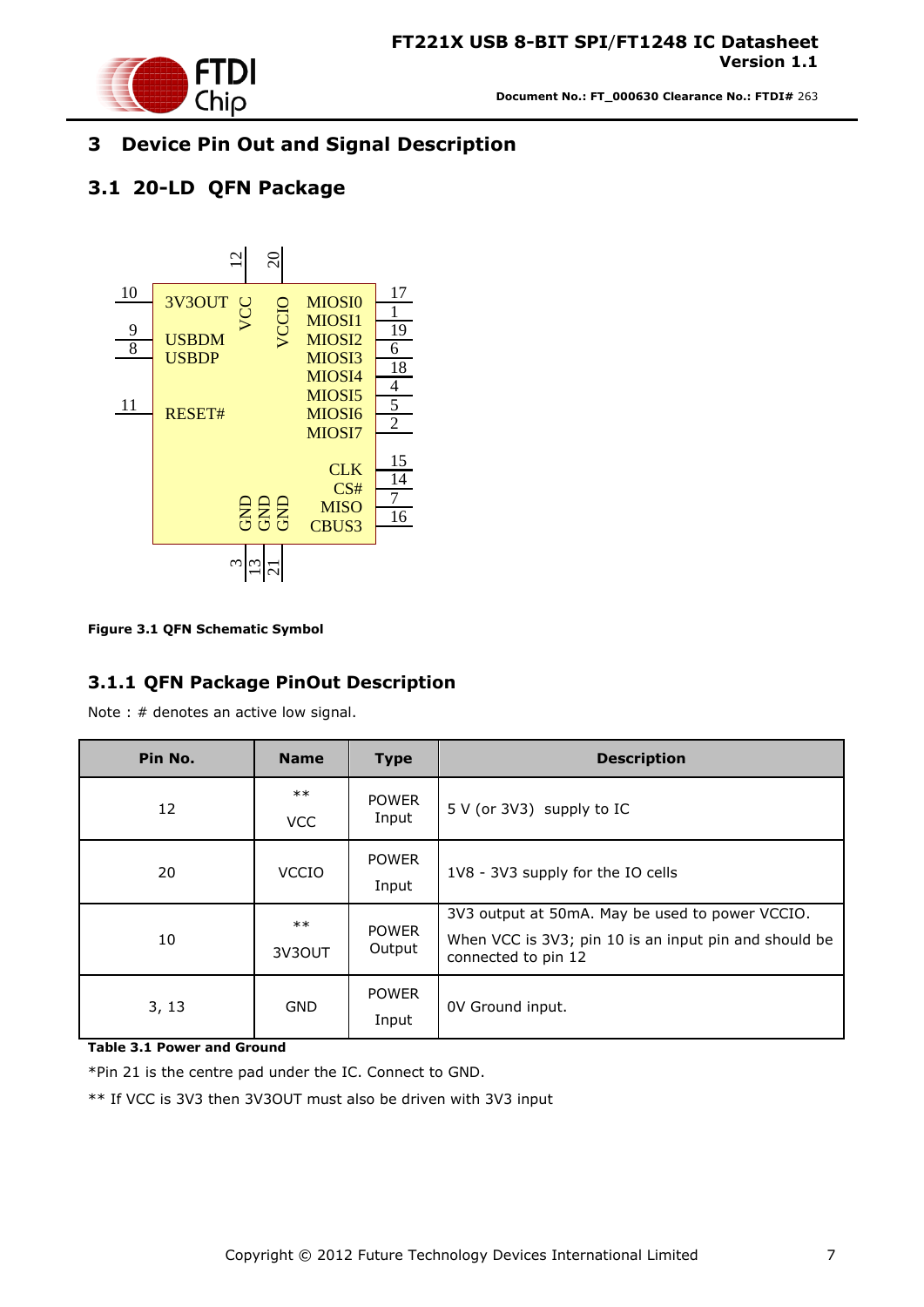

**Document No.: FT\_000630 Clearance No.: FTDI#** 263

| Pin No. | <b>Name</b>  | <b>Type</b>  | <b>Description</b>        |
|---------|--------------|--------------|---------------------------|
| 9       | <b>USBDM</b> | <b>INPUT</b> | USB Data Signal Minus.    |
| 8       | <b>USBDP</b> | <b>INPUT</b> | USB Data Signal Plus.     |
| 11      | RESET#       | <b>INPUT</b> | Reset input (active low). |

<span id="page-7-0"></span>**Table 3.2 Common Function pins** 

| Pin No.      | <b>Name</b> | <b>Type</b> | <b>Description</b>                                                                                                             |
|--------------|-------------|-------------|--------------------------------------------------------------------------------------------------------------------------------|
| 17           | MIOSI[0]    | I/O         | Bi-Directional data bit 0                                                                                                      |
| $\mathbf{1}$ | MIOSI[1]    | I/O         | Bi-Directional data bit 1                                                                                                      |
| 19           | MIOSI[2]    | I/O         | Bi-Directional data bit 2                                                                                                      |
| 6            | MIOSI[3]    | I/O         | Bi-Directional data bit 3                                                                                                      |
| 18           | MIOSI[4]    | I/O         | Bi-Directional data bit 4                                                                                                      |
| 4            | MIOSI[5]    | I/O         | Bi-Directional data bit 5                                                                                                      |
| 5            | MIOSI[6]    | I/O         | Bi-Directional data bit 6                                                                                                      |
| 2            | MIOSI[7]    | I/O         | Bi-Directional data bit 7                                                                                                      |
| 15           | <b>CLK</b>  | Input       | Clock input from FT1248 interface master                                                                                       |
| 14           | CS#         | Input       | Chip select input to enable the device interface. Active low logic.                                                            |
| 7            | <b>MISO</b> | Output      | Master In Serial Out. Used to provide status information to the FT1248<br>interface master.                                    |
| 16           | CBUS3       | I/O         | Configurable CBUS I/O Pin. Function of this pin is configured in the<br>device MTP memory. See CBUS Signal Options, Table 3.7. |

#### <span id="page-7-1"></span>**Table 3.3 FT1248 Interface and CBUS Group (see note 1)**

Notes:

1. When used in Input Mode, the input pins are pulled to VCCIO via internal 75kΩ (approx) resistors. These pins can be programmed to gently pull low during USB suspend (PWREN# =  $\degree$ 1") by setting an option in the MTP memory.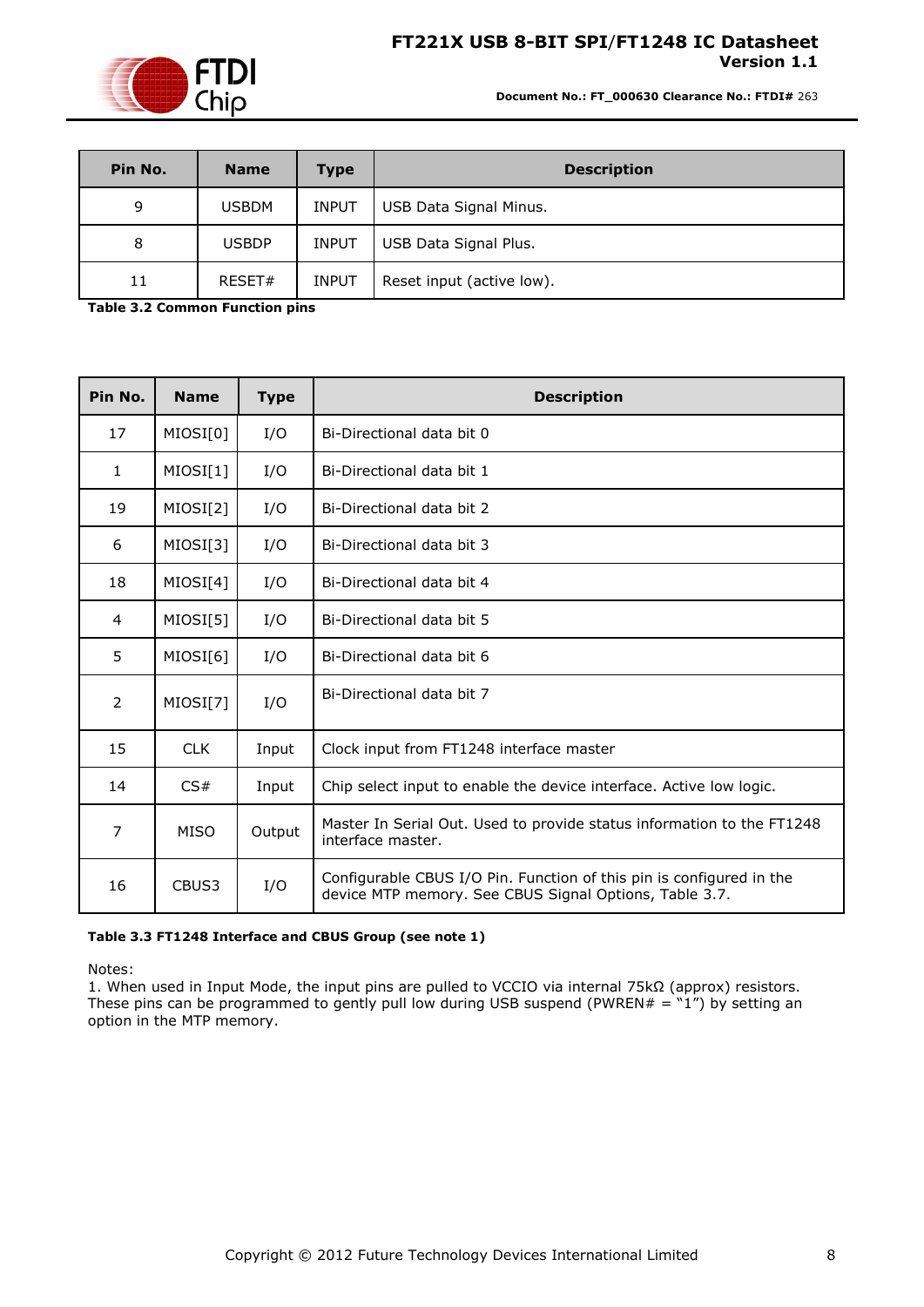

# <span id="page-8-0"></span>**3.2 20-LD SSOP Package**



<span id="page-8-2"></span>**Figure 3.2 SSOP Schematic Symbol**

#### <span id="page-8-1"></span>**3.2.1 SSOP Package PinOut Description**

Note : # denotes an active low signal.

| Pin No. | <b>Name</b>     | <b>Type</b>            | <b>Description</b>                                                                                                               |
|---------|-----------------|------------------------|----------------------------------------------------------------------------------------------------------------------------------|
| 15      | $***$<br>VCC    | <b>POWER</b><br>Input  | 5 V (or 3V3) supply to IC                                                                                                        |
| 3       | <b>VCCIO</b>    | <b>POWER</b><br>Input  | 1V8 - 3V3 supply for the IO cells                                                                                                |
| 13      | $***$<br>3V3OUT | <b>POWER</b><br>Output | 3V3 output at 50mA. May be used to power VCCIO.<br>When VCC is 3V3; pin 13 is an input pin and should be<br>connected to pin 15. |
| 6, 16   | <b>GND</b>      | <b>POWER</b><br>Input  | OV Ground input.                                                                                                                 |

<span id="page-8-3"></span>**Table 3.4 Power and Ground** 

\*\* If VCC is 3V3 then 3V3OUT must also be driven with 3V3 input

| Pin No. | <b>Name</b>  | <b>Type</b>  | <b>Description</b>        |
|---------|--------------|--------------|---------------------------|
| 12      | <b>USBDM</b> | <b>INPUT</b> | USB Data Signal Minus.    |
| 11      | <b>USBDP</b> | <b>INPUT</b> | USB Data Signal Plus.     |
| 14      | RESET#       | <b>INPUT</b> | Reset input (active low). |

<span id="page-8-4"></span>**Table 3.5 Common Function pins**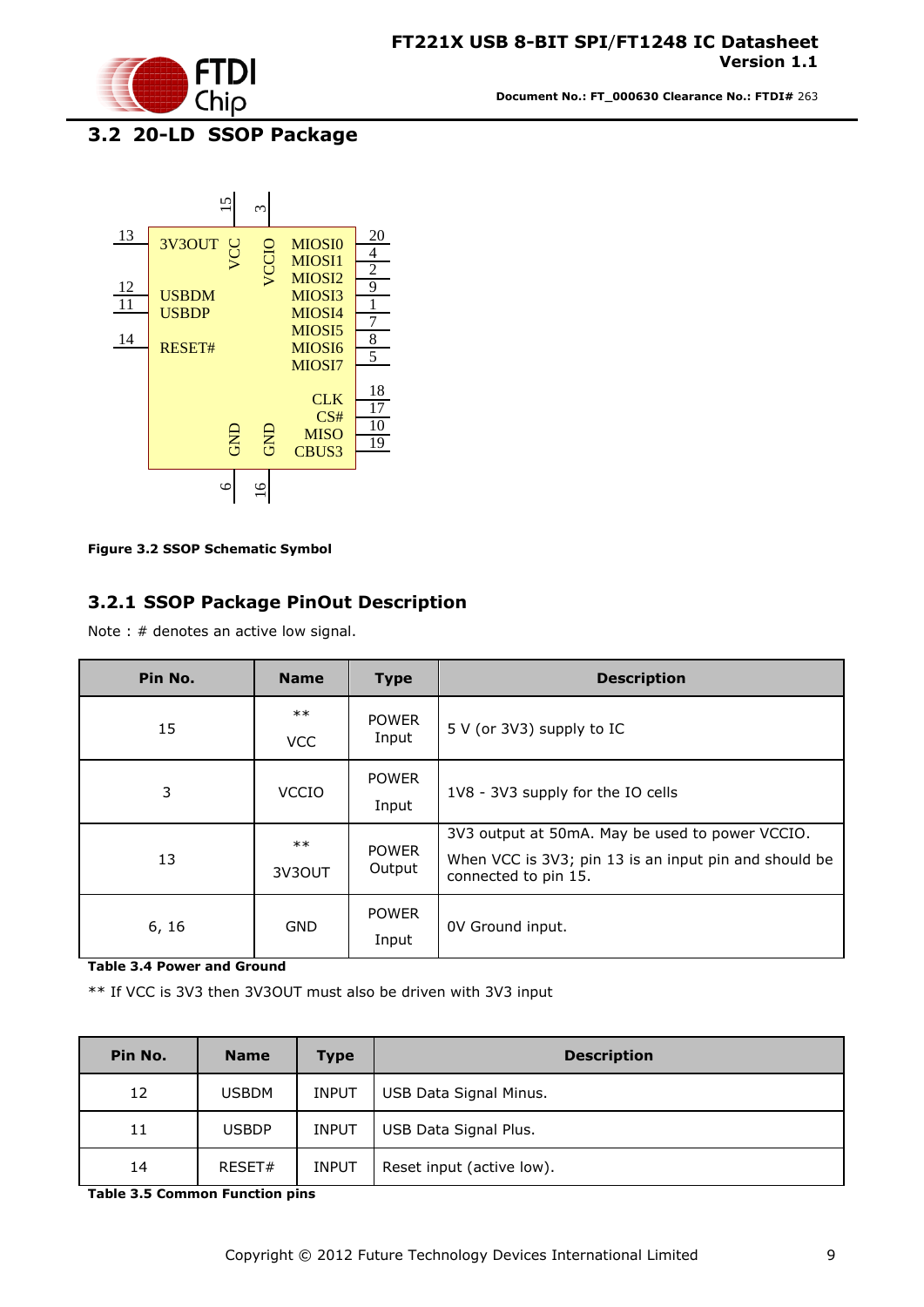

**Document No.: FT\_000630 Clearance No.: FTDI#** 263

| Pin No.        | <b>Name</b> | <b>Type</b> | <b>Description</b>                                                                                                             |
|----------------|-------------|-------------|--------------------------------------------------------------------------------------------------------------------------------|
| 20             | MIOSI[0]    | I/O         | Bi-Directional data bit 0                                                                                                      |
| 4              | MIOSI[1]    | I/O         | Bi-Directional data bit 1                                                                                                      |
| $\overline{2}$ | MIOSI[2]    | I/O         | Bi-Directional data bit 2                                                                                                      |
| 9              | MIOSI[3]    | I/O         | Bi-Directional data bit 3                                                                                                      |
| 1              | MIOSI[4]    | I/O         | Bi-Directional data bit 4                                                                                                      |
| 7              | MIOSI[5]    | I/O         | Bi-Directional data bit 5                                                                                                      |
| 8              | MIOSI[6]    | I/O         | Bi-Directional data bit 6                                                                                                      |
| 5              | MIOSI[7]    | I/O         | Bi-Directional data bit 7                                                                                                      |
| 18             | <b>CLK</b>  | Input       | Clock input from FT1248 interface master                                                                                       |
| 17             | CS#         | Input       | Chip select input to enable the device interface. Active low logic.                                                            |
| 10             | <b>MISO</b> | Output      | Master In Serial Out. Used to provide status information to the FT1248<br>interface master.                                    |
| 19             | CBUS3       | I/O         | Configurable CBUS I/O Pin. Function of this pin is configured in the<br>device MTP memory. See CBUS Signal Options, Table 3.7. |

#### <span id="page-9-1"></span>**Table 3.6 FT1248 Interface and CBUS Group (see note 1)**

Notes:

<span id="page-9-0"></span>1. When used in Input Mode, the input pins are pulled to VCCIO via internal 75kΩ (approx) resistors. These pins can be programmed to gently pull low during USB suspend (PWREN# =  $"1"$ ) by setting an option in the MTP memory.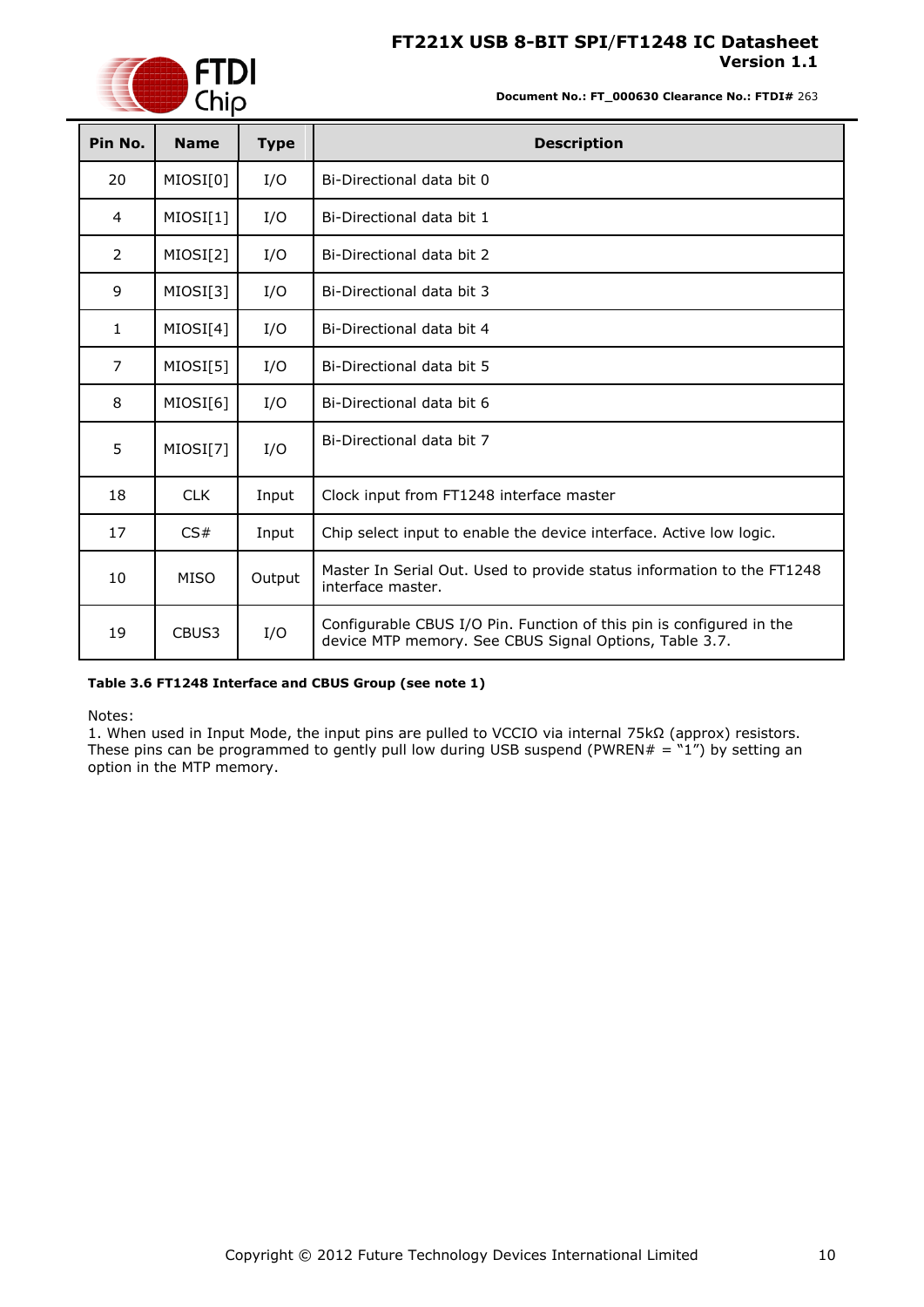

## <span id="page-10-0"></span>**3.3 CBUS Signal Options**

The following options can be configured on the CBUS I/O pin. CBUS signal options are common to both package versions of the FT221X. These options can be configured in the internal MTP memory using the software utility FT\_PPROG, which can be downloaded from the [FTDI Utilities](http://www.ftdichip.com/Resources/Utilities.htm) [\(www.ftdichip.com\)](http://www.ftdichip.com/). The default configuration is described in Section [9.](#page-35-0)

| <b>CBUS Signal</b><br><b>Option</b> | <b>Available On CBUS Pin</b> | <b>Description</b>                                                                                                                                                                                                                                                                     |  |  |
|-------------------------------------|------------------------------|----------------------------------------------------------------------------------------------------------------------------------------------------------------------------------------------------------------------------------------------------------------------------------------|--|--|
| <b>TRI-STATE</b>                    | CBUS3                        | IO Pad is tri-stated                                                                                                                                                                                                                                                                   |  |  |
| DRIVE 1                             | CBUS3                        | Output a constant 1                                                                                                                                                                                                                                                                    |  |  |
| DRIVE 0                             | CBUS3                        | Output a constant 0                                                                                                                                                                                                                                                                    |  |  |
| PWREN#                              | CBUS3                        | Output is low after the device has been configured by<br>USB, then high during USB suspend mode. This output<br>can be used to control power to external logic P-Channel<br>logic level MOSFET switch. Enable the interface pull-<br>down option when using the PWREN# in this way.    |  |  |
| TXLED#                              | CBUS3                        | Transmit data LED drive - pulses low when transmitting<br>data via USB. See Section 8.2 for more details.                                                                                                                                                                              |  |  |
| RXLED#                              | CBUS3                        | Receive data LED drive - pulses low when receiving data<br>via USB. See Section 8.2 for more details.                                                                                                                                                                                  |  |  |
| TX&RXLED#                           | CBUS3                        | LED drive - pulses low when transmitting or receiving<br>data via USB. See Section 8.2 for more details.                                                                                                                                                                               |  |  |
| SLEEP#                              | CBUS3                        | Goes low during USB suspend mode. Typically used to<br>power down external logic.                                                                                                                                                                                                      |  |  |
| CLK24MHz                            | CBUS3                        | 24 MHz Clock output.*                                                                                                                                                                                                                                                                  |  |  |
| CLK12MHz                            | CBUS3                        | 12 MHz Clock output.*                                                                                                                                                                                                                                                                  |  |  |
| CLK6MHz                             | CBUS3                        | 6 MHz Clock output.*                                                                                                                                                                                                                                                                   |  |  |
| GPIO                                | CBUS3                        | CBUS bit bang mode option. Allows the CBUS pin to be<br>used as general purpose I/O. Configured in the internal<br>MTP memory. A separate application note, AN232R-01,<br>available from FTDI website (www.ftdichip.com)<br>describes in more detail how to use CBUS bit bang<br>mode. |  |  |
| <b>BCD Charger</b>                  | CBUS3                        | Battery charge Detect, indicates when the device is<br>connected to a dedicated battery charger host. Active<br>high output.                                                                                                                                                           |  |  |
| BCD Charger#                        | CBUS3                        | Inverse of BCD Charger                                                                                                                                                                                                                                                                 |  |  |
| BitBang_WR#                         | CBUS3                        | Synchronous and asynchronous bit bang mode WR#<br>strobe output.                                                                                                                                                                                                                       |  |  |
| BitBang_RD#                         | CBUS3                        | Synchronous and asynchronous bit bang mode RD#<br>strobe output.                                                                                                                                                                                                                       |  |  |
| <b>VBUS Sense</b>                   | CBUS3                        | Input to detect when VBUS is present.                                                                                                                                                                                                                                                  |  |  |
| Time Stamp                          | CBUS3                        | Toggle signal which changes state each time a USB SOF<br>is received                                                                                                                                                                                                                   |  |  |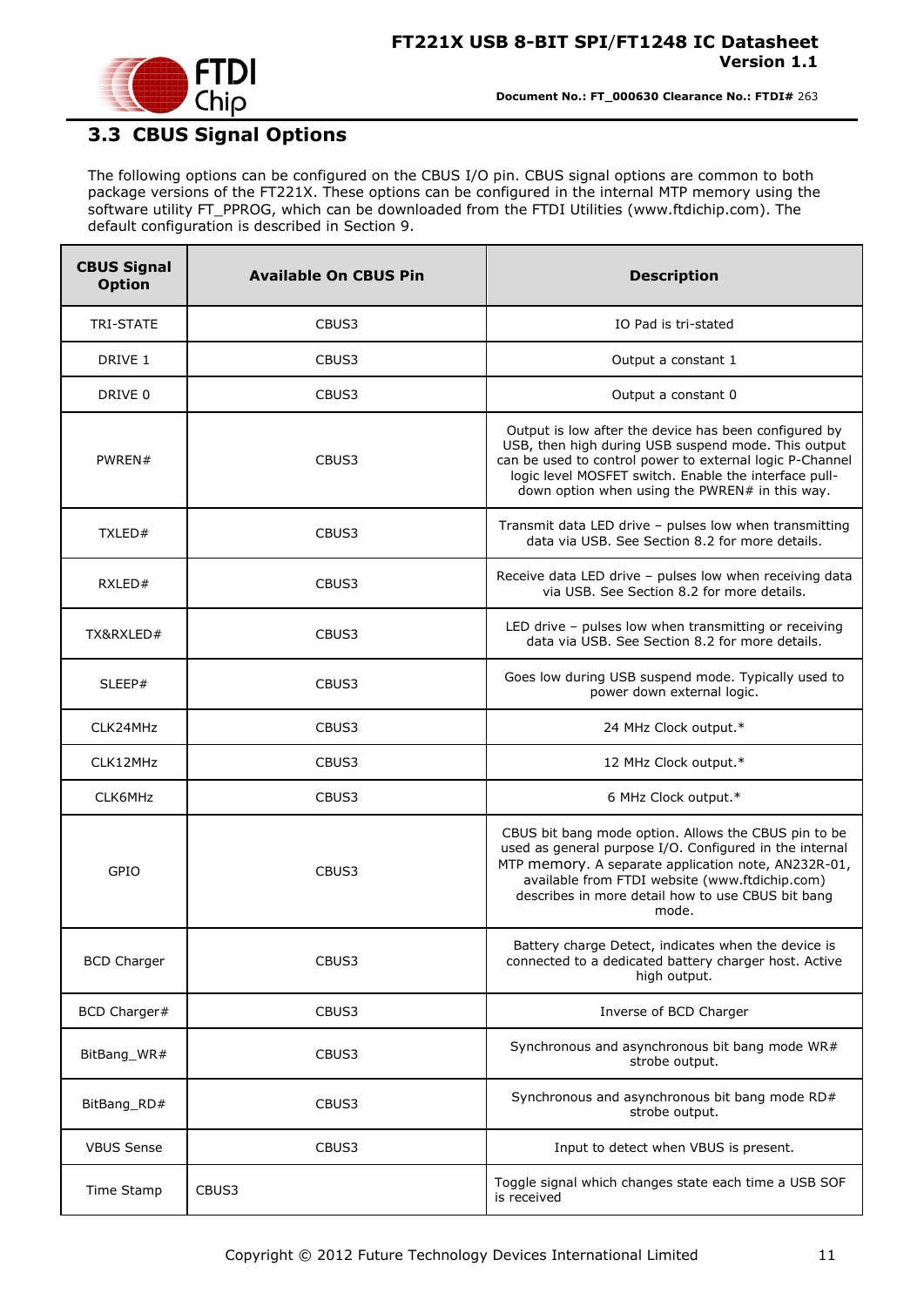

**Document No.: FT\_000630 Clearance No.: FTDI#** 263

| <b>CBUS Signal</b><br><b>Option</b> | <b>Available On CBUS Pin</b> | <b>Description</b>                                                                                                                         |
|-------------------------------------|------------------------------|--------------------------------------------------------------------------------------------------------------------------------------------|
| Keep Awake#                         | CBUS3                        | Prevents the device from entering suspend state when<br>unplugged. May be used if programming the MTP<br>memory over the FT1248 interface. |

<span id="page-11-0"></span>**Table 3.7 CBUS Configuration Control**

\*When in USB suspend mode the outputs clocks are also suspended.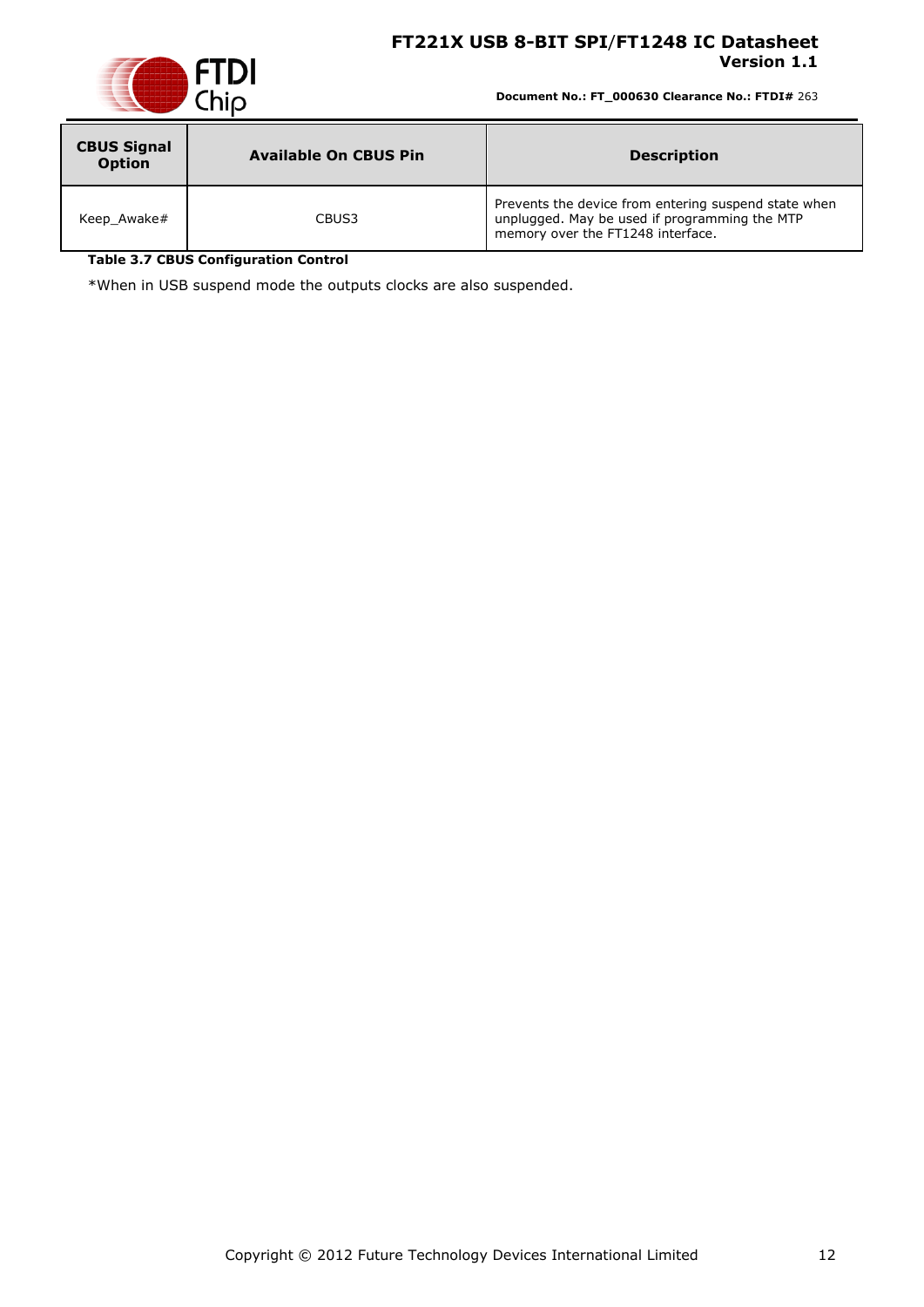

#### <span id="page-12-0"></span>**4 Function Description**

The FT221X is a USB to FTDI Proprietary FT1248 interface device which simplifies USB implementations and reduces external component count by fully integrating into the device an MTP memory, and an integrated clock circuit which requires no external crystal. It has been designed to operate efficiently with USB host controllers by using as little bandwidth as possible when compared to the total USB bandwidth available.

### <span id="page-12-1"></span>**4.1 Key Features**

**Functional Integration.** Fully integrated MTP memory, USB termination resistors, clock generation, AVCC filtering, Power-On-Reset and LDO regulator.

**Configurable CBUS I/O Pin Options.** The fully integrated MTP memory allows configuration of the Control Bus (CBUS) functionality and drive strength selection. There is 1 configurable CBUS I/O pin. These configurable options are defined in section 3.3

The CBUS line can be configured with any one of these output options by setting bits in the internal MTP memory. The device is shipped with the most commonly used pin definitions pre-programmed - see Section [9](#page-35-0) for details.

**Asynchronous Bit Bang Mode with RD# and WR# Strobes.** The FT221X supports FTDI"s previous chip generation bit-bang mode. In bit-bang mode, the eight data lines can be switched from the regular interface mode to an 8-bit general purpose I/O port. Data packets can be sent to the device and they will be sequentially sent to the interface at a rate controlled by an internal timer (equivalent to the baud rate pre-scalar).

**Synchronous Bit Bang Mode.** The FT221X supports synchronous bit bang mode. This mode differs from asynchronous bit bang mode in that the interface pins are only read when the device is written to. This makes it easier for the controlling program to measure the response to an output stimulus as the data returned is synchronous to the output data. An application note, [AN232R-01,](http://ftdichip.com/Documents/AppNotes/AN232R-01_FT232RBitBangModes.pdf) available from [FTDI website](http://www.ftdichip.com/) [\(www.ftdichip.com\)](http://www.ftdichip.com/) describes this feature.

**Source Power and Power Consumption**. The FT221X is capable of operating at a voltage supply between +3.3V and +5.25V with a nominal operational mode current of 8mA and a nominal USB suspend mode current of 125µA. This allows greater margin for peripheral designs to meet the USB suspend mode current limit of 2.5mA. An integrated level converter within the device allows the FT221X to interface to logic running at +1.8V to +3.3V (5V tolerant).

#### <span id="page-12-2"></span>**4.2 Functional Block Descriptions**

The following paragraphs detail each function within the FT221X. Please refer to the block diagram shown in Figure 2.1

**Internal MTP Memory.** The internal MTP memory in the FT221X is used to store USB Vendor ID (VID), Product ID (PID), device serial number, product description string and various other USB configuration descriptors. The internal MTP memory is also used to configure the CBUS pin functions. The FT221X is supplied with the internal MTP memory pre-programmed as described in Section [9.](#page-35-0) A user area of the internal MTP memory is available to system designers to allow storing additional data from the user application over USB. The internal MTP memory descriptors can be programmed in circuit, over USB without any additional voltage requirement. The descriptors can be programmed using the FTDI utility software called FT\_PROG, which can be downloaded from [FTDI Utilities](http://ftdichip.com/Resources/Utilities.htm) on the [FTDI website](http://www.ftdichip.com/) [\(www.ftdichip.com\)](http://www.ftdichip.com/). In addition to programming over USB the MTP memory may be accessed via the FT1248 interface.

**+1.8V LDO Regulator.** The +1.8V LDO regulator generates the +1.8V reference voltage for driving the internal core of the IC.

**+3.3V LDO Regulator.** The +3.3V LDO regulator generates the +3.3V reference voltage for driving the USB transceiver cell output buffers. It requires an external decoupling capacitor to be attached to the 3V3OUT regulator output pin. It also provides +3.3V power to the 1.5kΩ internal pull up resistor on USBDP. The main function of the LDO is to power the USB Transceiver and the Reset Generator Cells rather than to power external logic. However, it can be used to supply external circuitry requiring a +3.3V nominal supply with a maximum current of 50mA.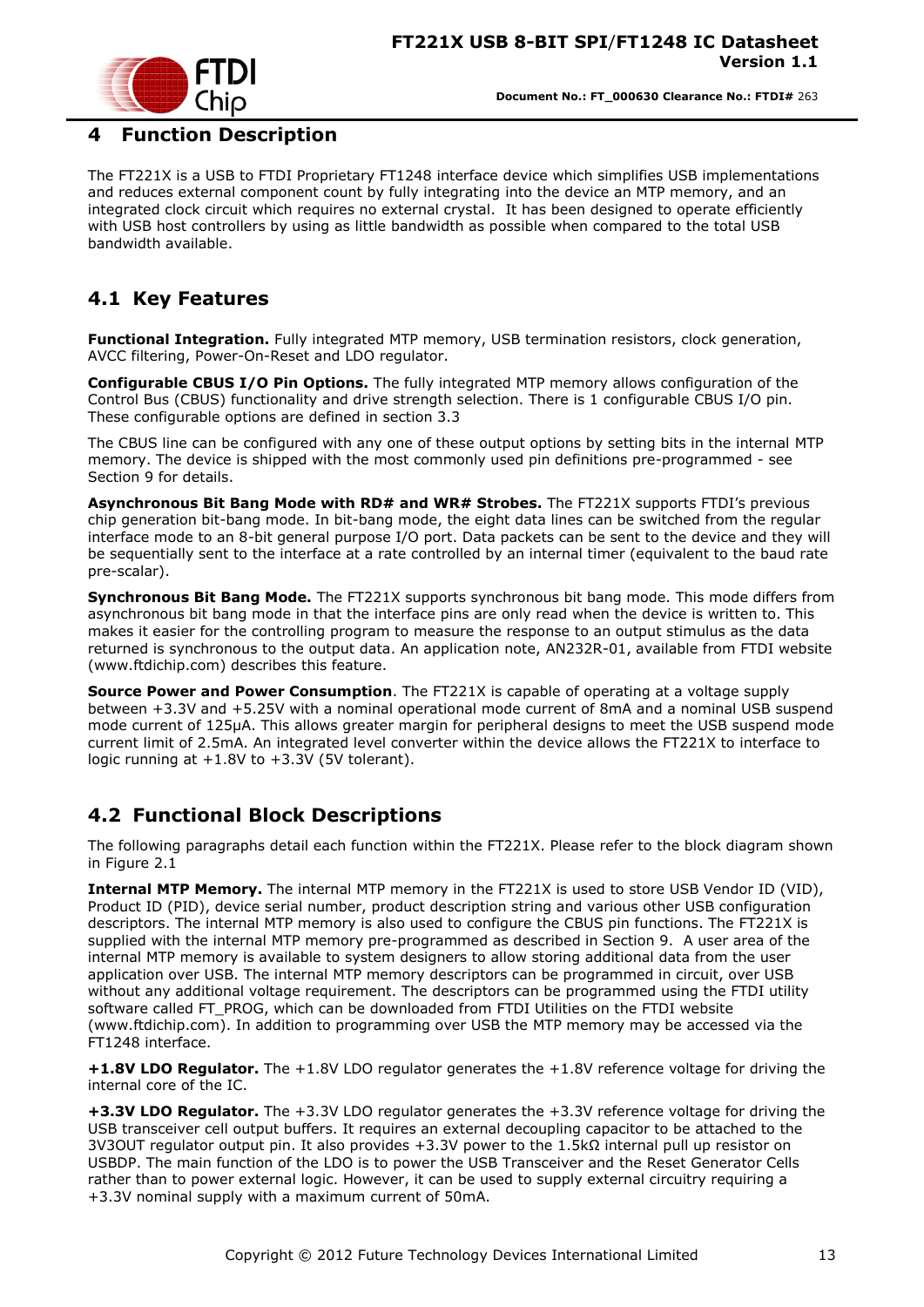**Document No.: FT\_000630 Clearance No.: FTDI#** 263

**USB Transceiver.** The USB Transceiver Cell provides the USB 1.1 / USB 2.0 full-speed physical interface to the USB cable. The output drivers provide +3.3V level slew rate control signalling, whilst a differential input receiver and two single ended input receivers provide USB data in, Single-Ended-0 (SE0) and USB reset detection conditions respectfully. This function also incorporates a 1.5kΩ pull up resistor on USBDP. The block also detects when connected to a USB power supply which will not enumerate the device but still supply power and may be used for battery charging.

**USB DPLL.** The USB DPLL cell locks on to the incoming NRZI USB data and generates recovered clock and data signals for the Serial Interface Engine (SIE) block.

**Internal 12MHz Oscillator -** The Internal 12MHz Oscillator cell generates a 12MHz reference clock. This provides an input to the x4 Clock Multiplier function. The 12MHz Oscillator is also used as the reference clock for the SIE, USB Protocol Engine and UART FIFO controller blocks.

**Clock Multiplier / Divider.** The Clock Multiplier / Divider takes the 12MHz input from the Internal Oscillator function and generates the 48MHz, 24MHz, 12MHz and 6MHz reference clock signals. The 48Mz clock reference is used by the USB DPLL and the Baud Rate Generator blocks.

**Serial Interface Engine (SIE).** The Serial Interface Engine (SIE) block performs the parallel to serial and serial to parallel conversion of the USB data. In accordance with the USB 2.0 specification, it performs bit stuffing/un-stuffing and CRC5/CRC16 generation. It also checks the CRC on the USB data stream.

**USB Protocol Engine.** The USB Protocol Engine manages the data stream from the device USB control endpoint. It handles the low level USB protocol requests generated by the USB host controller and the commands for controlling the functional parameters of the UART in accordance with the USB 2.0 specification chapter 9.

**FIFO RX Buffer (512 bytes).** Data sent from the USB host controller to the FT1248 interface via the USB data OUT endpoint is stored in the FIFO RX (receive) buffer. Data is removed from the buffer to the FT1248 transmit register under control of the FT1248 FIFO controller. (Rx relative to the USB interface).

**FIFO TX Buffer (512 bytes).** Data from the FT1248 receive register is stored in the TX buffer. The USB host controller removes data from the FIFO TX Buffer by sending a USB request for data from the device data IN endpoint. (Tx relative to the USB interface).

**FT1248 interface controller.** Controls the FT1248 interface, dynamically switching the width of the bus as commanded by the external bus master.

**RESET Generator -** The integrated Reset Generator Cell provides a reliable power-on reset to the device internal circuitry at power up. The RESET# input pin allows an external device to reset the FT221X.

RESET# can be tied to VCC or left unconnected if not being used.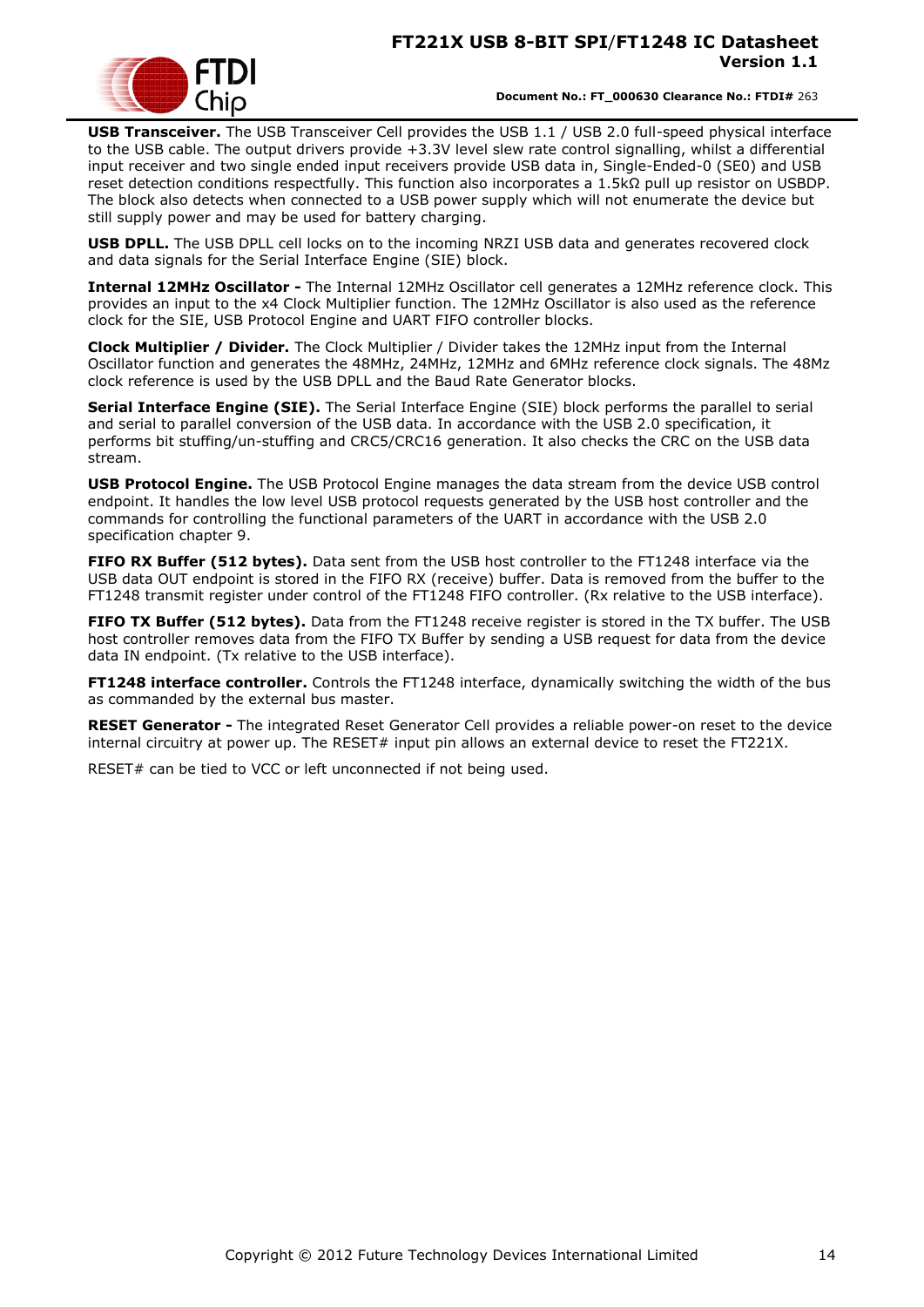

### <span id="page-14-0"></span>**5 FT1248 Interface Description.**

The FT1248 protocol has a dynamic bi-directional data bus interface that can be configured as 1, 2, 4, or 8-bits wide providing users with the flexibility to configure the interface with performance, pin count and PCB area in mind. For example, 1-bit mode it requires 8 clock cycles to get 8 data bits and in 8-bit mode all 8 bits are sent with one clock.

In the FT1248 there are 3 distinct phases:

While CS# is inactive, the FT1248 reflects the status of the write buffer and read buffers within the FT221X on the MIOSIO[0] and MISO wires respectively. The buffers are 512 Bytes each and the status will reflect if at least one byte of space is available for the external device to write to and whether at least one byte is available to be read by the external device.

Additionally, the FT1248 slave block supports multiple slave devices where a master can communicate with multiple SPI slave devices. When the slave is sharing buses with other SPI slave devices, the write and read buffer status cannot be reflected on the MIOSIO[0] and MISO wires during SS\_n inactivity as this would cause bus contention. Therefore, it is possible for the user to select whether they wish to have the buffer status switched on or off during inactivity.

(This setting may be applied in the internal MTP memory with FT\_PROG at the same time as selecting FT1248 mode).

When CS# is active a command/bus size phase occurs first. Following the command phase is the data phase, for each data byte transferred the FT1248 slave drives an ACK/NAK status onto the MISO wire. The master can send multiple data bytes so long as CS# is active, if an unsuccessful data transfer occurs, i.e. a NAK happens on the MISO wire then the master should immediately abort the transfer by deasserting CS#.



<span id="page-14-2"></span>**Figure 5.1: FT1248 Basic Waveform Protocol.**

## <span id="page-14-1"></span>**5.1 Determining the Dynamic Bus Width**

The bus width is dynamic. In order for the FT221X, in FT1248 mode, to determine the bus width within the command phase, the bus width is encoded along with the actual commands on the first active clock edge when  $CS#$  is active and has a data width of 8-bits.

- If any of the MIOSIO[7:4] signals are driven low by the external host then the data transfer width equals 8-bits
- If any of the MIOSIO[3:2] signals are driven low by the external host then the data transfer width equals 4-bits
- If MIOSIO[1] signal is driven low by the external host then the data transfer width equals 2-bits
- Else the bus width is defaulted to 1-bit

In order to successfully decode the bus width, all MIOSIO signals must have pull up resistors. By default, all MIOSIO signals shall be seen by the FT221X in FT1248 mode as logic "1"from the internal resistors. This means that when a FT1248 master does not wish to use certain MIOSIO signals, the slave (FT221X) is still capable of determining the requested bus width since any unused MIOSIO signals shall be pulled up by default.

The remaining bits used during the command phase are used to contain the command itself which means that it is possible to define up to 16 unique commands.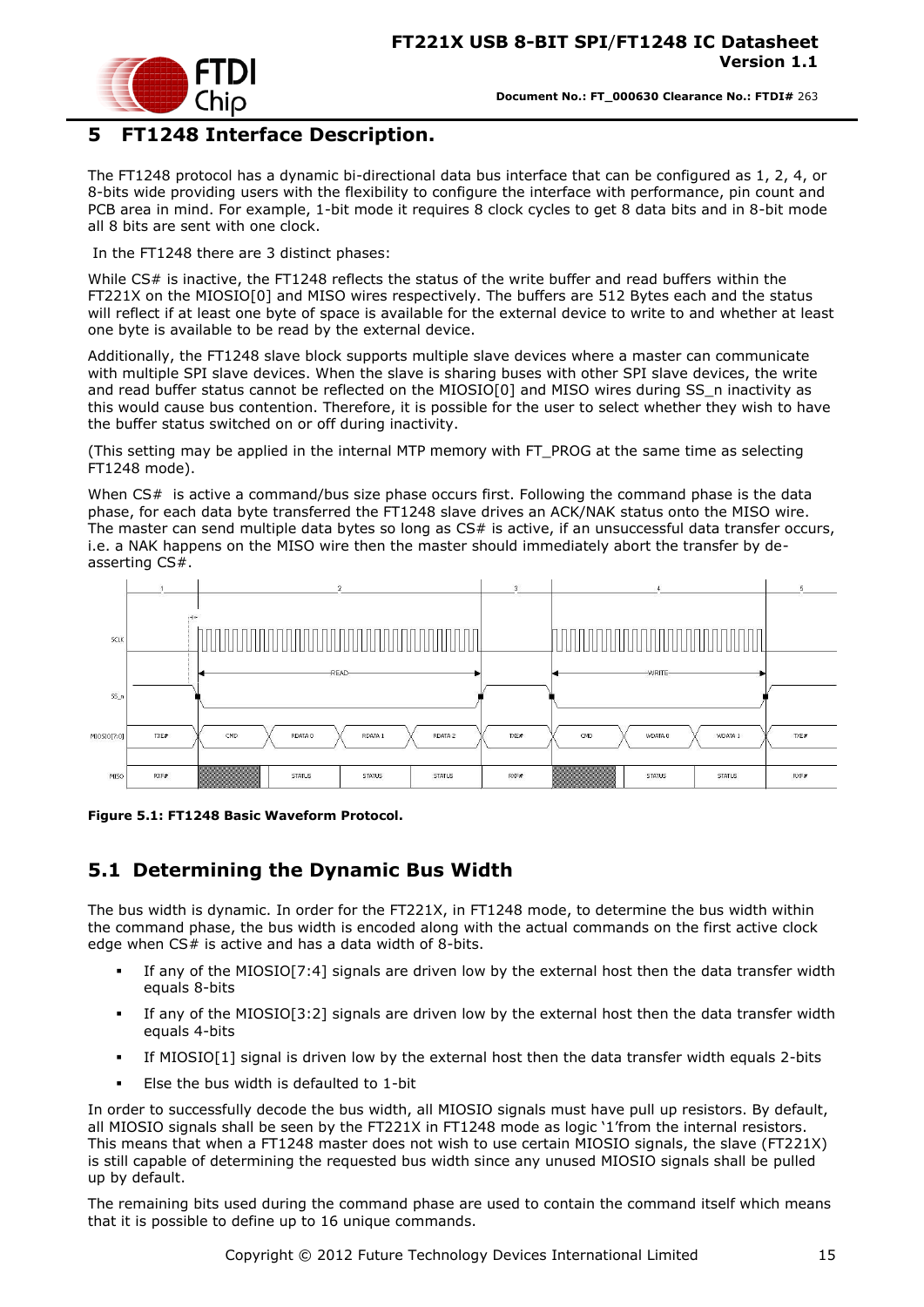

**Document No.: FT\_000630 Clearance No.: FTDI#** 263

|                    | <b>LSB</b>     |             |                |        |                   |        |                | <b>MSB</b>     |
|--------------------|----------------|-------------|----------------|--------|-------------------|--------|----------------|----------------|
|                    | CMD[3]         | BWID 2-bit  | BWID 4-bit     | CMD[2] | <b>BWID 8-bit</b> | CMD[1] | CMD[0]         | X              |
|                    | $\mathbf 0$    | 1           | $\overline{2}$ | 3      | 4                 | 5      | 6              | $\overline{7}$ |
| 1-bit Bus<br>Width | CMD[3]         | X           | X              | CMD[2] | X                 | CMD[1] | CMD[0]         | $\times$       |
|                    | $\overline{0}$ | 1           | $\overline{2}$ | 3      | $\overline{4}$    | 5      | 6              | $\overline{7}$ |
| 2-bit Bus<br>Width | CMD[3]         | $\mathbf 0$ | X              | CMD[2] | X                 | CMD[1] | CMD[0]         | $\mathsf X$    |
|                    | $\mathbf 0$    | 1           | $\overline{2}$ | 3      | $\overline{4}$    | 5      | $6\phantom{1}$ | $\overline{7}$ |
| 4-bit Bus<br>Width | CMD[3]         | X           | $\mathbf 0$    | CMD[2] | X                 | CMD[1] | CMD[0]         | $\sf X$        |
|                    | $\overline{0}$ | 1           | $\overline{2}$ | 3      | 4                 | 5      | $6\phantom{1}$ | $\overline{7}$ |
| 8-bit Bus<br>Width | CMD[3]         | X           | X              | CMD[2] | $\mathbf 0$       | CMD[1] | CMD[0]         | $\mathsf X$    |
|                    | $\mathbf 0$    | 1           | $\overline{2}$ | 3      | 4                 | 5      | $\,6$          | $\overline{7}$ |

<span id="page-15-1"></span>**Figure 5.2: FT1248 Command Structure**

# <span id="page-15-0"></span>**5.2 Supported Commands on the FT1248 Interface**

|                                                                                                                                                                                                                                                                                                                                                                                                                             | <b>LSB</b>                                       |                  |                |                       |                                                                                                                                                   |        |        | <b>MSB</b>                                                                                                       |
|-----------------------------------------------------------------------------------------------------------------------------------------------------------------------------------------------------------------------------------------------------------------------------------------------------------------------------------------------------------------------------------------------------------------------------|--------------------------------------------------|------------------|----------------|-----------------------|---------------------------------------------------------------------------------------------------------------------------------------------------|--------|--------|------------------------------------------------------------------------------------------------------------------|
|                                                                                                                                                                                                                                                                                                                                                                                                                             | CMD[3]                                           | BWID 2-bit       | BWID 4-bit     | <b>CMD[2]</b>         | <b>BWID 8-bit</b>                                                                                                                                 | CMD[1] | CMD[0] | X                                                                                                                |
|                                                                                                                                                                                                                                                                                                                                                                                                                             | $\Omega$                                         | 1                | 2              | 3                     | $\overline{4}$                                                                                                                                    | 5      | 6      | $\overline{7}$                                                                                                   |
| 1-bit Bus<br>Width                                                                                                                                                                                                                                                                                                                                                                                                          | CMD[3]                                           | X                | X              | CMD[2]                | X                                                                                                                                                 | CMD[1] | CMD[0] | X                                                                                                                |
|                                                                                                                                                                                                                                                                                                                                                                                                                             | $\mathbf 0$                                      | 1                | $\overline{2}$ | 3                     | $\overline{4}$                                                                                                                                    | 5      | 6      | $\overline{7}$                                                                                                   |
| 2-bit Bus<br>Width                                                                                                                                                                                                                                                                                                                                                                                                          | CMD[3]                                           | $\boldsymbol{0}$ | X              | CMD[2]                | X                                                                                                                                                 | CMD[1] | CMD[0] | X                                                                                                                |
|                                                                                                                                                                                                                                                                                                                                                                                                                             | $\Omega$                                         | 1                | $\overline{2}$ | 3                     | $\overline{4}$                                                                                                                                    | 5      | 6      | $\overline{7}$                                                                                                   |
| 4-bit Bus<br>Width                                                                                                                                                                                                                                                                                                                                                                                                          | CMD[3]                                           | X                | $\mathbf 0$    | CMD[2]                | X                                                                                                                                                 | CMD[1] | CMD[0] | X                                                                                                                |
|                                                                                                                                                                                                                                                                                                                                                                                                                             | $\mathbf 0$                                      | 1                | $\overline{2}$ | 3                     | $\overline{\mathbf{4}}$                                                                                                                           | 5      | 6      | $\overline{7}$                                                                                                   |
| 8-bit Bus<br>Width                                                                                                                                                                                                                                                                                                                                                                                                          | CMD[3]                                           | X                | X              | CMD[2]                | $\pmb{0}$                                                                                                                                         | CMD[1] | CMD[0] | X                                                                                                                |
|                                                                                                                                                                                                                                                                                                                                                                                                                             | $\Omega$<br>Figure 5.2: FT1248 Command Structure | 1                | $\overline{2}$ | 3                     | 4                                                                                                                                                 | 5      | 6      | $\overline{7}$                                                                                                   |
|                                                                                                                                                                                                                                                                                                                                                                                                                             | commands are implemented as shown below.         |                  |                |                       | 5.2 Supported Commands on the FT1248 Interface<br>The FT1248 interface can accept and decode up to 16 unique commands. At this time only 9 unique |        |        |                                                                                                                  |
| Command                                                                                                                                                                                                                                                                                                                                                                                                                     |                                                  | Identifier       |                | Description           |                                                                                                                                                   |        |        |                                                                                                                  |
| write                                                                                                                                                                                                                                                                                                                                                                                                                       |                                                  | 0x00             |                | Write request command |                                                                                                                                                   |        |        |                                                                                                                  |
| read                                                                                                                                                                                                                                                                                                                                                                                                                        |                                                  | 0x01             |                | Read request command  |                                                                                                                                                   |        |        |                                                                                                                  |
| read modem status                                                                                                                                                                                                                                                                                                                                                                                                           |                                                  | 0x02             |                | RTS and DTR           |                                                                                                                                                   |        |        | Read modem status command, users may wish to emulate<br>modem status control. A RMS command returns status bits  |
| write modem status                                                                                                                                                                                                                                                                                                                                                                                                          |                                                  | 0x03             |                |                       | status bits: DCD, RI, DSR, CTS                                                                                                                    |        |        | Write modem status command, users may wish to emulate<br>modem status control. A WMS command allows users to set |
| write buffer flush<br>0x04<br>Write buffer flush request – This command is used to indicate<br>to the FT1248 slave that its write buffers should be flushed<br>rather than wait for any latency timers to expire. If this<br>command is received the FT1248 block will flag the upstream<br>controllers (USB FIFOs etc) to flush their write buffers<br>regardless of what content is present in the FT1248 write<br>buffer |                                                  |                  |                |                       |                                                                                                                                                   |        |        |                                                                                                                  |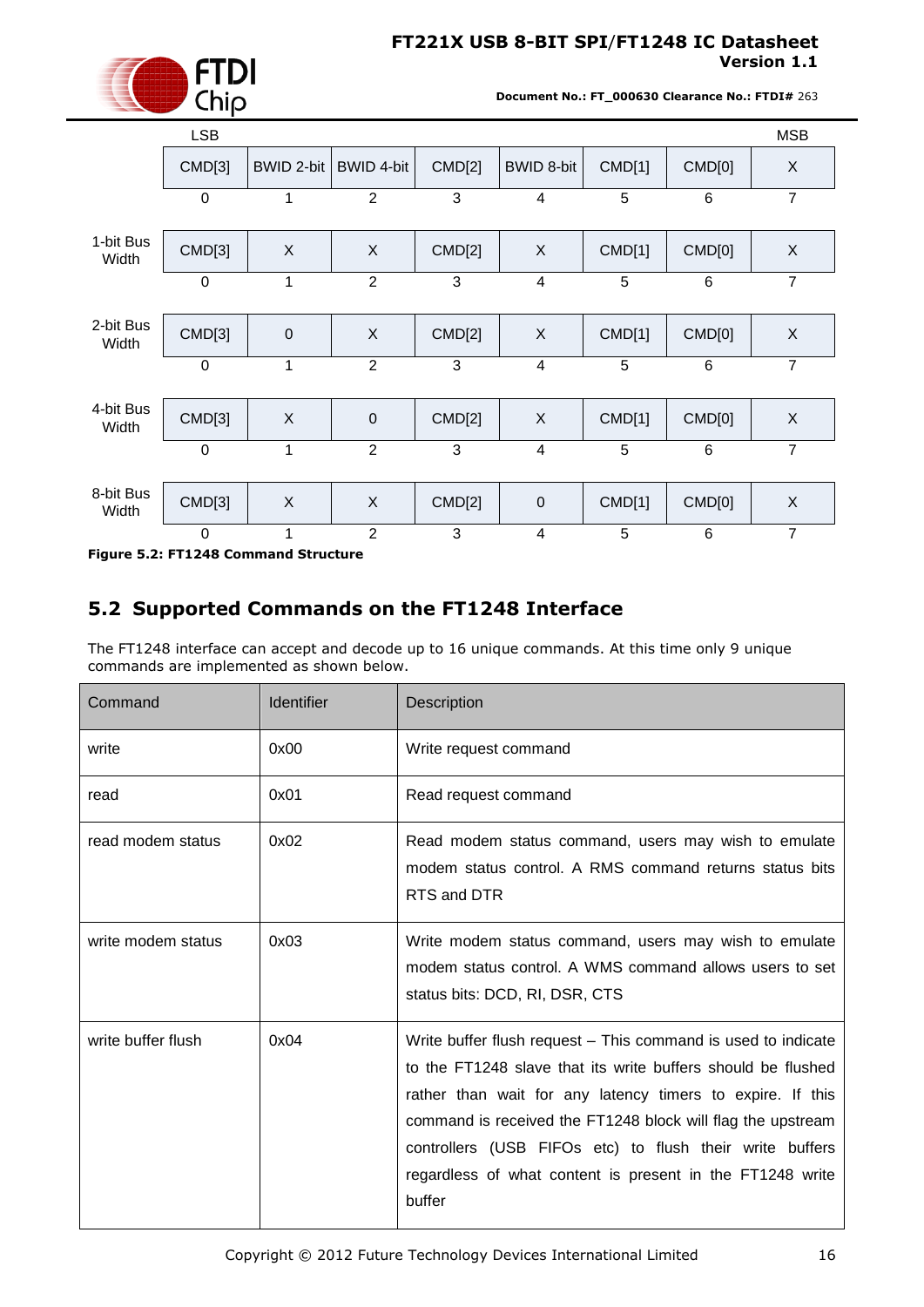

**Document No.: FT\_000630 Clearance No.: FTDI#** 263

| address eeprom  | 0x05         | Address EEPROM command sets the address users wish to<br>write or read from                  |
|-----------------|--------------|----------------------------------------------------------------------------------------------|
| write eeprom    | 0x06         | Write EEPROM command sets the write data to be written into<br>the EEPROM                    |
| read eeprom     | 0x07         | Read EEPROM command reads                                                                    |
| read usb status | 0x08         | Read USB Status:<br>$00 =$ suspended, $01 =$ default, $10 =$ addressed, $11 =$<br>configured |
| Reserved        | $0x09 - 0xF$ | Unused Commands                                                                              |

<span id="page-16-2"></span>**Table 5.1: FT1248 Commands**

### <span id="page-16-0"></span>**5.3 LSB or MSB Selection**

The data can be sent/received Least Significant Bit First (LSB) or Most Significant Bit First (MSB). To determine which mode is used by the FT1248 interface of the FT221X the MTP memory must be set.

This may be selected with FT\_PROG.

## <span id="page-16-1"></span>**5.4 Clock Phase/Polarity**

The FT1248 slave does not need to have any knowledge of clock rate as this is supplied by the FT1248 master. However the relationship between clock and data needs to be controllable, to allow the slave to operate in the same way as the master such that data is correctly driven and sampled on the correct clock phases. By configuring the polarity and phase of CLK with respect to the data it is possible to match the FT1248 master.

There are 4 possible modes which are determined by the Clock Polarity (CPOL) and Clock Phase (CPHA) signals. The different combinations of these signals are commonly referred to as modes, see [Table 5.2](#page-17-1) below. For the FT1248 slave, only 2 of these 4 modes are supported. CPHA will always be set to 1 in the FT1248 slave because data is available or driven on to MIOSIO wires on the first clock edge after  $CS#$  is active and is therefore sampled on the trailing edge of the first clock pulse. When CPHA equals 0, it means data must be available or driven onto the MIOSIO wires on the first leading edge of the clock after CS# is active. However, during this period between CS# becoming active and the first leading clock edge is when the MIOSIO wires are being "turned around" as when CS# is inactive the FT1248 slave is driving the write buffer status. Supporting CPHA = 0 would result in bus contention and therefore, shall not be supported.

| Mode | <b>CPOL</b> | <b>CPHA</b> | Supported |
|------|-------------|-------------|-----------|
|      |             |             |           |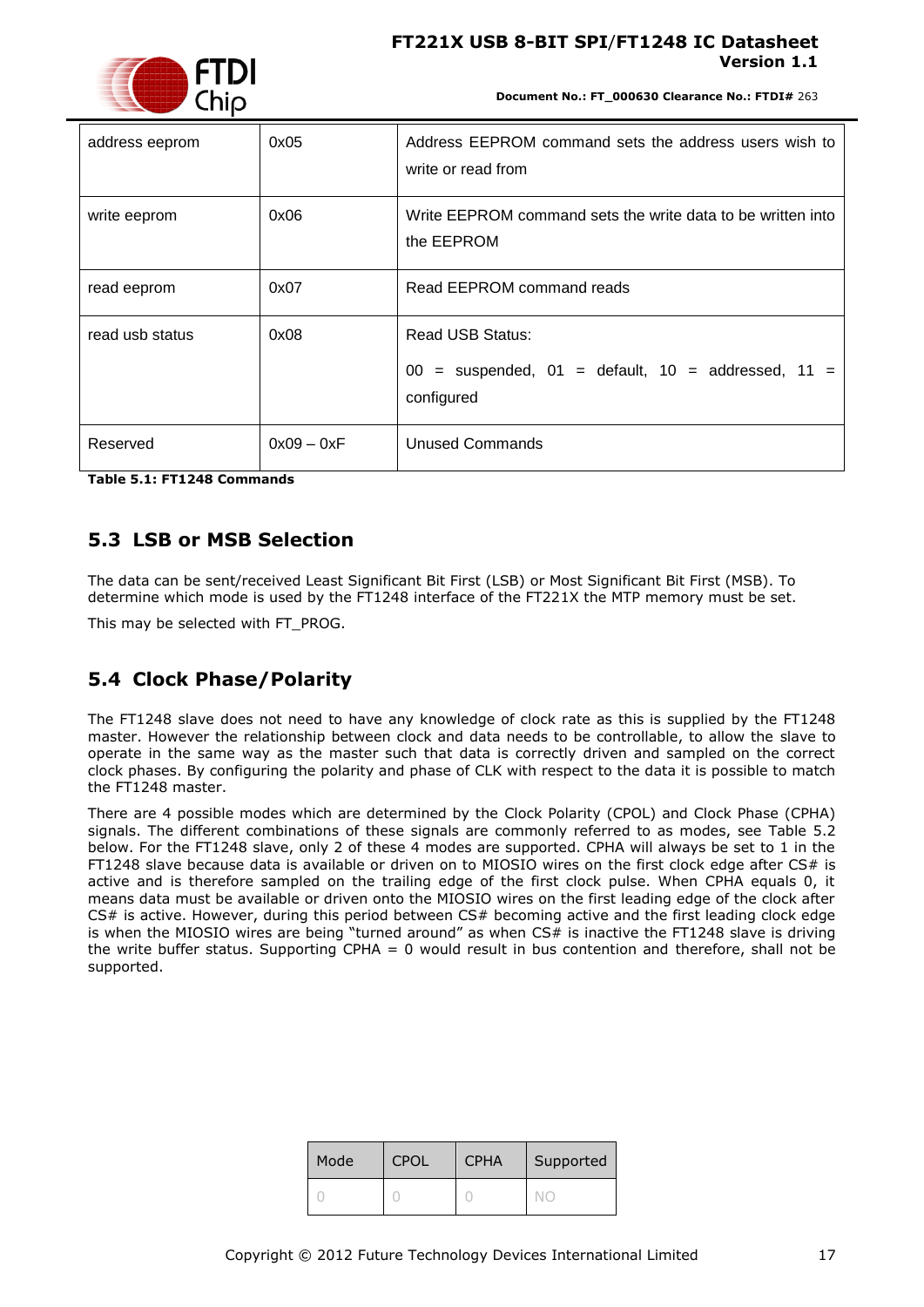

**Document No.: FT\_000630 Clearance No.: FTDI#** 263

|  |  | <b>YES</b> |
|--|--|------------|
|  |  | <b>NO</b>  |
|  |  | <b>YES</b> |

#### <span id="page-17-1"></span>**Table 5.2: CPOL & CPHA Mode Numbers**

When CPOL is 1, the idle state of the clock is high. When CPOL is 0, the idle state of the clock is low. It should be noted that clock phase and polarity need to be identical for the master and attached slave device.

#### <span id="page-17-0"></span>**5.4.1 CPHA = 1**

When CPHA is set to '1', the first edge after CS# goes low will be used to shift (or drive) the first data bit onto MIOSIO. Every odd numbered edge after this will shift out the next data bit. Incoming data will be sampled on the second or trailing SCLK edge and every even edge thereafter.

Figure 5.3 shows this for both CPOL = 0 and CPOL =  $1$ .



<span id="page-17-2"></span>**Figure 5.3: FT1248 Clock Format CPHA = 1**

Note: The CPOL value may be selected in the MTP memory. This may be done with FT\_PROG.

Note: Further information on this interface can be found in AN\_167\_FT1248 Parallel Serial Interface Basics from the FTDI website www.ftdichip.com.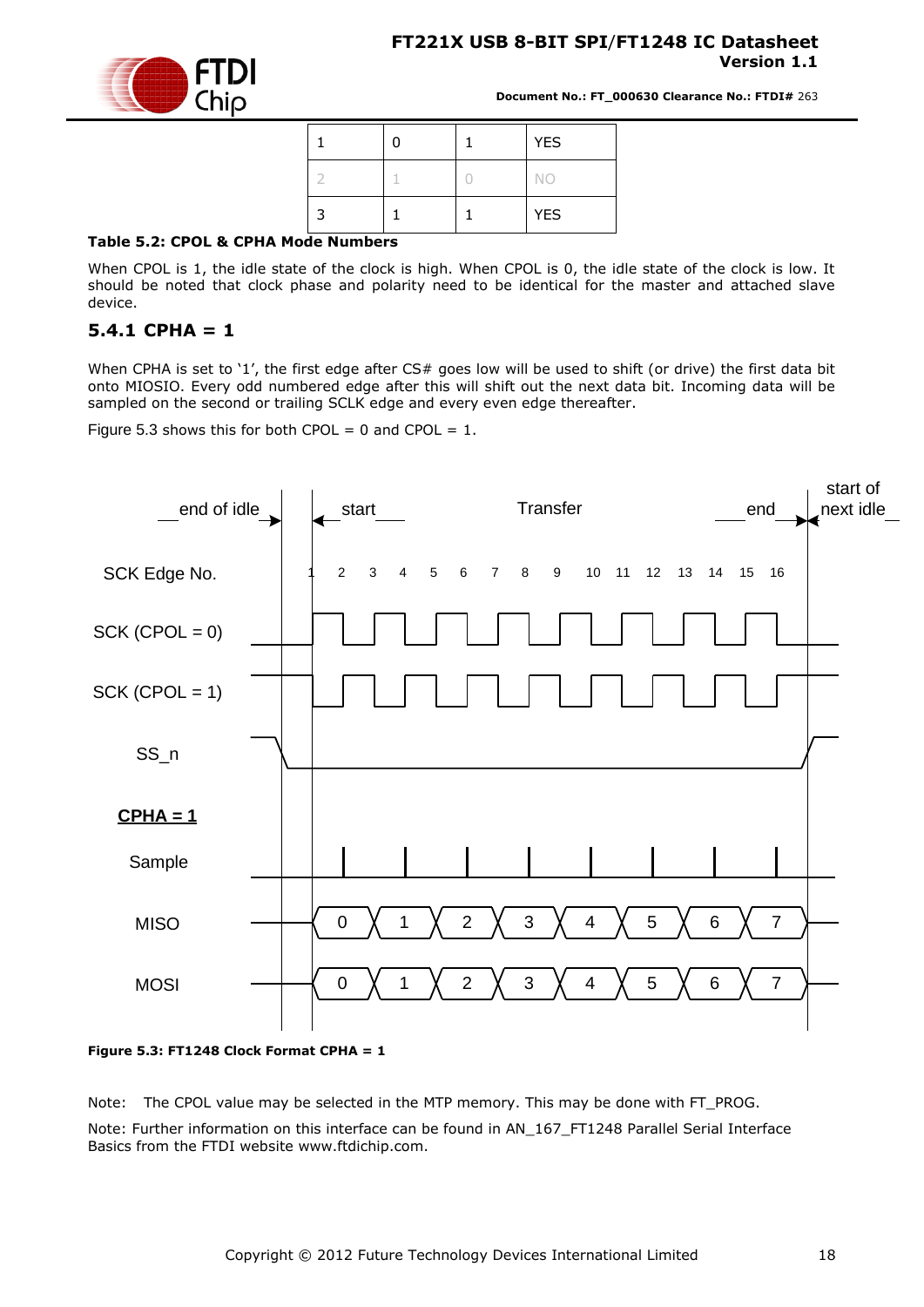

**Document No.: FT\_000630 Clearance No.: FTDI#** 263

# <span id="page-18-0"></span>**5.5 FT1248 Timing**



#### <span id="page-18-1"></span>**Figure 5.4: FT1248 Clock Format CPHA = 1**

The timings will vary depending on VCCIO.

|                | Min $(ns)$ | Typical (ns) | Max (ns) | Description                                                 |
|----------------|------------|--------------|----------|-------------------------------------------------------------|
| Τ1             |            | 83.33ns      |          | <b>SCLK Period</b>                                          |
| T <sub>2</sub> |            | 41.67ns      |          | <b>SCLK HIGH</b>                                            |
| T3             |            | 41.67ns      |          | <b>SCLK LOW</b>                                             |
| T4             |            | 1            | 30       | SCLK rising or falling driving edge to<br>MIOSIO/MSIO       |
| T5             |            | 25           |          | MIOSIO setup time to rising or falling sample<br>SCLK edge  |
| T6             |            | 3            |          | MIOSIO hold time from rising or falling sample<br>SCLK edge |
| T7             |            | 5            |          | SS_n setup time to rising or falling SCLK edge              |
| T8             |            | 5            |          | SS_n hold time from rising or falling sample SCLK<br>edge   |

### <span id="page-18-2"></span>**Table 5.3: 1V8 VCCIO timings**

|    | Min $(ns)$ | Typical (ns) | Max (ns) | Description                                           |
|----|------------|--------------|----------|-------------------------------------------------------|
| Τ1 |            | 83.33ns      |          | <b>SCLK Period</b>                                    |
| T2 |            | 41.67ns      |          | <b>SCLK HIGH</b>                                      |
| T3 |            | 41.67ns      |          | <b>SCLK LOW</b>                                       |
| T4 |            |              | 15       | SCLK rising or falling driving edge to<br>MIOSIO/MSIO |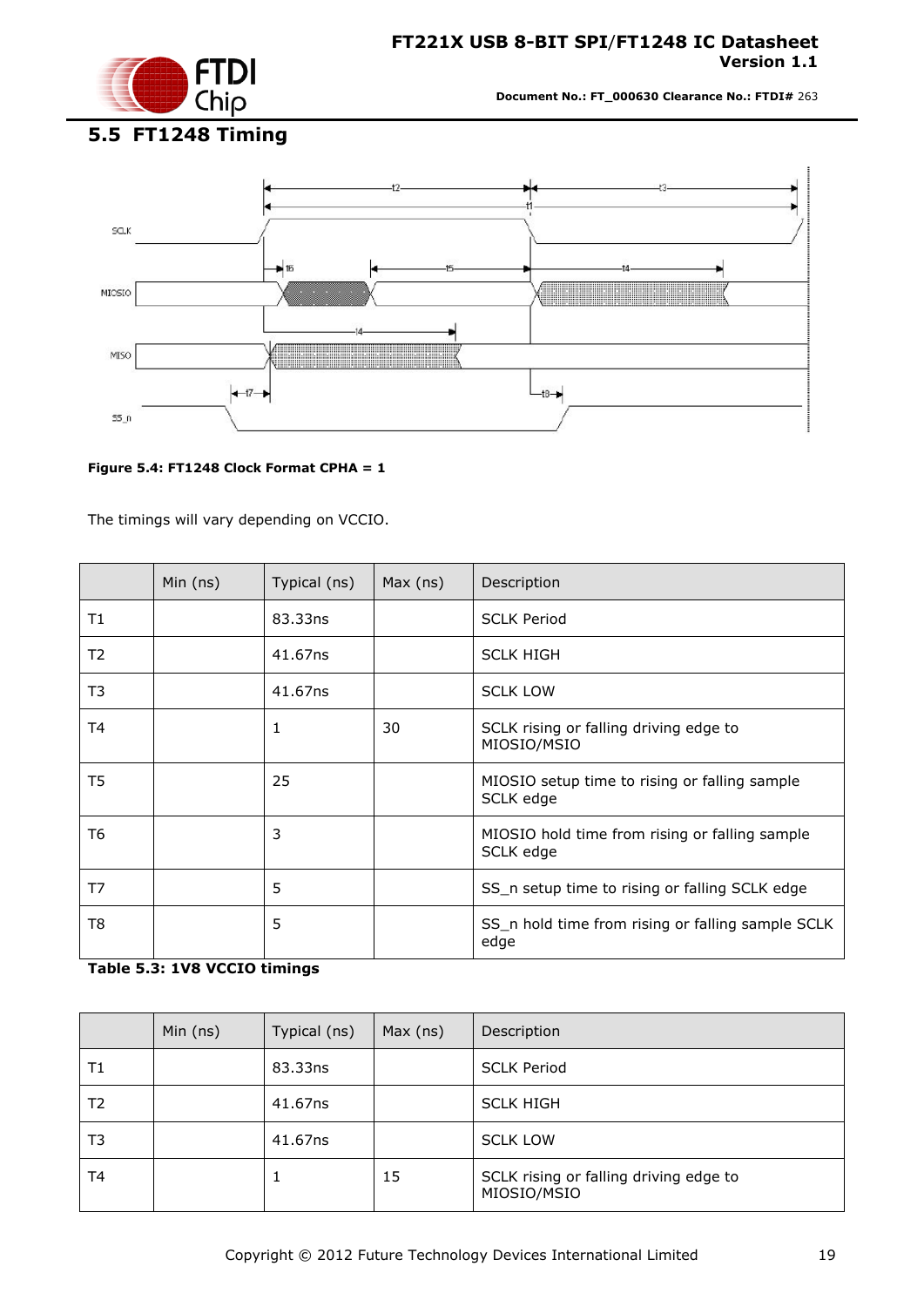

**Document No.: FT\_000630 Clearance No.: FTDI#** 263

| T5 | 22 | MIOSIO setup time to rising or falling sample<br>SCLK edge  |
|----|----|-------------------------------------------------------------|
| T6 |    | MIOSIO hold time from rising or falling sample<br>SCLK edge |
| T7 |    | SS_n setup time to rising or falling SCLK edge              |
| T8 |    | SS_n hold time from rising or falling sample SCLK<br>edge   |

<span id="page-19-0"></span>**Table 5.4: 2V5 VCCIO timings** 

|    | Min $(ns)$ | Typical (ns) | Max (ns) | Description                                                 |
|----|------------|--------------|----------|-------------------------------------------------------------|
| Τ1 |            | 83.33ns      |          | <b>SCLK Period</b>                                          |
| T2 |            | 41.67ns      |          | <b>SCLK HIGH</b>                                            |
| T3 |            | 41.67ns      |          | <b>SCLK LOW</b>                                             |
| T4 |            | 1            | 10       | SCLK rising or falling driving edge to<br>MIOSIO/MSIO       |
| T5 |            | 20           |          | MIOSIO setup time to rising or falling sample<br>SCLK edge  |
| T6 |            | 0            |          | MIOSIO hold time from rising or falling sample<br>SCLK edge |
| T7 |            | 5            |          | SS_n setup time to rising or falling SCLK edge              |
| T8 |            | 5            |          | SS_n hold time from rising or falling sample SCLK<br>edge   |

<span id="page-19-1"></span>**Table 5.5: 3V3 VCCIO timings**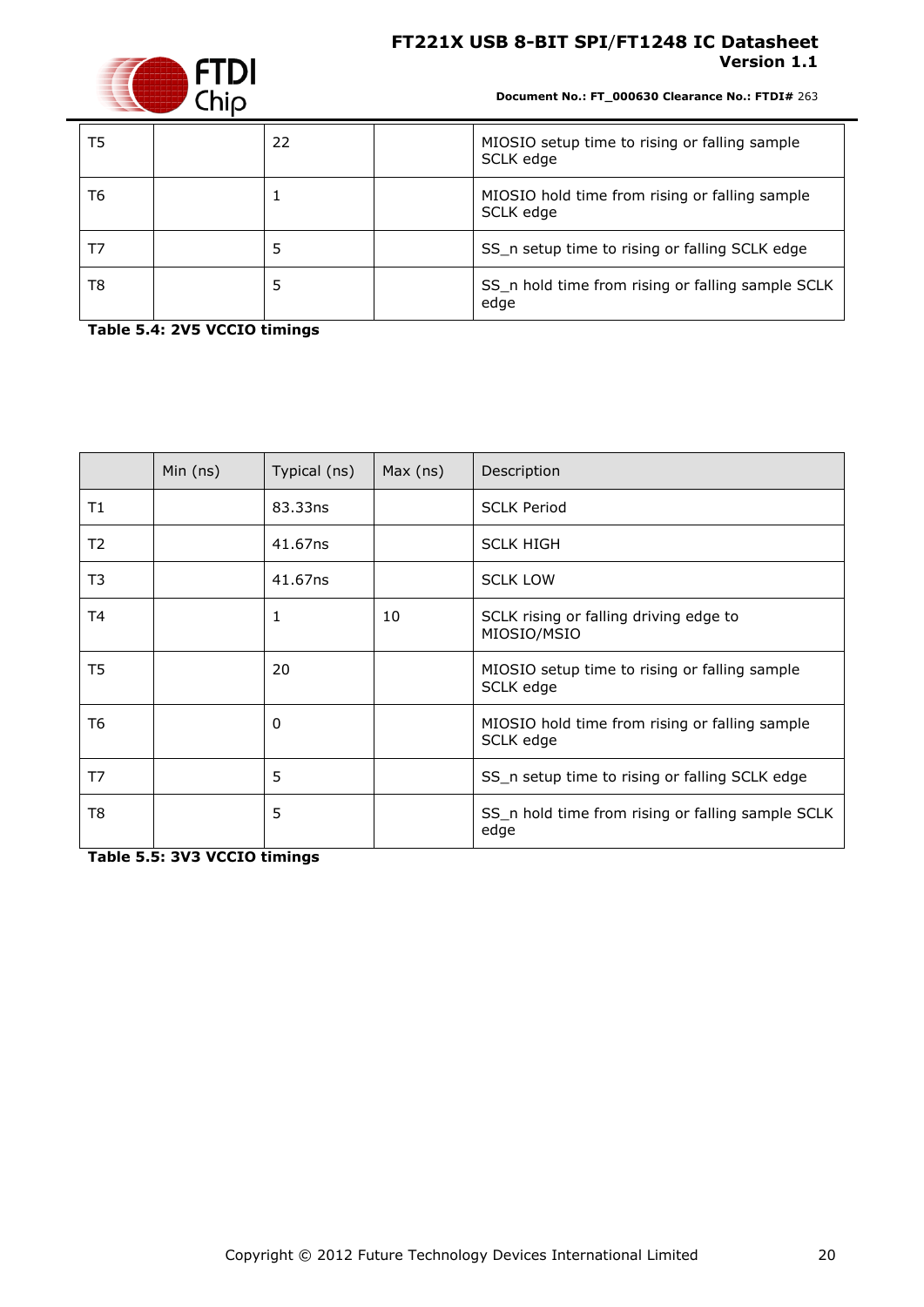

### <span id="page-20-0"></span>**6 Devices Characteristics and Ratings**

# <span id="page-20-1"></span>**6.1 Absolute Maximum Ratings**

The absolute maximum ratings for the FT221X devices are as follows. These are in accordance with the Absolute Maximum Rating System (IEC 60134). Exceeding these may cause permanent damage to the device.

| <b>Parameter</b>                                                             | Value                                                                | <b>Unit</b> | <b>Conditions</b> |
|------------------------------------------------------------------------------|----------------------------------------------------------------------|-------------|-------------------|
| Storage Temperature                                                          | $-65$ °C to 150°C                                                    | Degrees C   |                   |
| Floor Life (Out of Bag) At Factory Ambient<br>(30°C / 60% Relative Humidity) | 168 Hours<br>(IPC/JEDEC J-<br>STD-033A MSL<br>Level 3<br>Compliant)* | Hours       |                   |
| Ambient Operating Temperature (Power<br>Applied)                             | $-40$ °C to 85°C                                                     | Degrees C   |                   |
| MTTF FT221XS                                                                 | <b>TBD</b>                                                           | Hours       |                   |
| MTTF FT221XQ                                                                 | <b>TBD</b>                                                           | Hours       |                   |
| VCC Supply Voltage                                                           | $-0.3$ to $+5.5$                                                     | V           |                   |
| VCCIO IO Voltage                                                             | $-0.3$ to $+4.0$                                                     | $\vee$      |                   |
| DC Input Voltage - USBDP and USBDM                                           | $-0.5$ to $+3.63$                                                    | V           |                   |
| DC Input Voltage - High Impedance<br>Bi-directionals (powered from VCCIO)    | $-0.3$ to $+5.8$                                                     | $\vee$      |                   |
| DC Output Current - Outputs                                                  | 22                                                                   | mA          |                   |

#### <span id="page-20-3"></span>**Table 6.1 Absolute Maximum Ratings**

\* If devices are stored out of the packaging beyond this time limit the devices should be baked before use. The devices should be ramped up to a temperature of +125°C and baked for up to 17 hours.

### <span id="page-20-2"></span>**6.2 ESD and Latch-up Specifications**

| <b>Description</b>               | <b>Specification</b> |
|----------------------------------|----------------------|
| <b>Human Body Mode (HBM)</b>     | $> \pm 2kV$          |
| <b>Machine mode (MM)</b>         | > 1200V              |
| <b>Charged Device Mode (CDM)</b> | $> \pm$ 500V         |
| Latch-up                         | $> \pm 200$ mA       |

<span id="page-20-4"></span>**Table 6.2 ESD and Latch-Up Specifications**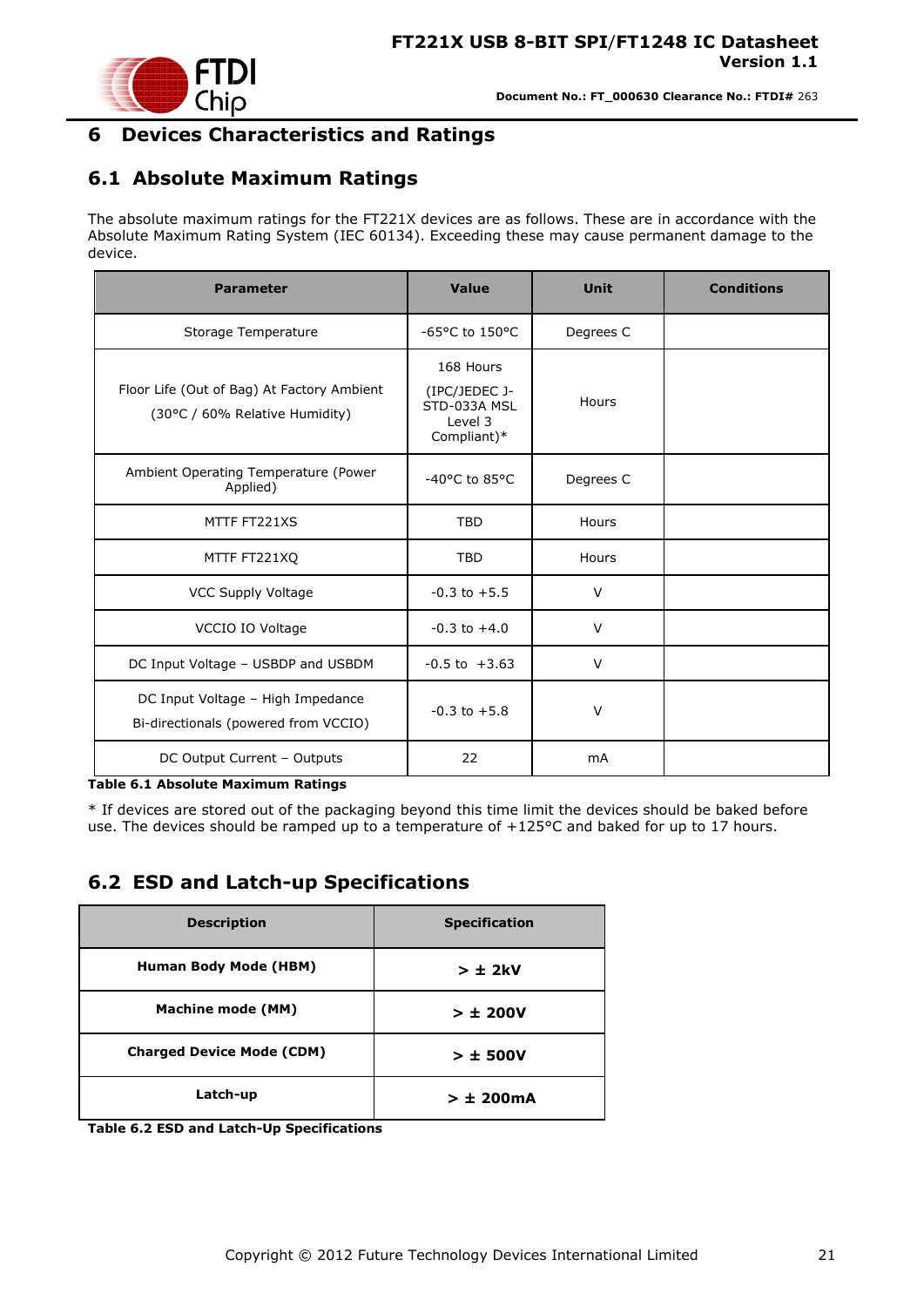

# <span id="page-21-0"></span>**6.3 DC Characteristics**

| <b>Parameter</b> | <b>Description</b>                       | <b>Minimum</b> | <b>Typical</b> | <b>Maximum</b> | <b>Units</b> | <b>Conditions</b>                                                                                       |
|------------------|------------------------------------------|----------------|----------------|----------------|--------------|---------------------------------------------------------------------------------------------------------|
| <b>VCC</b>       | <b>VCC Operating Supply</b><br>Voltage   | 2.97           | 5              | 5.5            | $\vee$       | Normal Operation                                                                                        |
| VCC <sub>2</sub> | <b>VCCIO Operating</b><br>Supply Voltage | 1.62           |                | 3.63           | $\vee$       |                                                                                                         |
| Icc1             | <b>Operating Supply</b><br>Current       | 8.1            | 11             | 13.1           | mA           | Normal Operation                                                                                        |
| Icc <sub>2</sub> | <b>Operating Supply</b><br>Current       |                | 125            |                | μA           | <b>USB Suspend</b>                                                                                      |
| 3V <sub>3</sub>  | 3.3v regulator output                    | 2.97           | 3.3            | 3.63           | $\vee$       | VCC must be<br>greater than 3V3<br>otherwise 3V3OUT<br>is an input which<br>must be driven<br>with 3.3V |

DC Characteristics (Ambient Temperature = -40 $\degree$ C to +85 $\degree$ C)

<span id="page-21-1"></span>**Table 6.3 Operating Voltage and Current**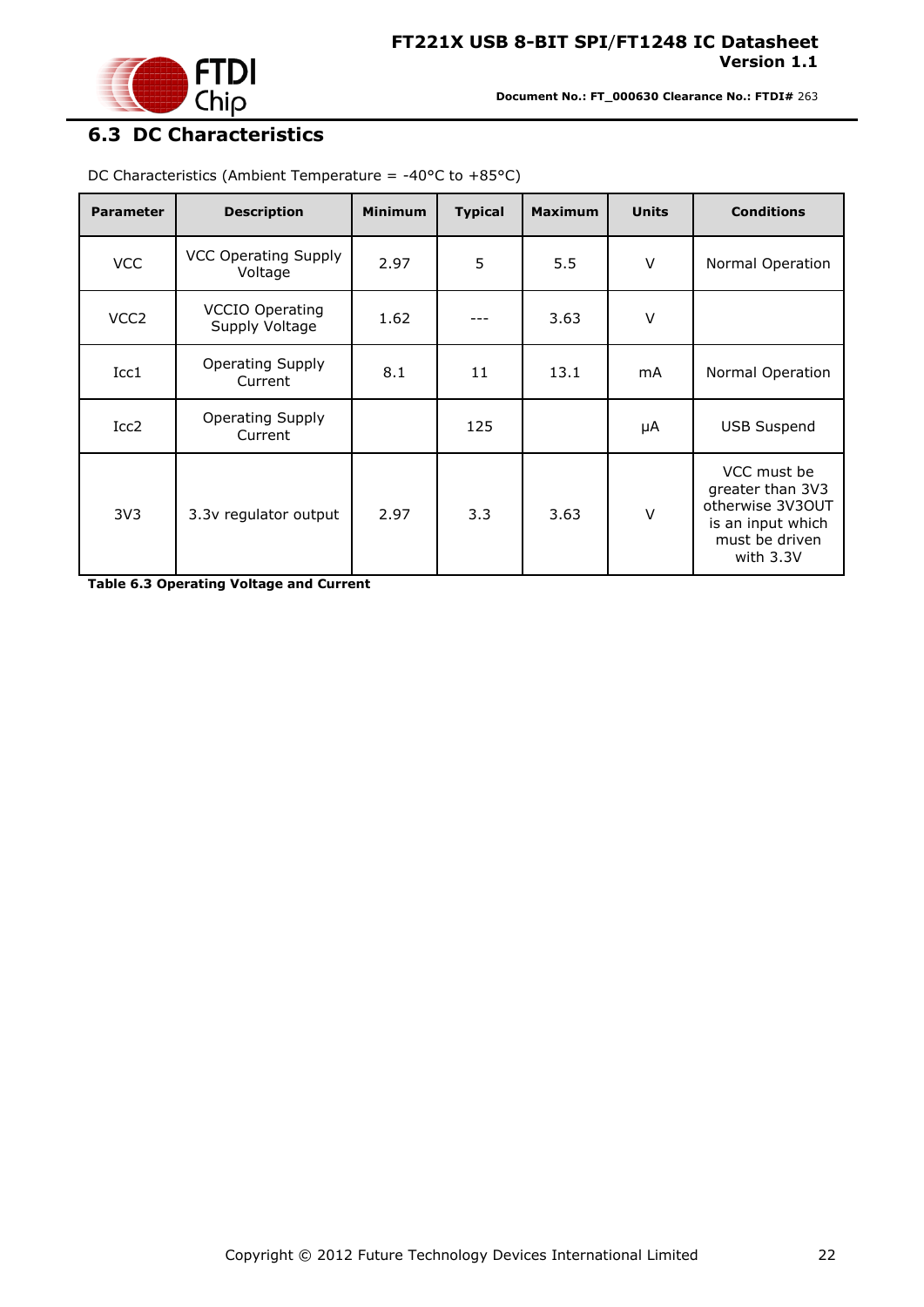

**Document No.: FT\_000630 Clearance No.: FTDI#** 263

| <b>Parameter</b> | <b>Description</b>                                  | <b>Minimum</b> | <b>Typical</b>   | <b>Maximum</b> | <b>Units</b> | <b>Conditions</b>                                 |
|------------------|-----------------------------------------------------|----------------|------------------|----------------|--------------|---------------------------------------------------|
| Voh              |                                                     | 2.97           | VCCIO            | <b>VCCIO</b>   | $\vee$       | Ioh = $+/-2$ mA<br>I/O Drive strength*<br>$= 4mA$ |
|                  | Output Voltage High                                 | 2.97           | <b>VCCIO</b>     | <b>VCCIO</b>   | $\vee$       | I/O Drive strength*<br>$= 8mA$                    |
|                  |                                                     | 2.97           | <b>VCCIO</b>     | <b>VCCIO</b>   | $\vee$       | I/O Drive strength*<br>$= 12mA$                   |
|                  |                                                     | 2.97           | <b>VCCIO</b>     | <b>VCCIO</b>   | $\vee$       | I/O Drive strength*<br>$= 16mA$                   |
|                  |                                                     |                | $\boldsymbol{0}$ | 0.4            | $\vee$       | $Iol = +/-2mA$<br>I/O Drive strength*<br>$= 4mA$  |
| Vol              | Output Voltage Low                                  |                | $\boldsymbol{0}$ | 0.4            | $\vee$       | I/O Drive strength*<br>$= 8mA$                    |
|                  |                                                     |                | $\boldsymbol{0}$ | 0.4            | $\vee$       | I/O Drive strength*<br>$= 12mA$                   |
|                  |                                                     |                | $\boldsymbol{0}$ | 0.4            | $\vee$       | I/O Drive strength*<br>$= 16mA$                   |
| Vil              | Input low Switching<br>Threshold                    |                |                  | 0.8            | $\vee$       | <b>LVTTL</b>                                      |
| Vih              | Input High Switching<br>Threshold                   | 2.0            |                  |                | V            | <b>LVTTL</b>                                      |
| Vt               | Switching Threshold                                 |                | 1.49             |                | $\vee$       | <b>LVTTL</b>                                      |
| Vt-              | Schmitt trigger negative<br>going threshold voltage |                | 1.15             |                | $\vee$       |                                                   |
| Vt+              | Schmitt trigger positive<br>going threshold voltage |                | 1.64             |                | V            |                                                   |
| Rpu              | Input pull-up resistance                            | 40             | 75               | 190            | KΩ           | $Vin = 0$                                         |
| Rpd              | Input pull-down<br>resistance                       | 40             | 75               | 190            | KΩ           | $V$ in = $VCCIO$                                  |
| Iin              | Input Leakage Current                               | $-10$          | $+/-1$           | 10             | μA           | $Vin = 0$                                         |
| Ioz              | Tri-state output leakage<br>current                 | $-10$          | $+/-1$           | 10             | μA           | $Vin = 5.5V$ or 0                                 |

<span id="page-22-0"></span>**Table 6.4 I/O Pin Characteristics VCCIO = +3.3V (except USB PHY pins)**

\* The I/O drive strength and slow slew-rate are configurable in the MTP memory.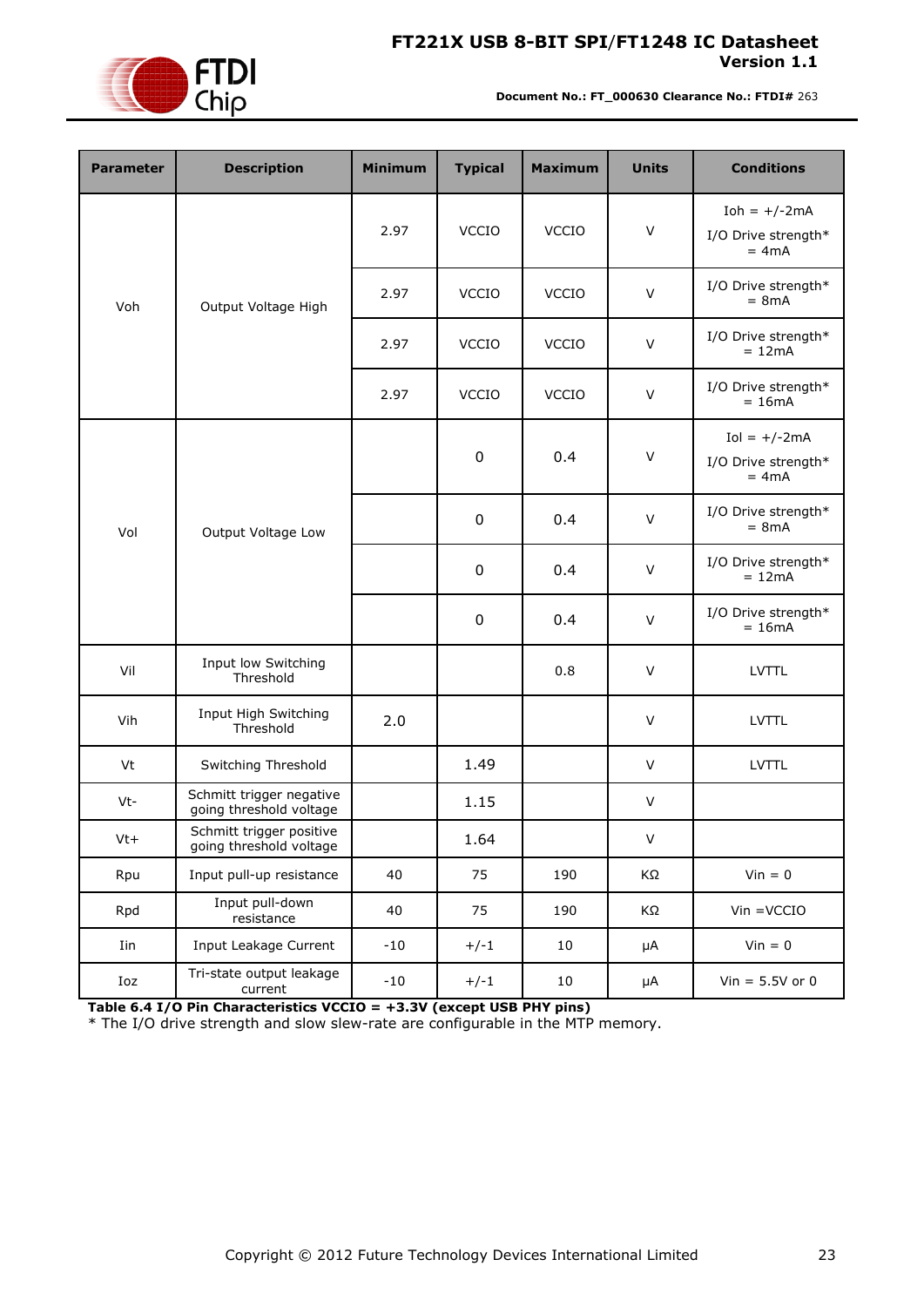

**Document No.: FT\_000630 Clearance No.: FTDI#** 263

| <b>Parameter</b> | <b>Description</b>                                  | <b>Minimum</b> | <b>Typical</b> | <b>Maximum</b> | <b>Units</b> | <b>Conditions</b>                                |  |  |
|------------------|-----------------------------------------------------|----------------|----------------|----------------|--------------|--------------------------------------------------|--|--|
|                  |                                                     | 2.25           | <b>VCCIO</b>   | <b>VCCIO</b>   | $\vee$       | Ioh = $+/-2mA$<br>I/O Drive strength*<br>$= 4mA$ |  |  |
| Voh              | Output Voltage High                                 | 2.25           | <b>VCCIO</b>   | <b>VCCIO</b>   | $\vee$       | I/O Drive strength*<br>$= 8mA$                   |  |  |
|                  |                                                     | 2.25           | <b>VCCIO</b>   | <b>VCCIO</b>   | $\vee$       | I/O Drive strength*<br>$= 12mA$                  |  |  |
|                  |                                                     | 2.25           | <b>VCCIO</b>   | <b>VCCIO</b>   | $\vee$       | I/O Drive strength*<br>$= 16mA$                  |  |  |
|                  |                                                     |                | $\pmb{0}$      | 0.4            | $\vee$       | $Iol = +/-2mA$<br>I/O Drive strength*<br>$= 4mA$ |  |  |
| Vol              | Output Voltage Low                                  |                | 0              | 0.4            | $\mathsf{V}$ | I/O Drive strength*<br>$= 8mA$                   |  |  |
|                  |                                                     |                | 0              | 0.4            | $\vee$       | I/O Drive strength*<br>$= 12mA$                  |  |  |
|                  |                                                     |                | 0              | 0.4            | $\vee$       | I/O Drive strength*<br>$= 16mA$                  |  |  |
| Vil              | Input low Switching<br>Threshold                    |                |                | 0.8            | $\vee$       | <b>LVTTL</b>                                     |  |  |
| Vih              | Input High Switching<br>Threshold                   | 0.8            |                |                | $\vee$       | <b>LVTTL</b>                                     |  |  |
| Vt               | Switching Threshold                                 |                | 1.1            |                | $\vee$       | <b>LVTTL</b>                                     |  |  |
| Vt-              | Schmitt trigger negative<br>going threshold voltage |                | 0.8            |                | V            |                                                  |  |  |
| $Vt+$            | Schmitt trigger positive<br>going threshold voltage |                | 1.2            |                | V            |                                                  |  |  |
| Rpu              | Input pull-up resistance                            | 40             | 75             | 190            | ΚΩ           | $Vin = 0$                                        |  |  |
| Rpd              | Input pull-down<br>resistance                       | 40             | 75             | 190            | ΚΩ           | $V$ in = $V$ CCIO                                |  |  |
| Iin              | Input Leakage Current                               | $-10$          | $+/-1$         | 10             | $\mu A$      | $Vin = 0$                                        |  |  |
| Ioz              | Tri-state output leakage<br>current                 | $-10$          | $+/-1$         | 10             | μA           | Vin = $5.5V$ or 0                                |  |  |

<span id="page-23-0"></span>**Table 6.5 I/O Pin Characteristics VCCIO = +2.5V (except USB PHY pins)**

\* The I/O drive strength and slow slew-rate are configurable in the MTP memory.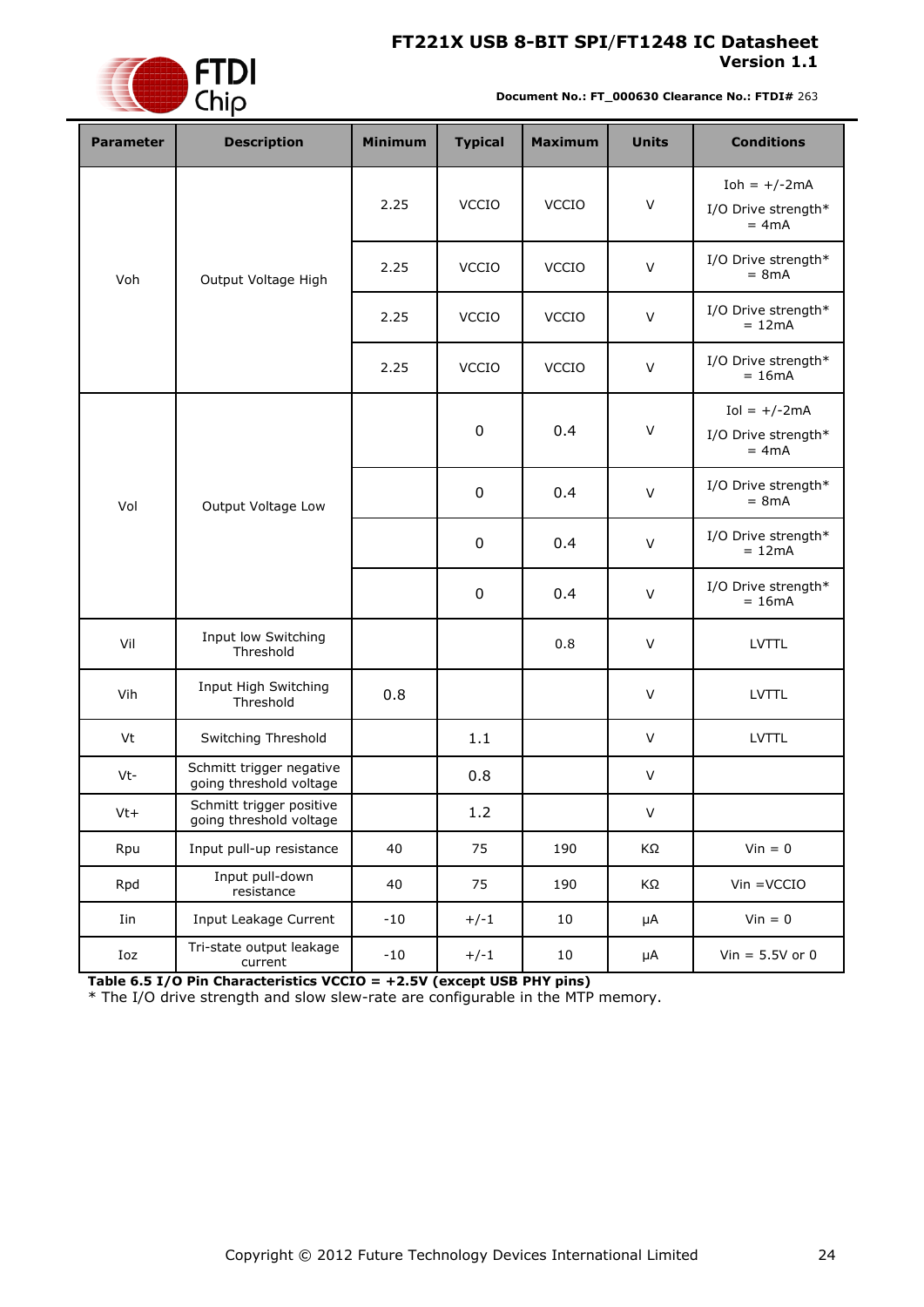

**Document No.: FT\_000630 Clearance No.: FTDI#** 263

| <b>Parameter</b> | <b>Description</b>                                  | <b>Minimum</b> | <b>Typical</b> | <b>Maximum</b> | <b>Units</b> | <b>Conditions</b>                                |  |  |
|------------------|-----------------------------------------------------|----------------|----------------|----------------|--------------|--------------------------------------------------|--|--|
|                  |                                                     | 1.62           | <b>VCCIO</b>   | VCCIO          | $\vee$       | Ioh = $+/-2mA$<br>I/O Drive strength*<br>$= 4mA$ |  |  |
| Voh              | Output Voltage High                                 | 1.62           | <b>VCCIO</b>   | <b>VCCIO</b>   | $\vee$       | I/O Drive strength*<br>$= 8mA$                   |  |  |
|                  |                                                     | 1.62           | <b>VCCIO</b>   | <b>VCCIO</b>   | $\vee$       | I/O Drive strength*<br>$= 12mA$                  |  |  |
|                  |                                                     | 1.62           | <b>VCCIO</b>   | <b>VCCIO</b>   | $\vee$       | I/O Drive strength*<br>$= 16mA$                  |  |  |
|                  |                                                     |                | $\pmb{0}$      | 0.4            | $\vee$       | $Iol = +/-2mA$<br>I/O Drive strength*<br>$= 4mA$ |  |  |
| Vol              | Output Voltage Low                                  |                | 0              | 0.4            | $\mathsf{V}$ | I/O Drive strength*<br>$= 8mA$                   |  |  |
|                  |                                                     |                | 0              | 0.4            | $\vee$       | I/O Drive strength*<br>$= 12mA$                  |  |  |
|                  |                                                     |                | 0              | 0.4            | $\vee$       | I/O Drive strength*<br>$= 16mA$                  |  |  |
| Vil              | Input low Switching<br>Threshold                    |                |                | 0.77           | $\vee$       | <b>LVTTL</b>                                     |  |  |
| Vih              | Input High Switching<br>Threshold                   | 1.6            |                |                | $\vee$       | <b>LVTTL</b>                                     |  |  |
| Vt               | Switching Threshold                                 |                | 0.77           |                | $\vee$       | <b>LVTTL</b>                                     |  |  |
| Vt-              | Schmitt trigger negative<br>going threshold voltage |                | 0.557          |                | V            |                                                  |  |  |
| $Vt+$            | Schmitt trigger positive<br>going threshold voltage |                | 0.893          |                | V            |                                                  |  |  |
| Rpu              | Input pull-up resistance                            | 40             | 75             | 190            | ΚΩ           | $Vin = 0$                                        |  |  |
| Rpd              | Input pull-down<br>resistance                       | 40             | 75             | 190            | ΚΩ           | $V$ in = $V$ CCIO                                |  |  |
| Iin              | Input Leakage Current                               | $-10$          | $+/-1$         | 10             | $\mu A$      | $Vin = 0$                                        |  |  |
| Ioz              | Tri-state output leakage<br>current                 | $-10$          | $+/-1$         | 10             | μA           | Vin = $5.5V$ or 0                                |  |  |

<span id="page-24-0"></span>**Table 6.6 I/O Pin Characteristics VCCIO = +1.8V (except USB PHY pins)**

\* The I/O drive strength and slow slew-rate are configurable in the MTP memory.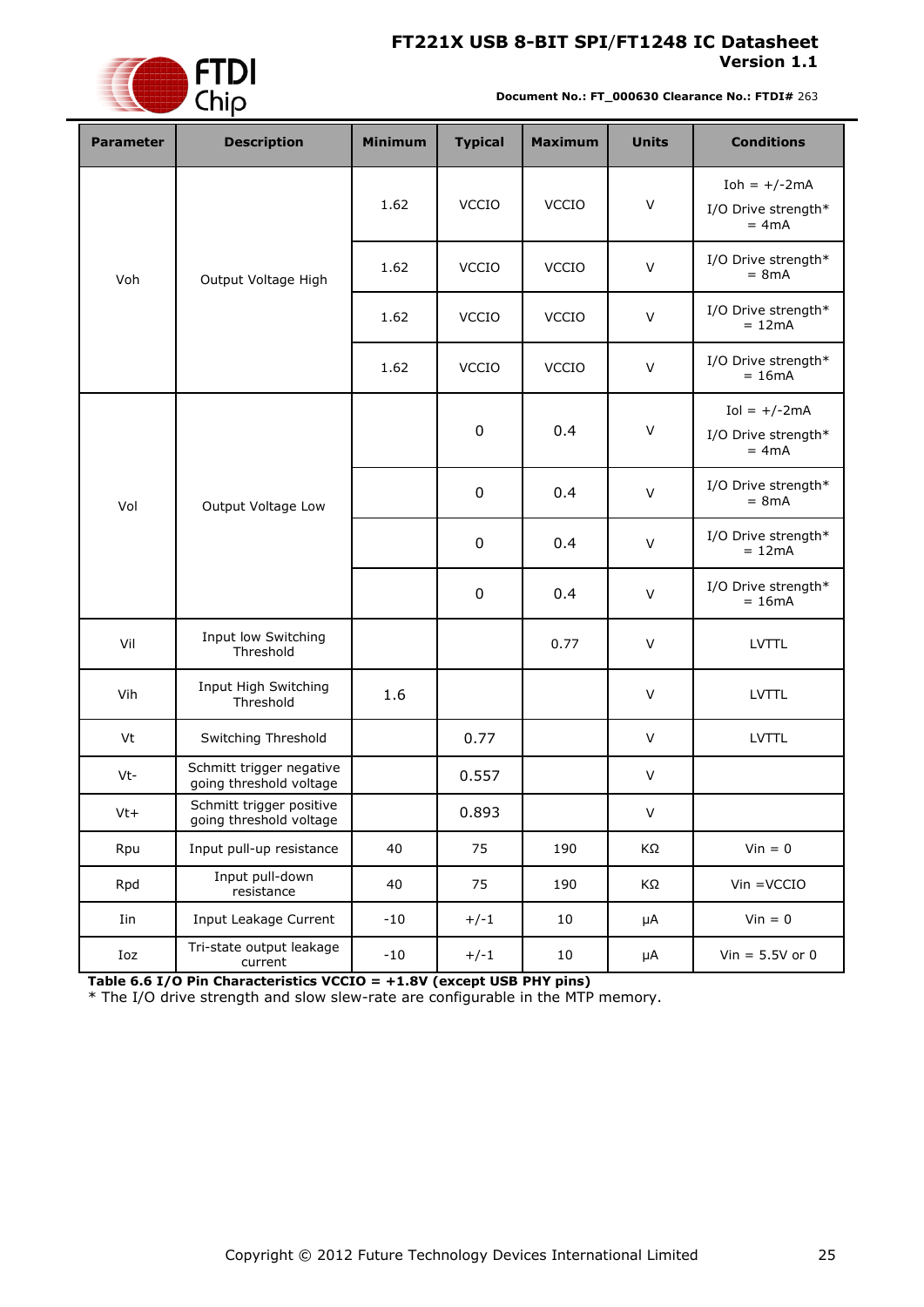

**Document No.: FT\_000630 Clearance No.: FTDI#** 263

| <b>Parameter</b> | <b>Description</b>                | <b>Minimum</b> | <b>Typical</b>           | <b>Maximum</b> | <b>Units</b> | <b>Conditions</b> |
|------------------|-----------------------------------|----------------|--------------------------|----------------|--------------|-------------------|
| Voh              | Output Voltage High               | $VCC-0.2$      |                          |                | v            |                   |
| Vol              | Output Voltage Low                |                |                          | 0.2            | v            |                   |
| Vil              | Input low Switching<br>Threshold  |                |                          | 0.8            | V            |                   |
| Vih              | Input High Switching<br>Threshold | 2.0            | $\overline{\phantom{0}}$ |                | V            |                   |

<span id="page-25-2"></span>**Table 6.7 USB I/O Pin (USBDP, USBDM) Characteristics**

# <span id="page-25-0"></span>**6.4 MTP Memory Reliability Characteristics**

The internal 2048 Byte MTP memory has the following reliability characteristics:

| <b>Parameter</b> | Value     | Unit   |
|------------------|-----------|--------|
| Data Retention   | 10        | Years  |
| Write Cycle      | 2,000     | Cycles |
| Read Cycle       | Unlimited | Cycles |

<span id="page-25-3"></span>**Table 6.8 MTP Memory Characteristics**

## <span id="page-25-1"></span>**6.5 Internal Clock Characteristics**

The internal Clock Oscillator has the following characteristics:

| <b>Parameter</b>                       |         | Value   |         |               |  |  |  |
|----------------------------------------|---------|---------|---------|---------------|--|--|--|
|                                        | Minimum | Typical | Maximum | Unit          |  |  |  |
| Frequency of Operation<br>(see Note 1) | 11.98   | 12.00   | 12.02   | MHz           |  |  |  |
| Clock Period                           | 83.19   | 83.33   | 83.47   | ns            |  |  |  |
| Duty Cycle                             | 45      | 50      | 55      | $\frac{0}{0}$ |  |  |  |

<span id="page-25-4"></span>**Table 6.9 Internal Clock Characteristics**

Note 1: Equivalent to +/-1667ppm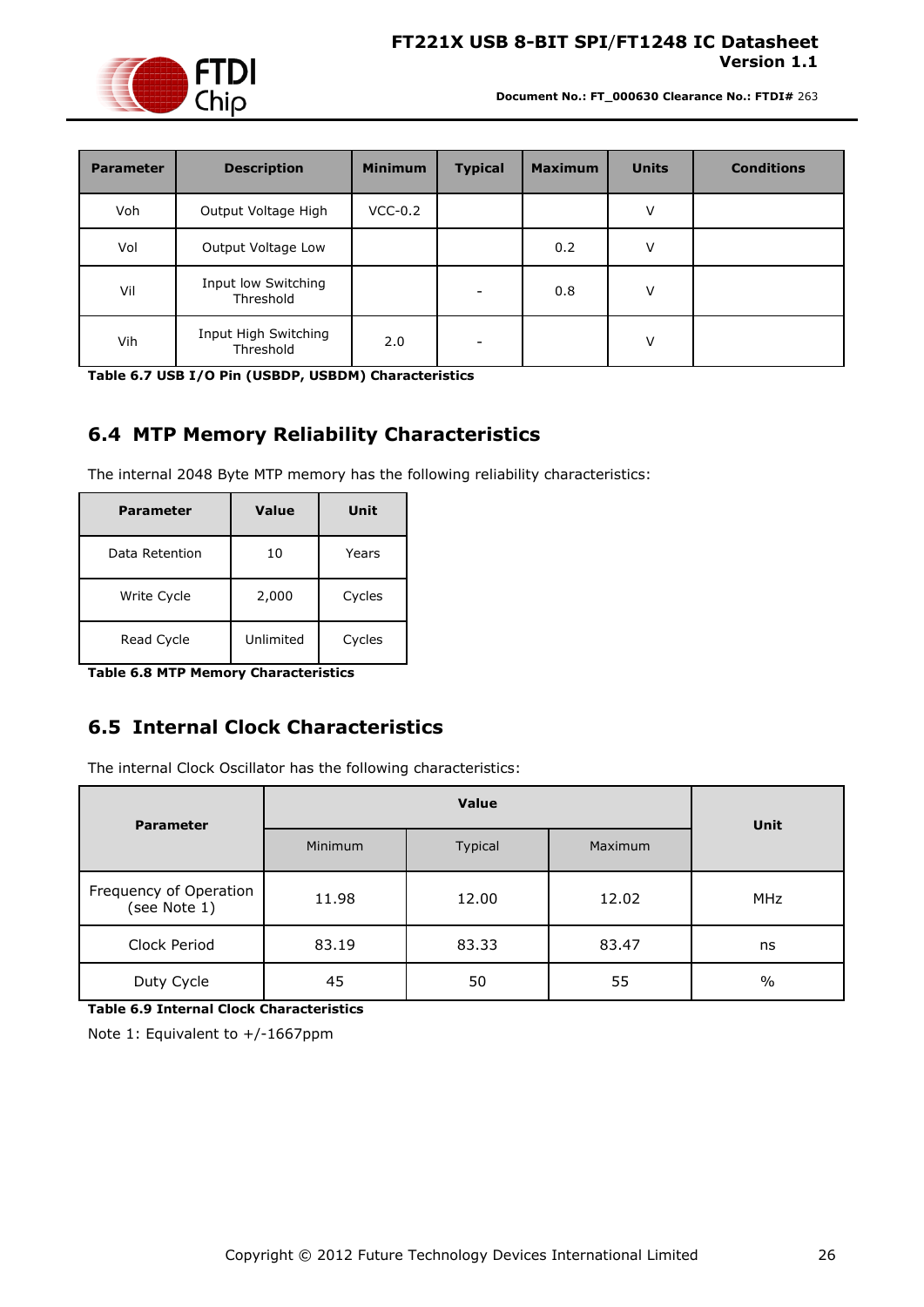

#### <span id="page-26-0"></span>**7 USB Power Configurations**

The following sections illustrate possible USB power configurations for the FT221X. The illustrations have omitted pin numbers for ease of understanding since the pins differ between the FT221XS and FT221XQ package options.

All USB power configurations illustrated apply to both package options for the FT221X device. Please refer to Section [3](#page-6-0) for the package option pin-out and signal descriptions.

### <span id="page-26-1"></span>**7.1 USB Bus Powered Configuration**



#### <span id="page-26-3"></span>**Figure 7.1 Bus Powered Configuration**

[Figure 7.1](#page-26-3) Illustrates the FT221X in a typical USB bus powered design configuration. A USB bus powered device gets its power from the USB bus. Basic rules for USB bus power devices are as follows –

- i) On plug-in to USB, the device should draw no more current than 100mA.
- ii) In USB Suspend mode the device should draw no more than 2.5mA.
- iii) A bus powered high power USB device (one that draws more than 100mA) should use one of the CBUS pins configured as PWREN# and use it to keep the current below 100mA on plug-in and 2.5mA on USB suspend.
- iv) A device that consumes more than 100mA cannot be plugged into a USB bus powered hub.
- v) No device can draw more than 500mA from the USB bus.

The power descriptors in the internal MTP memory of the FT221X should be programmed to match the current drawn by the device.

A ferrite bead is connected in series with the USB power supply to reduce EMI noise from the FT221X and associated circuitry being radiated down the USB cable to the USB host. The value of the Ferrite Bead depends on the total current drawn by the application. A suitable range of Ferrite Beads is available from Steward [\(www.steward.com\)](file://glaspssv1/General/Engineering/Engineering%20_Documents/DS_FT232R/DS_FT232R_V200/www.steward.com), for example Steward Part # MI0805K601R-10.

#### <span id="page-26-2"></span>**7.2 Self Powered Configuration**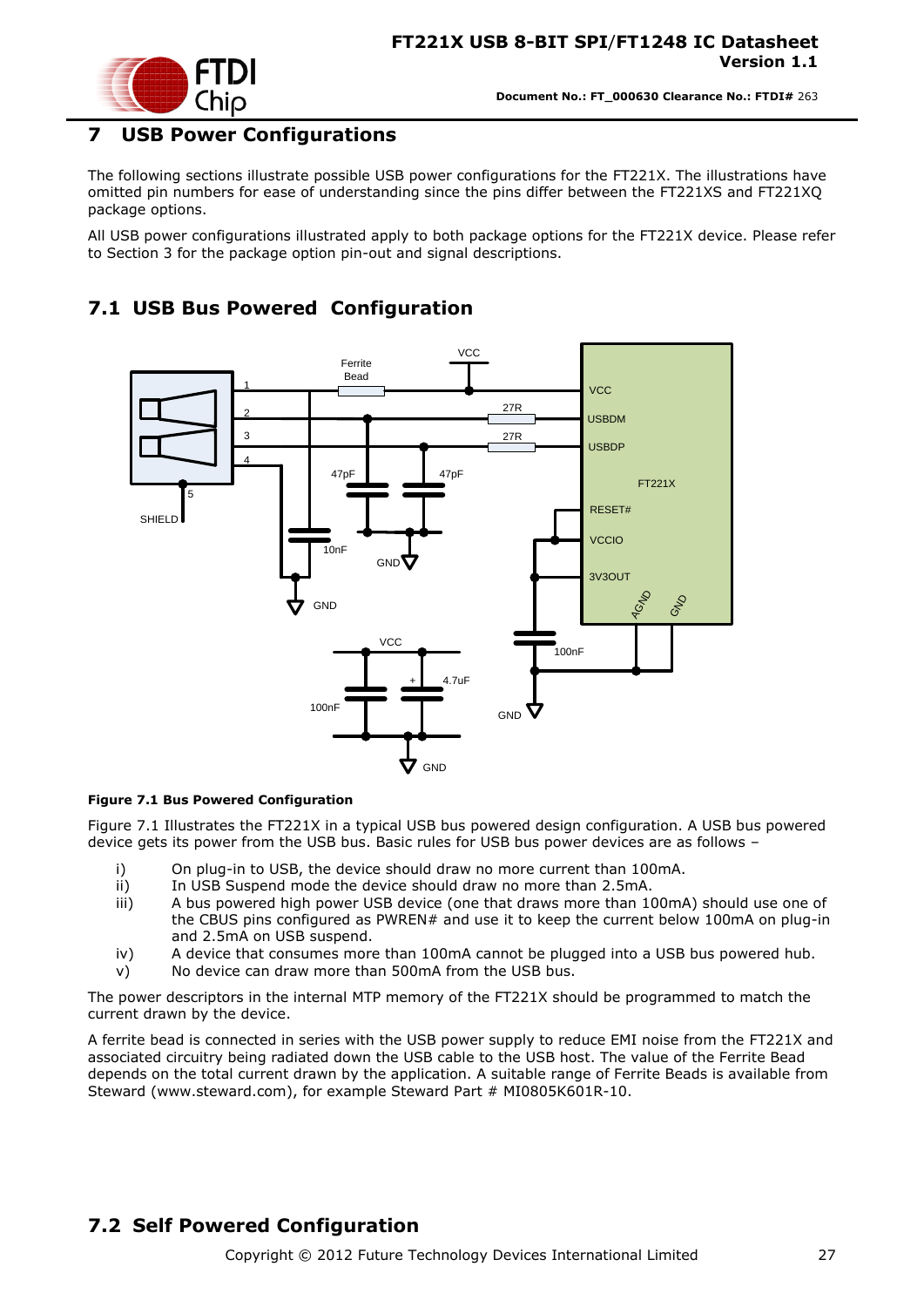

**Document No.: FT\_000630 Clearance No.: FTDI#** 263



#### <span id="page-27-0"></span>**Figure 7.2 Self Powered Configuration**

[Figure 7.2](#page-27-0) illustrates the FT221X in a typical USB self powered configuration. A USB self powered device gets its power from its own power supply, VCC, and does not draw current from the USB bus. The basic rules for USB self powered devices are as follows –

- i) A self powered device should not force current down the USB bus when the USB host or hub controller is powered down.
- ii) A self powered device can use as much current as it needs during normal operation and USB suspend as it has its own power supply.
- iii) A self powered device can be used with any USB host, a bus powered USB hub or a self powered USB hub.

The power descriptor in the internal MTP memory of the FT221X should be programmed to a value of zero (self powered).

In order to comply with the first requirement above, the USB bus power (pin 1) is used to control the VBUS\_Sense pin of the FT221X device. When the USB host or hub is powered up an internal 1.5kΩ resistor on USBDP is pulled up to +3.3V, thus identifying the device as a full speed device to the USB host or hub. When the USB host or hub is powered off, VBUS\_Sense pin will be low and the FT221X is held in a suspend state. In this state the internal 1.5kΩ resistor is not pulled up to any power supply (hub or host is powered down), so no current flows down USBDP via the 1.5kΩ pull-up resistor. Failure to do this may cause some USB host or hub controllers to power up erratically.

[Figure 7.2](#page-27-0) illustrates a self powered design which has a +3.3V to +5.25V supply.

Note:

1. When the FT221X is in reset, the UART interface I/O pins are tri-stated. Input pins have internal 200kΩ pull-up resistors to VCCIO, so they will gently pull high unless driven by some external logic.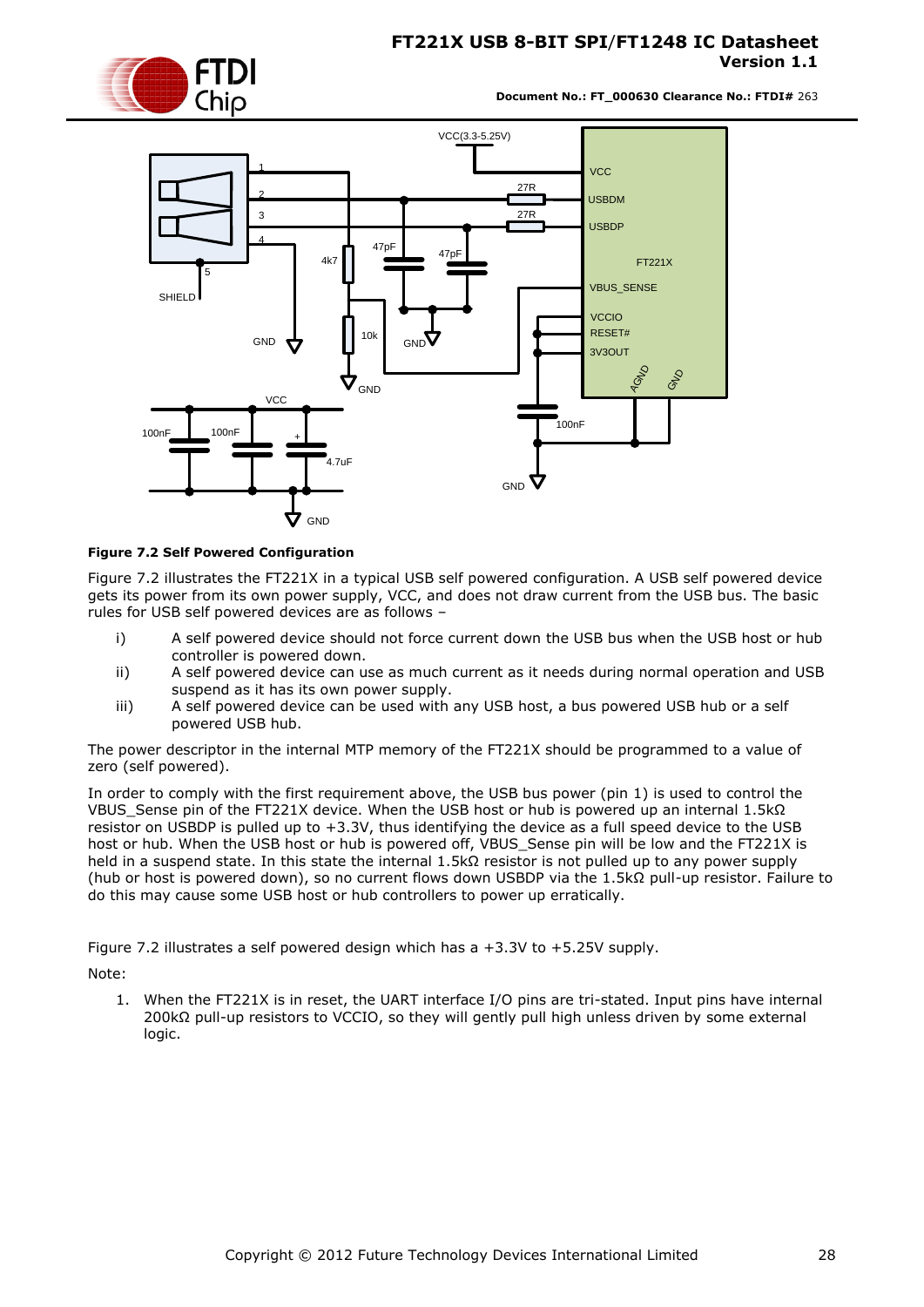

### <span id="page-28-0"></span>**7.3 USB Bus Powered with Power Switching Configuration**



#### <span id="page-28-1"></span>**Figure 7.3 Bus Powered with Power Switching Configuration**

A requirement of USB bus powered applications, is when in USB suspend mode, the application draws a total current of less than 2.5mA. This requirement includes external logic. Some external logic has the ability to power itself down into a low current state by monitoring the PWREN# signal. For external logic that cannot power itself down in this way, the FT221X provides a simple but effective method of turning off power during the USB suspend mode.

[Figure 7.3](#page-28-1) shows an example of using a discrete P-Channel MOSFET to control the power to external logic. A suitable device to do this is an International Rectifier (www.irf.com) IRLML6402, or equivalent. It is recommended that a "soft start" circuit consisting of a 1kΩ series resistor and a 0.1μF capacitor is used to limit the current surge when the MOSFET turns on. Without the soft start circuit it is possible that the transient power surge, caused when the MOSFET switches on, will reset the FT221X or the USB host/hub controller. The soft start circuit example shown in [Figure 7.3](#page-28-1) powers up with a slew rate of approximaely12.5V/ms. Thus supply voltage to external logic transitions from GND to +5V in approximately 400 microseconds.

As an alternative to the MOSFET, a dedicated power switch IC with inbuilt "soft-start" can be used. A suitable power switch IC for such an application is the Micrel [\(www.micrel.com\)](file://glaspssv1/General/Engineering/Engineering%20_Documents/DS_FT232R/DS_FT232R_V200/www.micrel.com) MIC2025-2BM or equivalent.

With power switching controlled designs the following should be noted:

- i) The external logic to which the power is being switched should have its own reset circuitry to automatically reset the logic when power is re-applied when moving out of suspend mode.
- ii) Set the Pull-down on Suspend option in the internal FT221X MTP memory.
- iii) One of the CBUS Pins should be configured as PWREN# in the internal FT221X MTP memory, and used to switch the power supply to the external circuitry.
- iv) For USB high-power bus powered applications (one that consumes greater than 100mA, and up to 500mA of current from the USB bus), the power consumption of the application must be set in the Max Power field in the internal FT221X MTP memory. A high-power bus powered application uses the descriptor in the internal FT221X MTP memory to inform the system of its power requirements.
- v) PWREN# gets its VCC from VCCIO. For designs using 3V3 logic, ensure VCCIO is not powered down using the external logic. In this case use the +3V3OUT.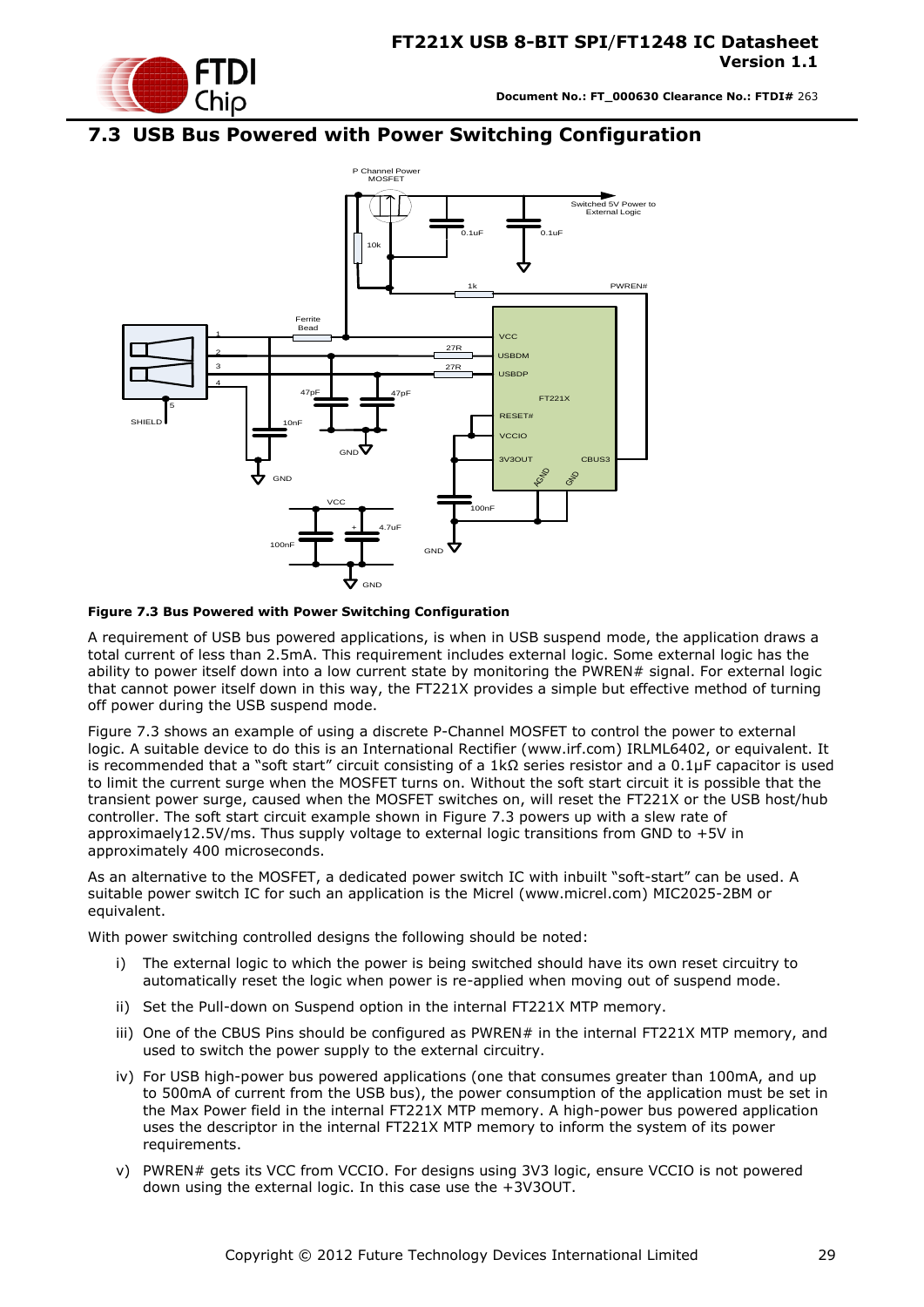

### <span id="page-29-0"></span>**7.4 USB Battery Charging Detection**

A recent addition to the USB specification ([http://www.usb.org/developers/devclass\\_docs/BCv1.2\\_011912.zip](http://www.usb.org/developers/devclass_docs/BCv1.2_011912.zip) ) is to allow for additional charging profiles to be used for charging batteries in portable devices. These charging profiles do not enumerate the USB port of the peripheral. The FT221X device will detect that a USB compliant dedicated charging port (DCP) is connected. Once detected while in suspend mode a battery charge detection signal is provided to allow external logic to switch to charging mode as opposed to operation mode.



<span id="page-29-1"></span>**Figure 7.4 USB Battery Charging Detection**

To use the FT221X with battery charging detection the CBUS pin must be reprogrammed to allow for the BCD Charger output to switch the external charger circuitry on. The CBUS pins are configured in the internal MTP memory with the free utility FTPROG. If the charging circuitry requires an active low signal to enable it, the CBUS pin can be programmed to BCD Charger# as an alternative.

When connected to a USB compliant dedicated charging port (DCP, as opposed to a standard USB host) the device USB signals will be shorted together and the device suspended. The BCD charger signal will bring the LTC4053 out of suspend and allow battery charging to start. The charge current in the example above is 1A as defined by the resistance on the PROG pin.

To calculate the equivalent resistance on the LTC4053 PROG pin select a charge current, then Res =  $1500V/I<sub>cha</sub>$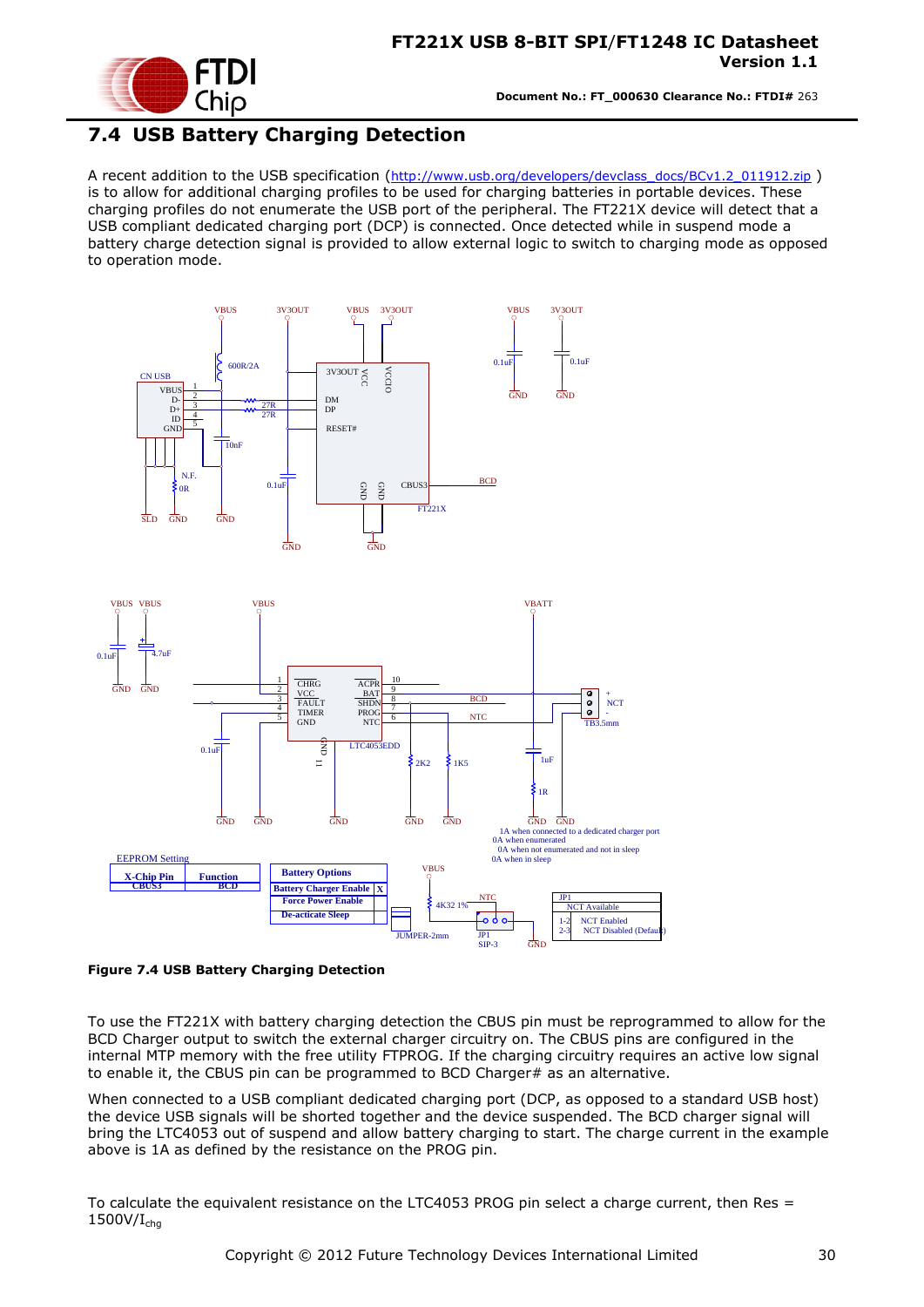

**Document No.: FT\_000630 Clearance No.: FTDI#** 263

For more configuration options of the LTC4053 refer to:

AN\_175\_Battery Charging Over USB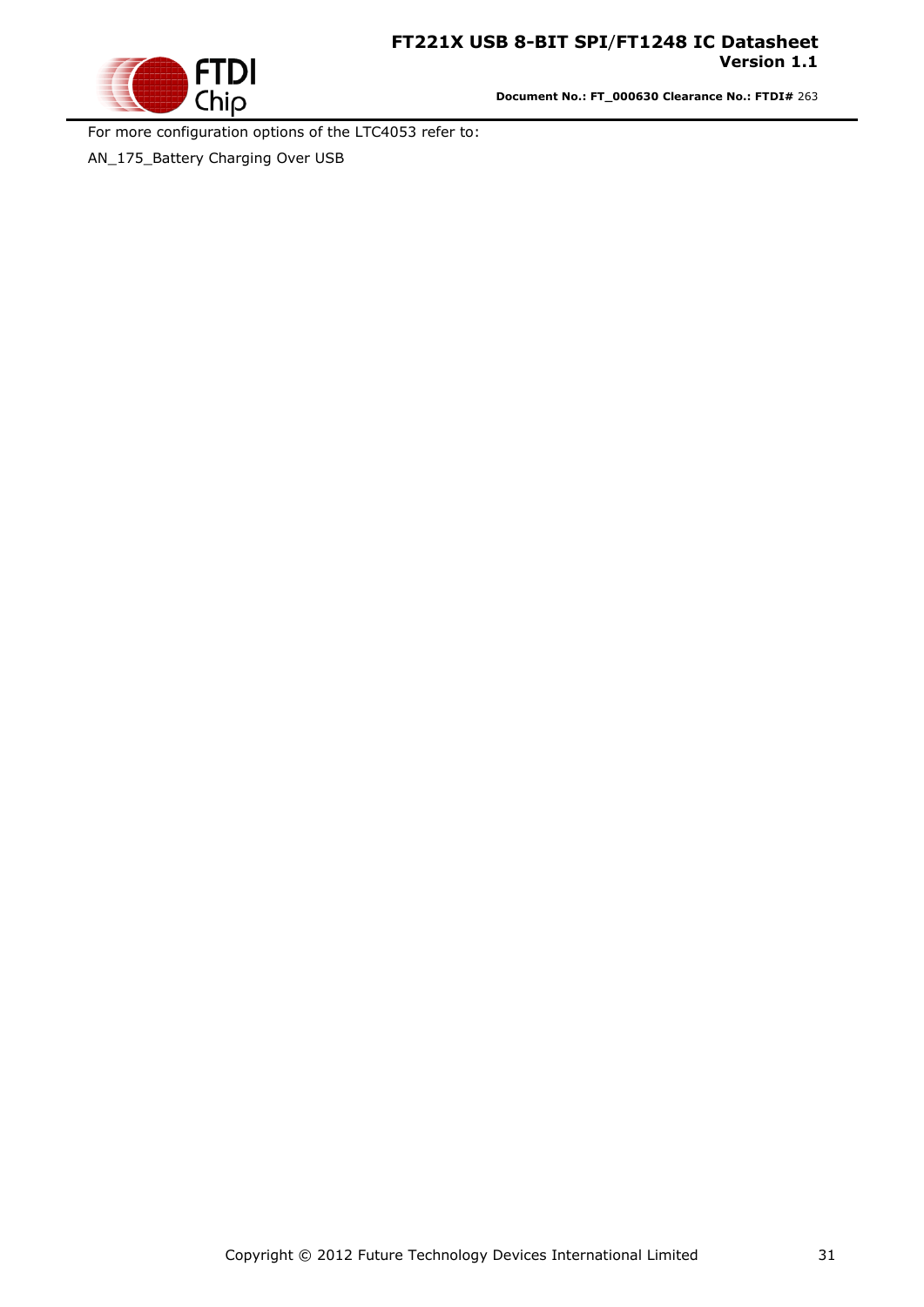

### <span id="page-31-0"></span>**8 Application Examples**

The following sections illustrate possible applications of the FT221X. The illustrations have omitted pin numbers for ease of understanding since the pins differ between the FT221XS and FT221XQ package options.

### <span id="page-31-1"></span>**8.1 USB to FT1248 Converter**



#### <span id="page-31-2"></span>**Figure 8.1 Application Example showing USB to FT1248 host**

NOTE: ALL IO LINES SHOULD HAVE A 10k PULL UP TO VCCIO

The FT1248 can be used with 1-bit, 2-bit, 4-bit or 8-bit wide data. The Figure 8.1 is showing 8 bit mode. By using 8 data bits you need fewer clock cycles to get the data across.

The FT221X is the slave device and the external FPGA/MCU is the bus master. The FT221X will auto detect the bus width from the initial command byte sent by the controller. If not using all 8 data lines the pins may be left unterminated as an internal pull-up ensures the device detects a logic 1.

Timing diagrams for 8-bit accesses can be seen in figures 8.2 and 8.3. For further information on the mode see AN\_167 FT1248 Basics from the FTDI website.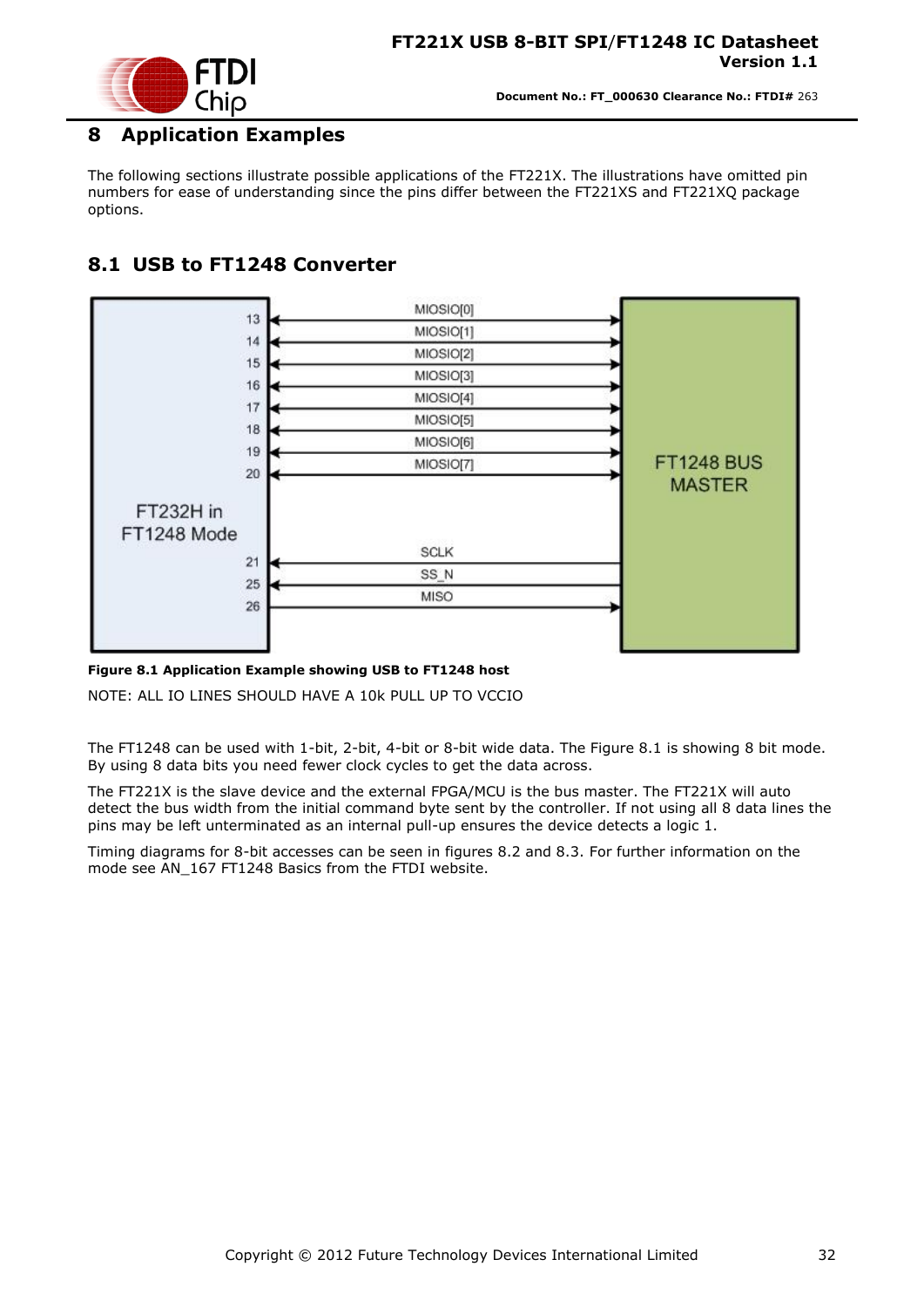

**Document No.: FT\_000630 Clearance No.: FTDI#** 263



<span id="page-32-0"></span>**Figure 8.2 FT1248 8- bit write timing diagram**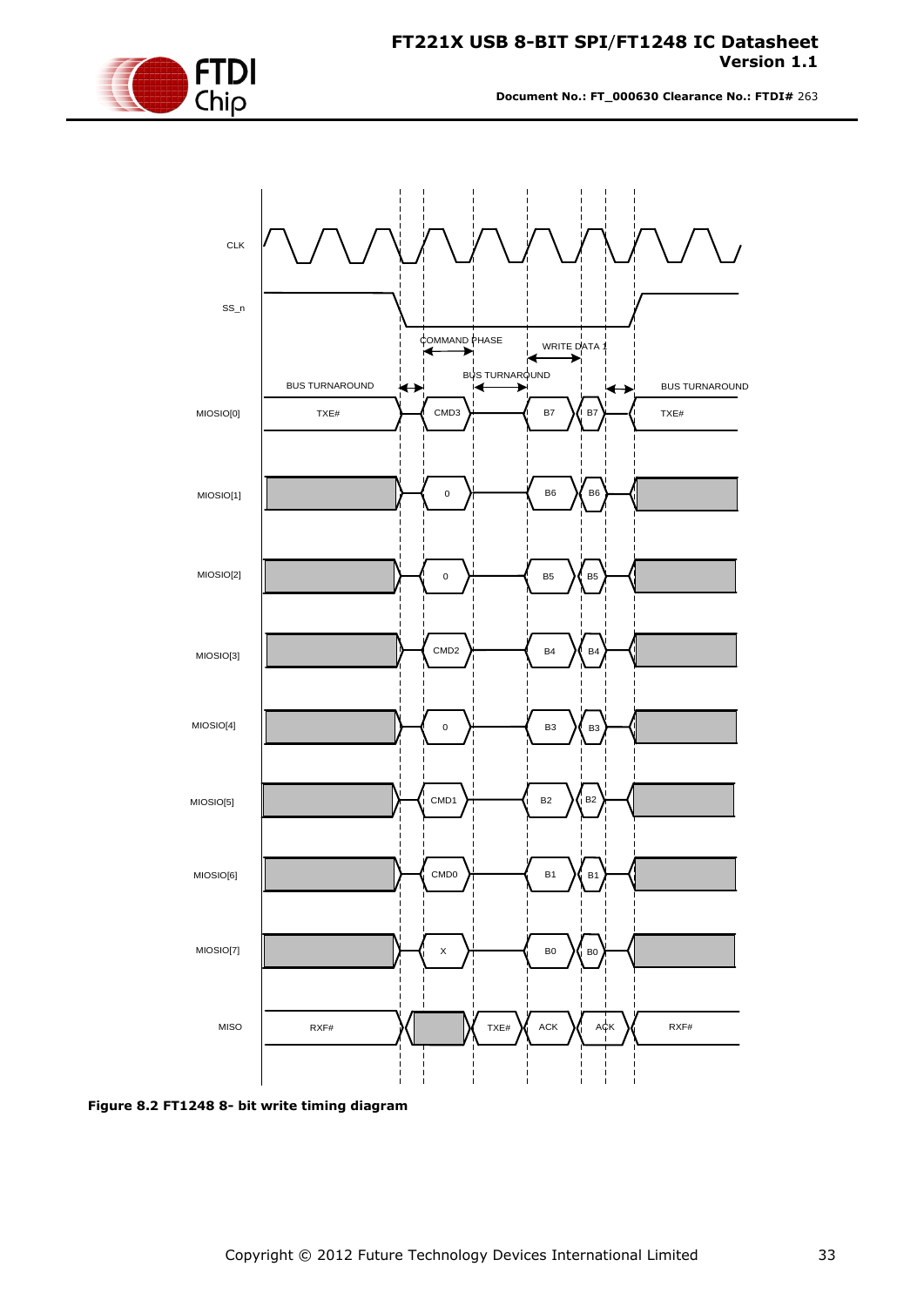

**Document No.: FT\_000630 Clearance No.: FTDI#** 263



<span id="page-33-0"></span>**Figure 8.3 FT1248 8- bit read timing diagram**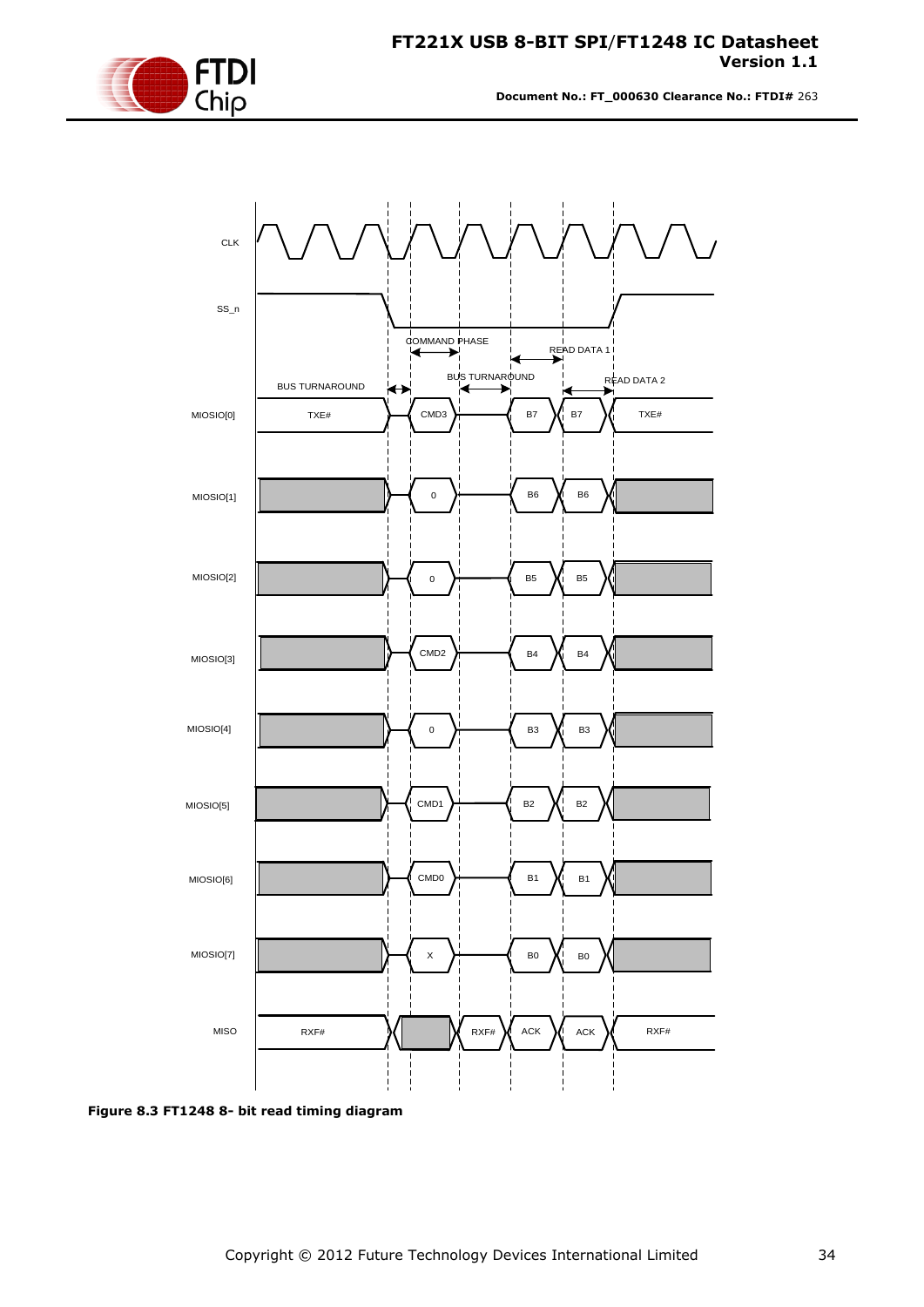



#### <span id="page-34-0"></span>**8.2 LED Interface**

Any of the CBUS I/O pins can be configured to drive an LED. The FT221X has 3 configuration options for driving LEDs from the CBUS. These are TXLED#, RXLED#, and TX&RXLED#. Refer to Section [0](#page-9-0) for configuration options.



#### <span id="page-34-1"></span>**Figure 8.4 Single LED Configuration**

An example of using the FT221X to drive LEDs is shown in [Figure 8.4.](#page-34-1) In this example one of the CBUS pins is used to indicate when data is being transmitted or received by the device (TX&RXLED). In this configuration the FT221X will drive only a single LED.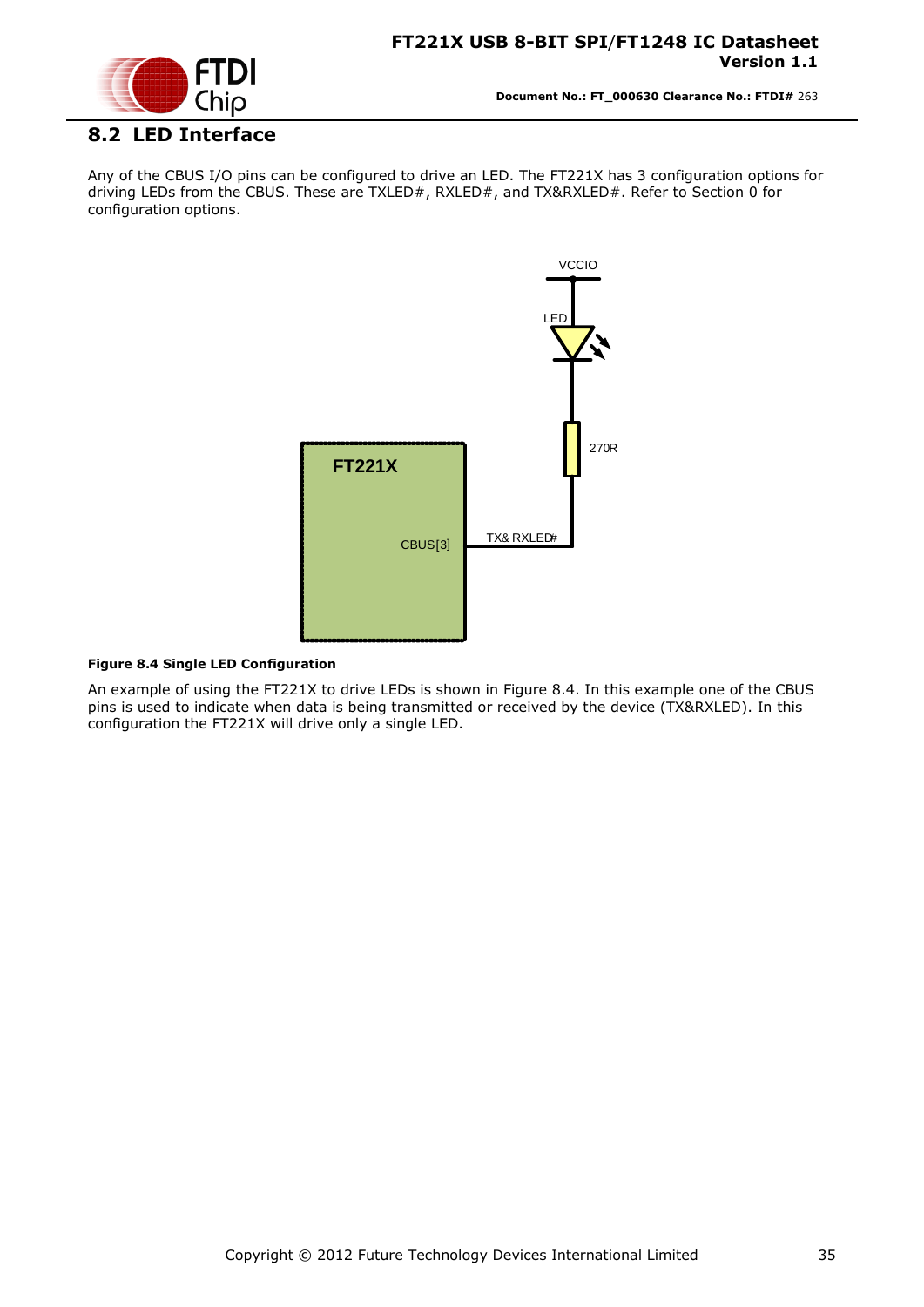

### <span id="page-35-0"></span>**9 Internal MTP Memory Configuration**

The FT221X includes an internal MTP memory which holds the USB configuration descriptors, other configuration data for the chip and also user data areas. Following a power-on reset or a USB reset the FT221X will scan its internal MTP memory and read the USB configuration descriptors stored there.

In many cases, the default values programmed into the MTP memory will be suitable and no reprogramming will be necessary. The defaults can be found in Section [9.1.](#page-35-1)

The MTP memory in the FT221X can be programmed over USB or over the FT1248 bus if the values need to be changed for a particular application. Further details of this are provided from section [9.2](#page-36-0) onwards.

Users who do not have their own USB Vendor ID but who would like to use a unique Product ID in their design can apply to FTDI for a free block of unique PIDs. See TN\_100 – USB Vendor ID/Product ID Guidelines for more details.

### <span id="page-35-1"></span>**9.1 Default Values**

The default factory programmed values of the internal MTP memory are shown in [Table 9.1.](#page-36-3)

| <b>Parameter</b>                      | Value                         | <b>Notes</b>                                                                                                                                                           |  |  |
|---------------------------------------|-------------------------------|------------------------------------------------------------------------------------------------------------------------------------------------------------------------|--|--|
| USB Vendor ID (VID)                   | 0403h                         | FTDI default VID (hex)                                                                                                                                                 |  |  |
| USB Product UD (PID)                  | 6015h                         | FTDI default PID (hex)                                                                                                                                                 |  |  |
| Serial Number Enabled?                | Yes                           |                                                                                                                                                                        |  |  |
| Serial Number                         | See Note                      | A unique serial number is generated and<br>programmed into the MTP memory during device<br>final test.                                                                 |  |  |
| Pull down I/O Pins in USB<br>Suspend  | Disabled                      | Enabling this option will make the device pull down<br>on the UART interface lines when in USB suspend<br>mode (PWREN# is high).                                       |  |  |
| Manufacturer Name                     | <b>FTDI</b>                   |                                                                                                                                                                        |  |  |
| <b>Product Description</b>            | <b>FT221X 8-BIT</b><br>FT1248 |                                                                                                                                                                        |  |  |
| Max Bus Power Current                 | 90 <sub>m</sub> A             |                                                                                                                                                                        |  |  |
| Power Source                          | <b>Bus Powered</b>            |                                                                                                                                                                        |  |  |
| Device Type                           | FT221X                        |                                                                                                                                                                        |  |  |
| <b>USB Version</b>                    | 0200                          | Returns USB 2.0 device description to the host.<br>Note: The device is a USB 2.0 Full Speed device<br>(12Mb/s) as opposed to a USB 2.0 High Speed<br>device (480Mb/s). |  |  |
| Remote Wake Up                        | Disabled                      |                                                                                                                                                                        |  |  |
| <b>DBUS Drive Current</b><br>Strength | 4 <sub>m</sub> A              | Options are 4mA, 8mA, 12mA, 16mA                                                                                                                                       |  |  |
| DBUS slew rate                        | Slow                          | Options are slow or fast                                                                                                                                               |  |  |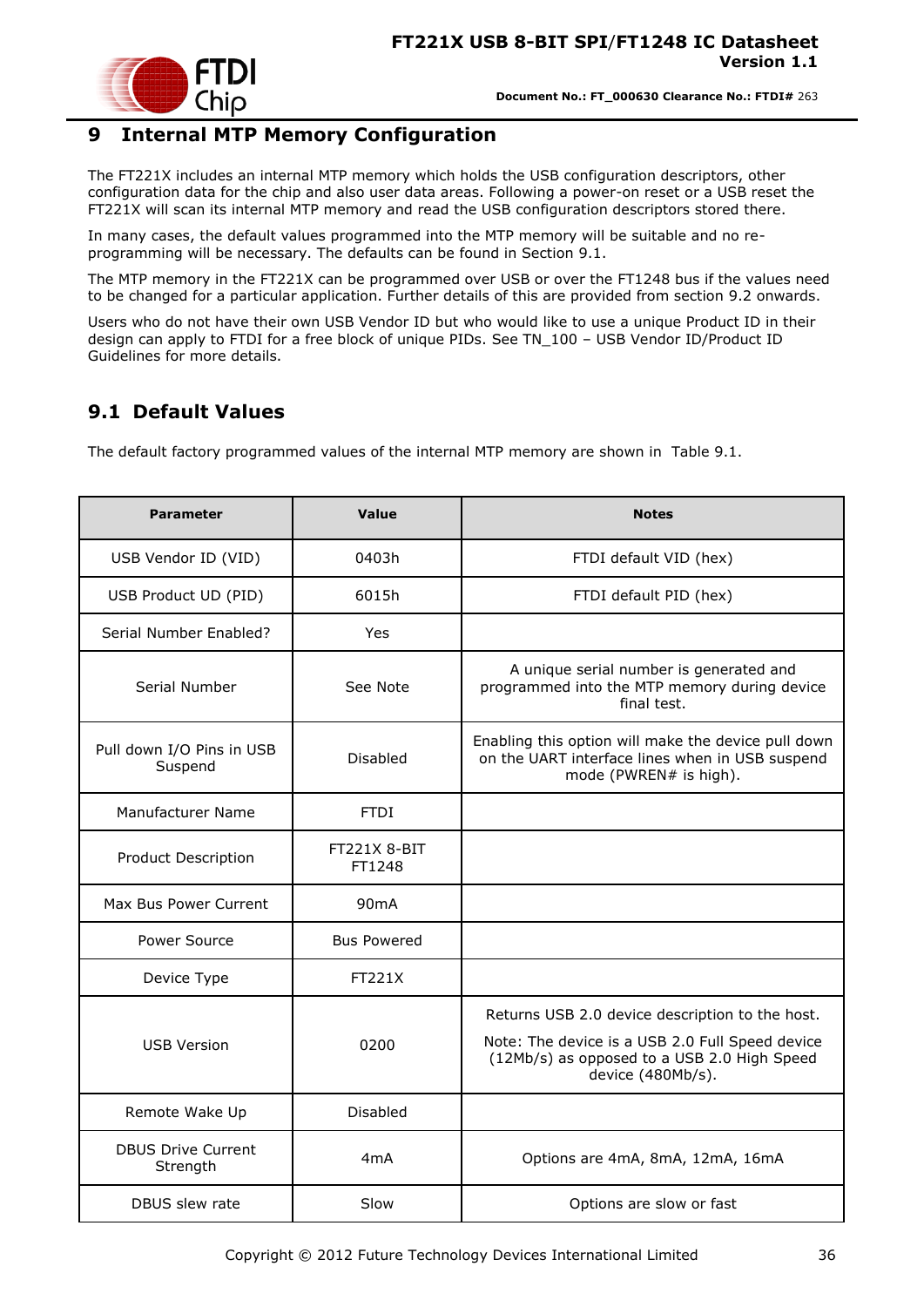

**Document No.: FT\_000630 Clearance No.: FTDI#** 263

| <b>Parameter</b>                      | Value       | <b>Notes</b>                                                                                                                               |
|---------------------------------------|-------------|--------------------------------------------------------------------------------------------------------------------------------------------|
| DBUS Schmitt Trigger<br>Enable        | Normal      | Options are normal or Schmitt                                                                                                              |
| <b>CBUS Drive Current</b><br>Strength | 4mA         | Options are 4mA, 8mA, 12mA, 16mA                                                                                                           |
| CBUS slew rate                        | Slow        | Options are slow or fast                                                                                                                   |
| CBUS Schmitt Trigger<br>Enable        | Normal      | Options are normal or Schmitt                                                                                                              |
| Load VCP Driver                       | Disabled    | Enabling this will load the VCP driver interface for<br>the device.                                                                        |
| CBUS3                                 | Keep_Awake# | Prevents the device from entering suspend state<br>when unplugged. May be used if programming the<br>MTP memory over the FT1248 interface. |

<span id="page-36-3"></span>**Table 9.1 Default Internal MTP Memory Configuration**

### <span id="page-36-0"></span>**9.2 Methods of Programming the MTP Memory**

#### <span id="page-36-1"></span>**9.2.1 Programming the MTP memory over USB**

The MTP memory on all FT-X devices can be programmed over USB. This method is the same as for the EEPROM on other FTDI devices such as the FT232R. No additional hardware, connections or programming voltages are required. The device is simply connected to the host computer in the same way that it would be for normal applications, and the FT\_Prog utility is used to set the required options and program the device.

The FT\_Prog utility is provided free-of-charge from the FTDI website, and can be found at the link below. The user guide is also available at this link.

[http://www.ftdichip.com/Support/Utilities.htm#FT\\_Prog](http://www.ftdichip.com/Support/Utilities.htm#FT_Prog)

Additionally, D2XX commands can be used to program the MTP memory from within user applications. For more information on the commands available, please see the D2XX Programmers Guide below.

[http://www.ftdichip.com/Support/Documents/ProgramGuides/D2XX\\_Programmer's\\_Guide\(FT\\_000071\).p](http://www.ftdichip.com/Support/Documents/ProgramGuides/D2XX_Programmer) [df](http://www.ftdichip.com/Support/Documents/ProgramGuides/D2XX_Programmer)

#### <span id="page-36-2"></span>**9.2.2 Programming the MTP memory over FT1248**

In the FT221X device, it is possible to program the MTP memory over its FT1248 interface. This is the same interface which is used in the normal application of the FT221X and would normally be connected to a microcontroller (MCU) or FPGA. However, special commands can also be used to access the MTP memory in the FT221X over the same FT1248 connection, allowing the MCU/FPGA to read and write locations in the MTP memory. No additional hardware, connections or programming voltages are required.

Two examples where it may be desired to use the FT1248 interface to write and read the MTP Memory are given below. In some cases, the application may use both of these possibilities.

- 1. To store and retrieve application specific data such as calibration constants in the user area (e.g. if the overall application was an analog measurement system). This can avoid the need for an extra EEPROM chip on the application board.
- 2. To read and write the configuration data (e.g. custom VID, PID, description strings or CBUS signal selection to enable signals for battery charging etc) without a USB host. This could allow an MCU/FPGA to configure the FT221X during production testing of the finished device or even when in use in the field.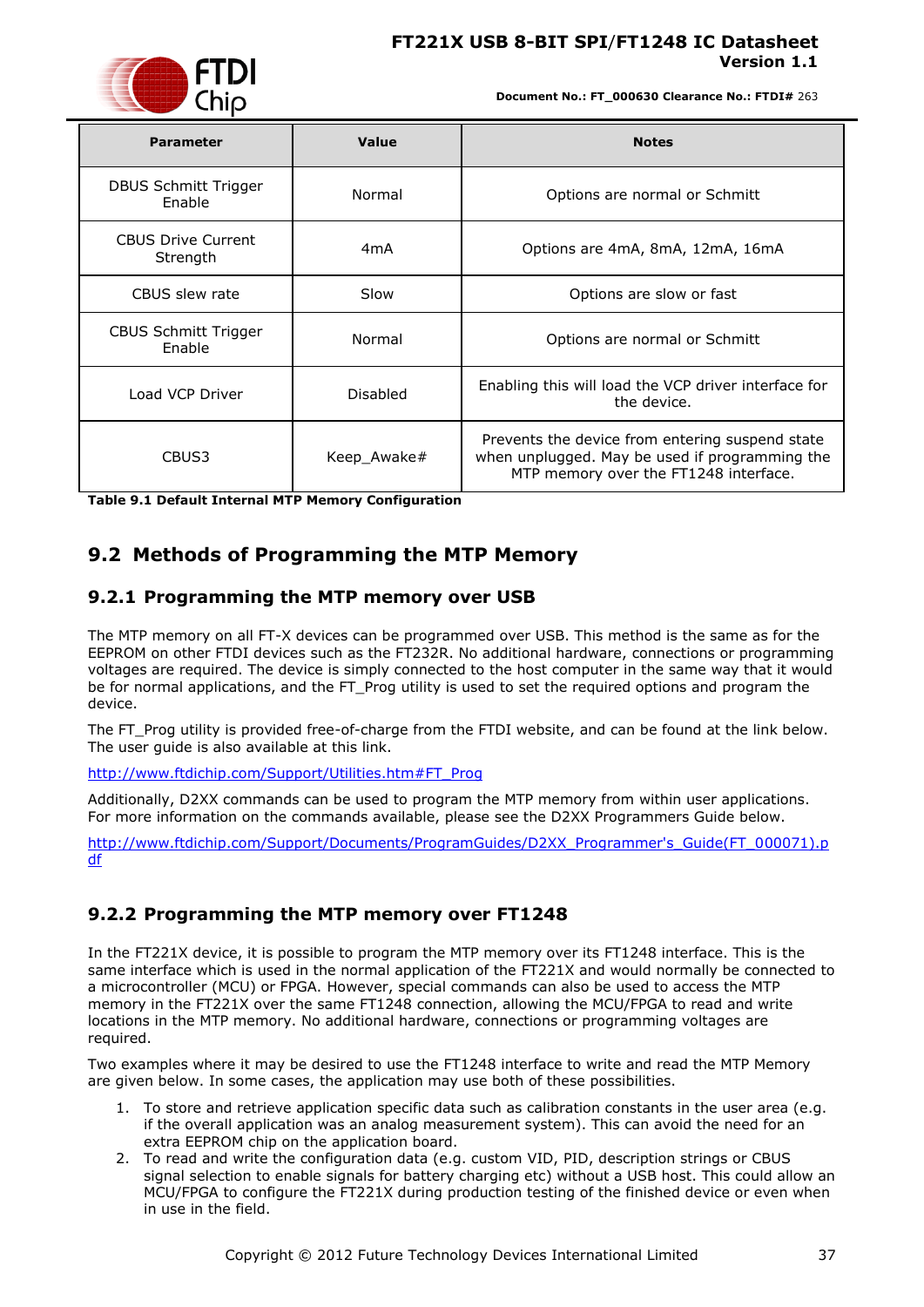

The information in the rest of this chapter can be used to implement the storing and reading of application data in the user area as in example 1 above. Example 2 requires details of the configuration data stored in the MTP memory which is FTDI proprietary information. A separate application note is available under NDA from FTDI support for customers who require to do this [\(support1@ftdichip.com\)](mailto:support1@ftdichip.com).

### <span id="page-37-0"></span>**9.3 Memory Map**

The FT-X family MTP memory has various areas which come under three main categories:

- User Memory Area
- Configuration Memory Area (writable)
- Configuration Memory Area (non-writable)

| <b>Memory Area Description</b>                                                      | Word Address  |
|-------------------------------------------------------------------------------------|---------------|
| <b>User Memory Area 2</b><br>Accessible via USB, I <sup>2</sup> C and FT1248        | 0x3FF - 0x80  |
| <b>Configuration Memory Area</b><br>Accessible via USB, I <sup>2</sup> C and FT1248 | $0x7E - 0x50$ |
| <b>Configuration Memory Area</b><br>Cannot be written                               | $0x4E - 0x40$ |
| <b>User Memory Area 1</b><br>Accessible via USB, I <sup>2</sup> C and FT1248        | $0x3E - 0x12$ |
| <b>Configuration Memory Area</b><br>Accessible via USB, I <sup>2</sup> C and FT1248 | $0x10 - 0x00$ |

<span id="page-37-1"></span>**Figure 9.1: Simplified memory map for the FT-X**

#### **User Memory Area**

The User Memory Areas are highlighted in Green on the memory map. They can be read and written via both USB and FT1248 on the FT221X. All locations within this range are freely programmable; no areas have special functions and there is no checksum for the user area.

Note that the application should take into account the specification for the number of write cycles in Section [6.4](#page-25-0) if it will be writing to the MTP memory multiple times.

#### **Configuration Memory Area (writable)**

This area stores the configuration data for the device, including the data which is returned to the host in the configuration descriptors (e.g. the VID, PID and string descriptions) and also values which set the hardware configuration (the signal assigned to each CBUS pin for example).

These values can have a significant effect on the behaviour of the device. Steps must be taken to ensure that these locations are not written to un-intentionally by an application which is intended to access only the user area.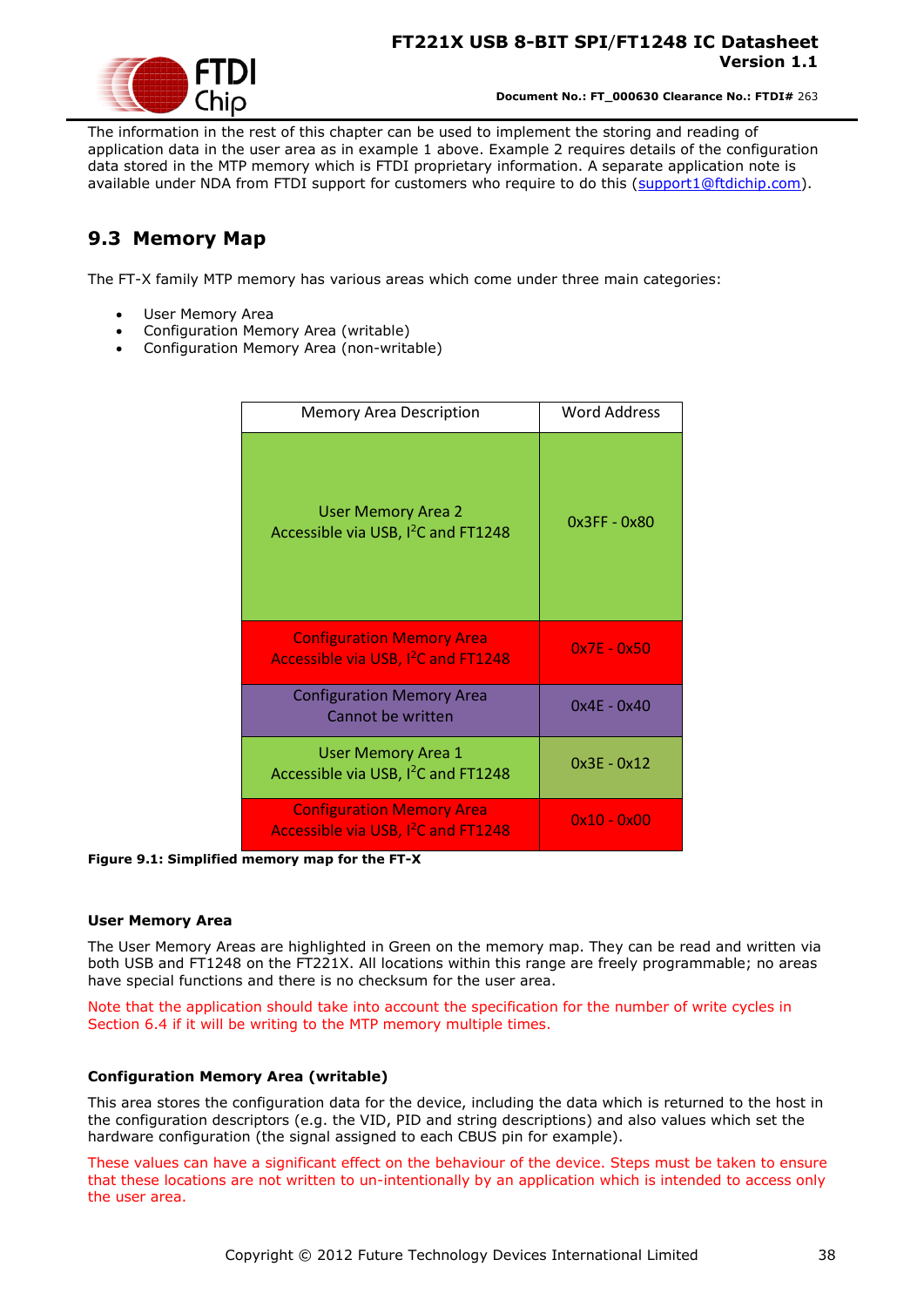

This area is included in a checksum which covers configuration areas of the memory, and so changing any value can also cause this checksum to fail.

#### **Configuration Memory Area (non-writable)**

This is a reserved area and the application should not write to this area of memory. Any attempt to write these locations will fail.

### <span id="page-38-0"></span>**9.4 Hardware Requirements**

The hardware is the same as for a typical USB-FT1248 application and no additional hardware or programming voltages are required. The FT1248 connections are the same as shown in Section [5.](#page-14-0) For the USB connections, either a bus-powered configuration (see Section [7.1](#page-26-1) and [7.3\)](#page-28-0) or a self-powered configuration (see Section [7.2\)](#page-26-2) could be used.

### <span id="page-38-1"></span>**9.5 Protocol**

The FT1248 MTP memory protocol consists of 3 commands:

- Address MTP memory (0x05)
- Write MTP memory (0x06)
- Read MTP memory (0x07)

For further details on the FT1248 protocol, refer to section [5.](#page-14-0)

#### <span id="page-38-2"></span>**9.5.1 Address MTP memory (0x05)**

This consists of a command phase followed by 2 data bytes which represent the MTP memory address allowing users to address, potentially, up to 64K byte addresses.

#### <span id="page-38-3"></span>**9.5.2 Write MTP memory (0x06)**

This consists of a command phase followed by 1 data byte which shall be programmed into the MTP memory at the address location set by the MTP memory address command.

#### <span id="page-38-4"></span>**9.5.3 Read MTP memory (0x07)**

This consists of a command phase followed by 1 data byte which is the data read from the MTP memory at the address location set by the MTP memory address command.

#### <span id="page-38-5"></span>**9.5.4 Examples of Writing and Reading**

When performing MTP memory write and read requests via the FT1248 protocol, users must first issue the MTP memory address command along with 2 bytes representing the MTP memory address. The status and acknowledge phases of this command represents the current status of the MTP memory (whether it is busy or not). If the MTP memory is being accessed during an FT1248 access then the status and acknowledge of the respective command and data phases will NAK the master. The address will only be updated when the MTP memory is inactive.

#### **Writing**

The first part of the communication sets the address, and this is followed by the write command along with the data to be written. The MTP memory write itself will be initiated when the FT221X receives an MTP memory write command followed by a single data byte. Two status phases occur during an MTP write (once during the command phase and the other during the data phase). Both status phases represent the current activity of the MTP memory (busy or not busy). A successful write will only occur when both status phases acknowledge the master indicating that the MTP memory can start the write. Users wishing to determine if the MTP memory write was successful should immediately try an EEPROM read.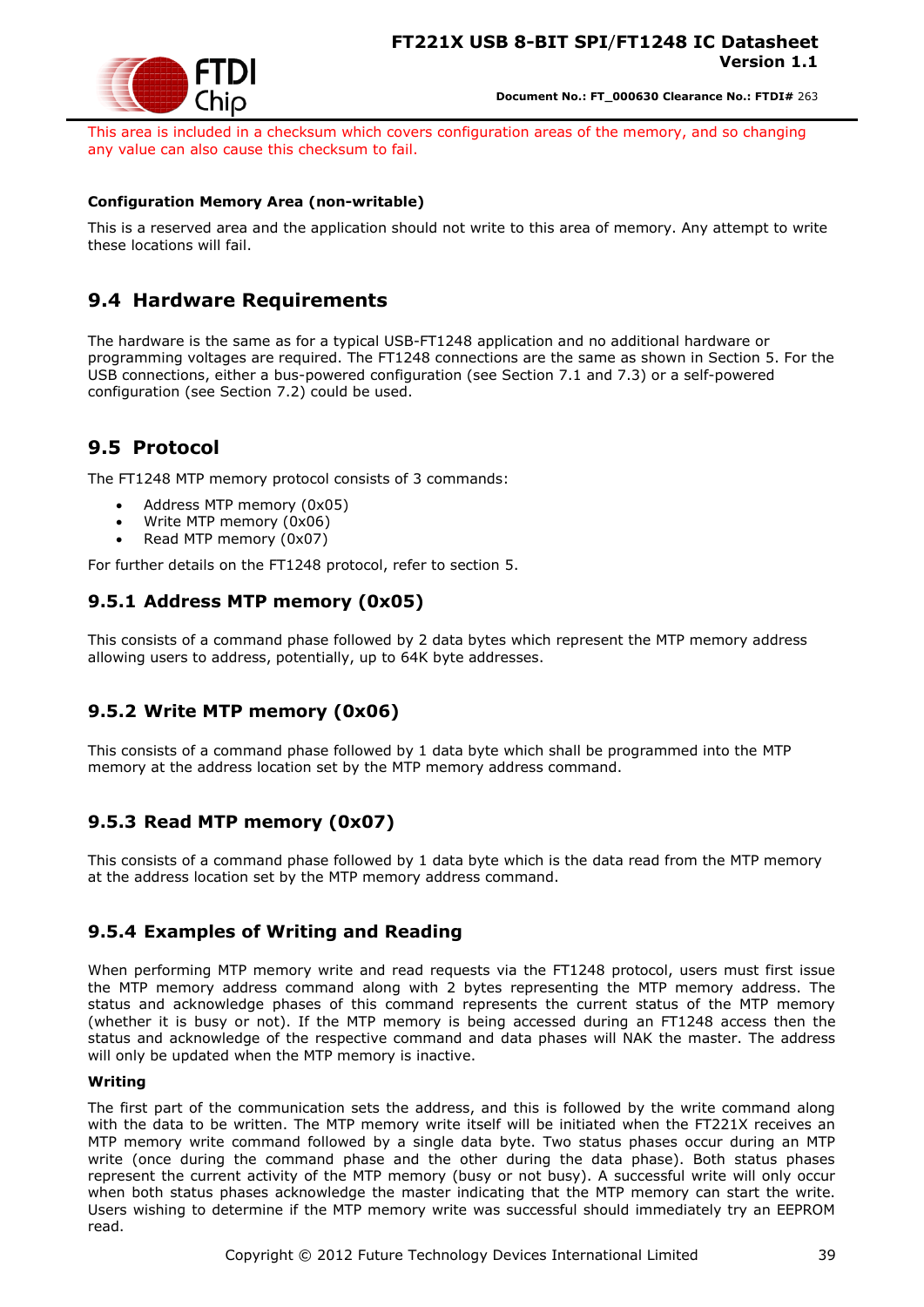

#### **Reading**

As with the writing process, the first part of the communication for a read sets the address. The read will then be initiated when the FT1248 slave receives an MTP memory read command. The status during the command phase indicates whether or not the MTP memory shall be able to service the read request. If it is possible to carry out the read, the FT1248 moves into the data phase where it can either continue with the read transaction until the slave successfully returns an ACK along with the data or if it receives NAK during the data phase it can abort the read transfer and try again. When the read has been serviced the data shall be returned on the  $1<sup>st</sup>$  data byte phase.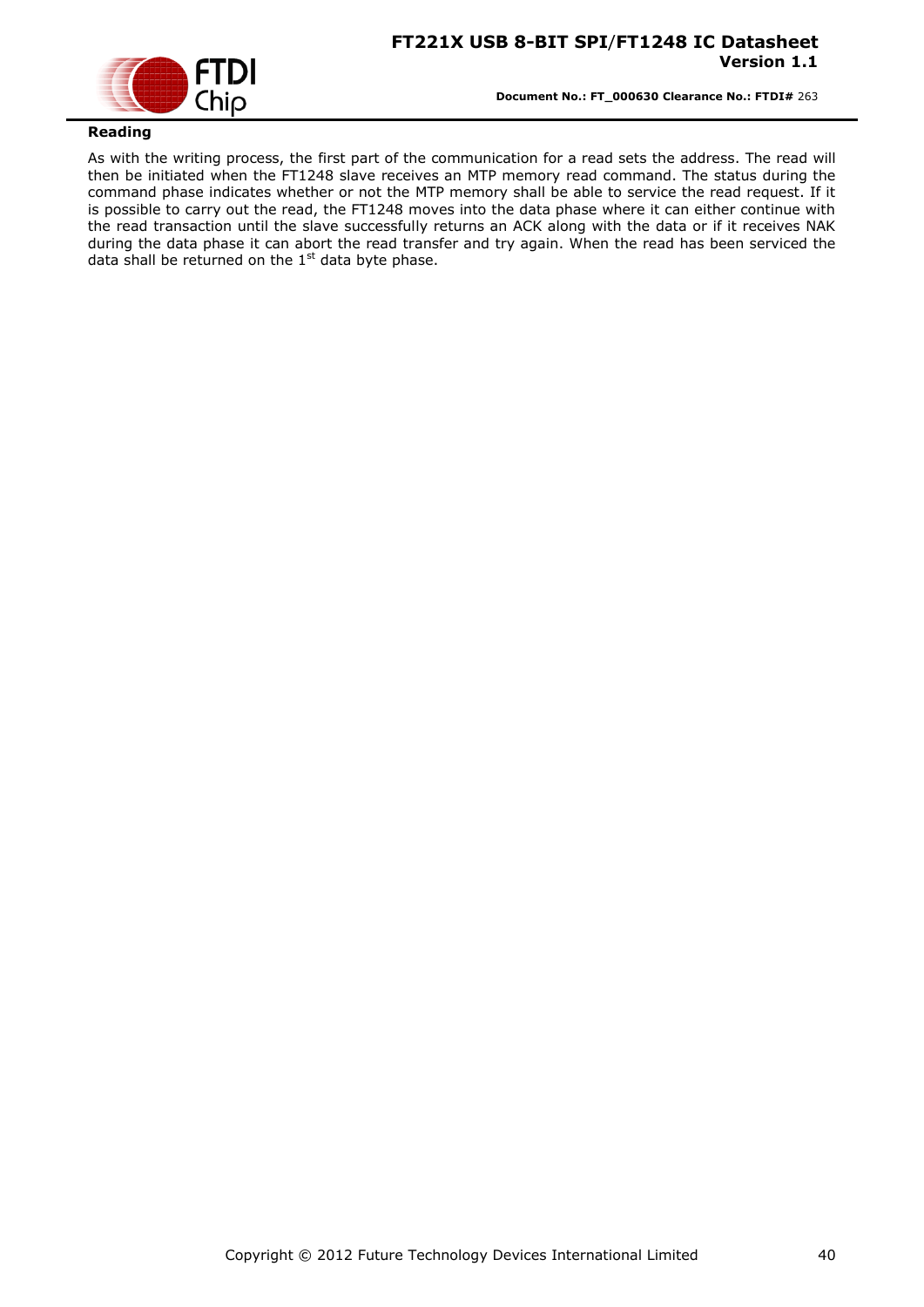

#### <span id="page-40-0"></span>**10 Package Parameters**

The FT221X is available in two different packages. The FT221XS is the SSOP-20 option and the FT221XQ is the QFN-32 package option. The solder reflow profile for both packages is described in Section [10.5.](#page-44-0)

### <span id="page-40-1"></span>**10.1 SSOP-20 Package Mechanical Dimensions**



DETAIL: A

 $0.010$  $0.337$ 0.341  $0.344$  $0.228$ 0.236  $0.244$  $0.150$ 0.154  $0.157$ .025 BASK 0.016 0.025 0.050  $.041$  BASI  $\overline{8}$ UNIT: INCH

MAX.

0.069

0.010

 $0.059$ 

0.012

**NOM** 

0.064

0.006

- 2 DIMENSION D DOES NOT INCLUDE MOLD PROTRUSIONS OR GATE BURRS. MOLD PROTRUSIONS AND GATE BURRS SHALL NOT EXCEED 0.006" PER SIDE, DIMENSION E1 DOES NOT INCLUDE INTERLEAD MOLD PROTRUSIONS. INTERLEAD MOLD PROTRUSIONS SHALL NOT EXCEED CLOUD" PER SIDE.
- 3.DIMENSION b DOES NOT INCLUDE DAMBAR PROTRUSION/INTRUSION. ALLOWABLE DAMBAR PROTRUSION SHALL BE 0.004" TOTAL IN EXCESS OF **b DIMENSION AT MAXIMUM MATERIAL CONDITION. DAMBAR INTRUSION** SHALL NOT REDUCE DIMENSION 6 BY MORE THAN 0.002" AT LEAST.

<span id="page-40-2"></span>**Figure 10.1 SSOP-20 Package Dimensions**

The FT221XS is supplied in a RoHS compliant 20 pin SSOP package. The package is lead (Pb) free and uses a "green" compound. The package is fully compliant with European Union directive 2002/95/EC.

This package is nominally 8.66mm x 3.91mm body (8.66mm x 5.99mm including pins). The pins are on a 0.635 mm pitch. The above mechanical drawing shows the SSOP-20 package.

All dimensions are in inches.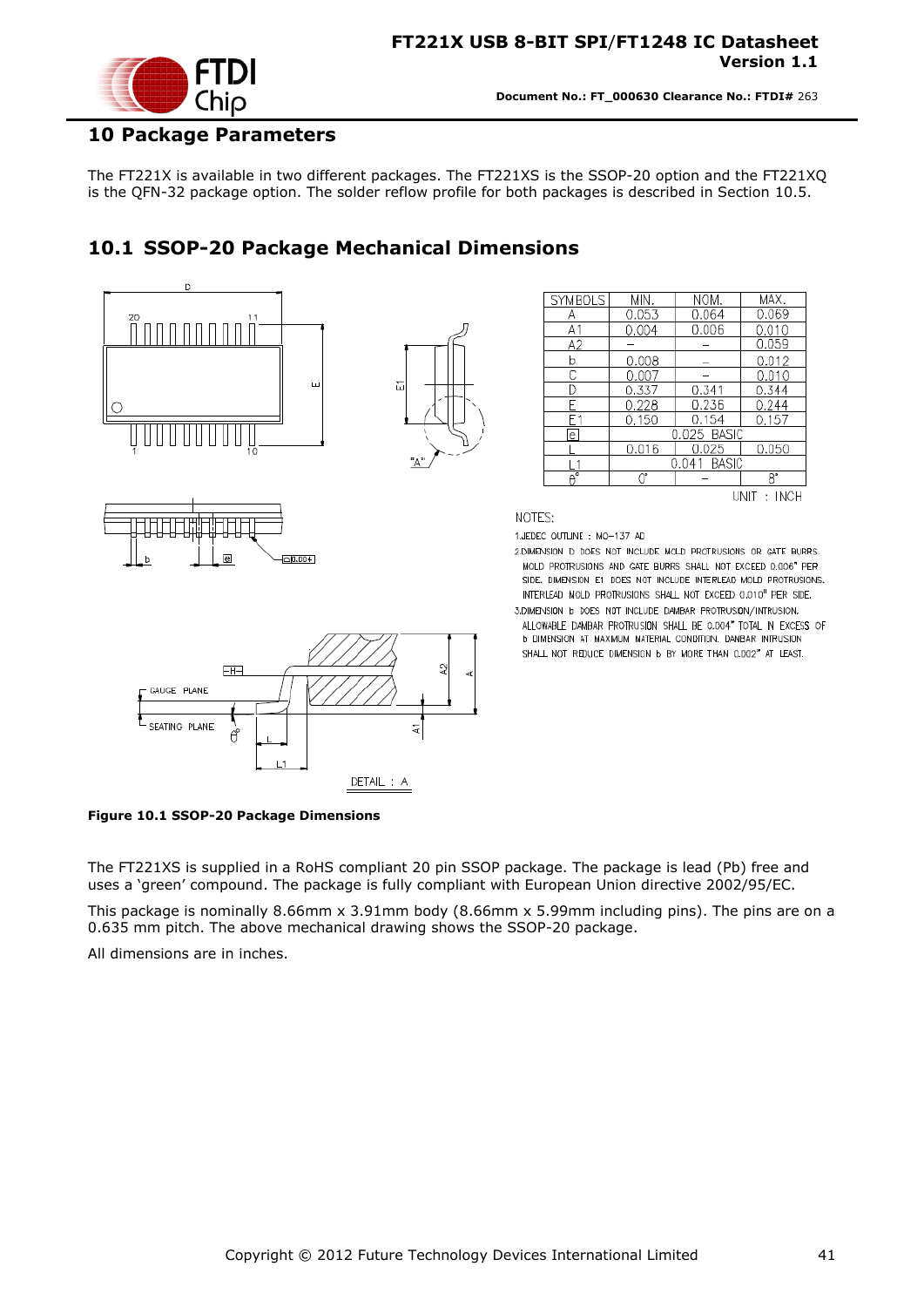

# <span id="page-41-0"></span>**10.2 SSOP-20 Package Markings**



#### <span id="page-41-1"></span>**Figure 10.2 QFN-20 Package Markings**

The date code format is **YYXX** where  $XX = 2$  digit week number,  $YY = 2$  digit year number. This is followed by the revision number.

The code **XXXXXXXXXXXX** is the manufacturing LOT code.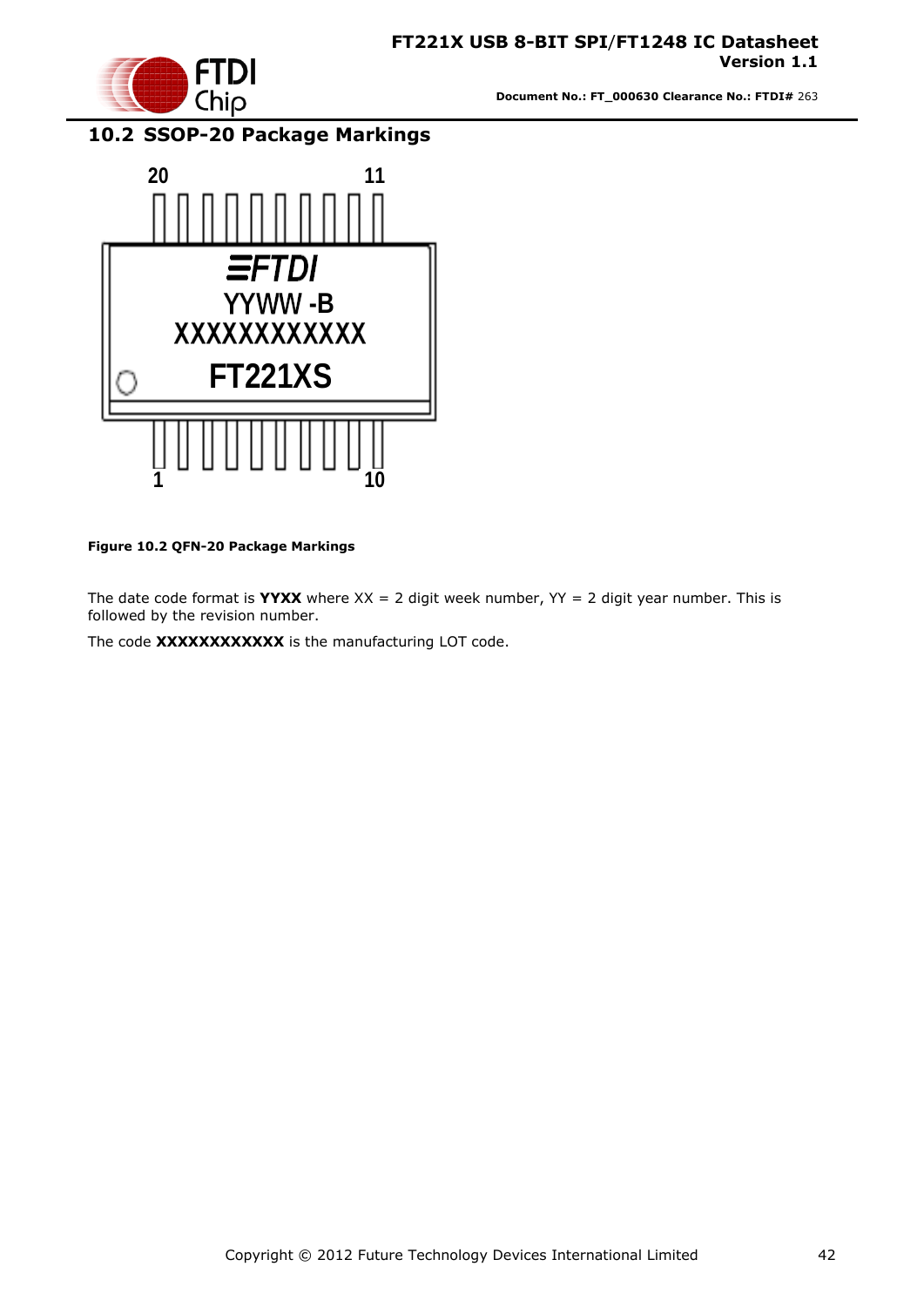

### <span id="page-42-0"></span>**10.3 QFN-20 Package Mechanical Dimensions**



|                                                                           |                    |  | D2 |                    |                      | ILLAD FINISHT |     | JEDEC CODE    |
|---------------------------------------------------------------------------|--------------------|--|----|--------------------|----------------------|---------------|-----|---------------|
| <b>PAD SIZEL</b>                                                          | MIN.   NOM.   MAX. |  |    | MIN.   NOM.   MAX. | I MIN.   NOM.   MAX. | Pure Tin I    | PPF |               |
| 114X114 MIL  1.90   2.00   2.05   1.90   2.00   2.05   0.30   0.40   0.50 |                    |  |    |                    |                      |               |     | $W(V)$ GGD-1  |
| 102X102 MIL 2.00   2.10   2.15   2.00   2.10   2.15   0.45   0.55   0.65  |                    |  |    |                    |                      |               |     | $W(V)GGD-1$   |
| 110X110 MIL  2.40   2.50   2.55   2.40   2.50   2.55   0.35   0.45   0.55 |                    |  |    |                    |                      |               |     | $ W(V)GGD-11$ |

<span id="page-42-1"></span>**Figure 10.3 QFN-20 Package Dimensions**

The FT221XQ is supplied in a RoHS compliant leadless QFN-20 package. The package is lead (Pb) free, and uses a "green" compound. The package is fully compliant with European Union directive 2002/95/EC.

This package is nominally 4.00mm x 4.00mm. The solder pads are on a 0.50mm pitch. The above mechanical drawing shows the QFN-32 package. All dimensions are in millimetres.

The centre pad on the base of the FT221XQ is internally connected to GND, and the PCB should not have signal tracks on the top layer under this device.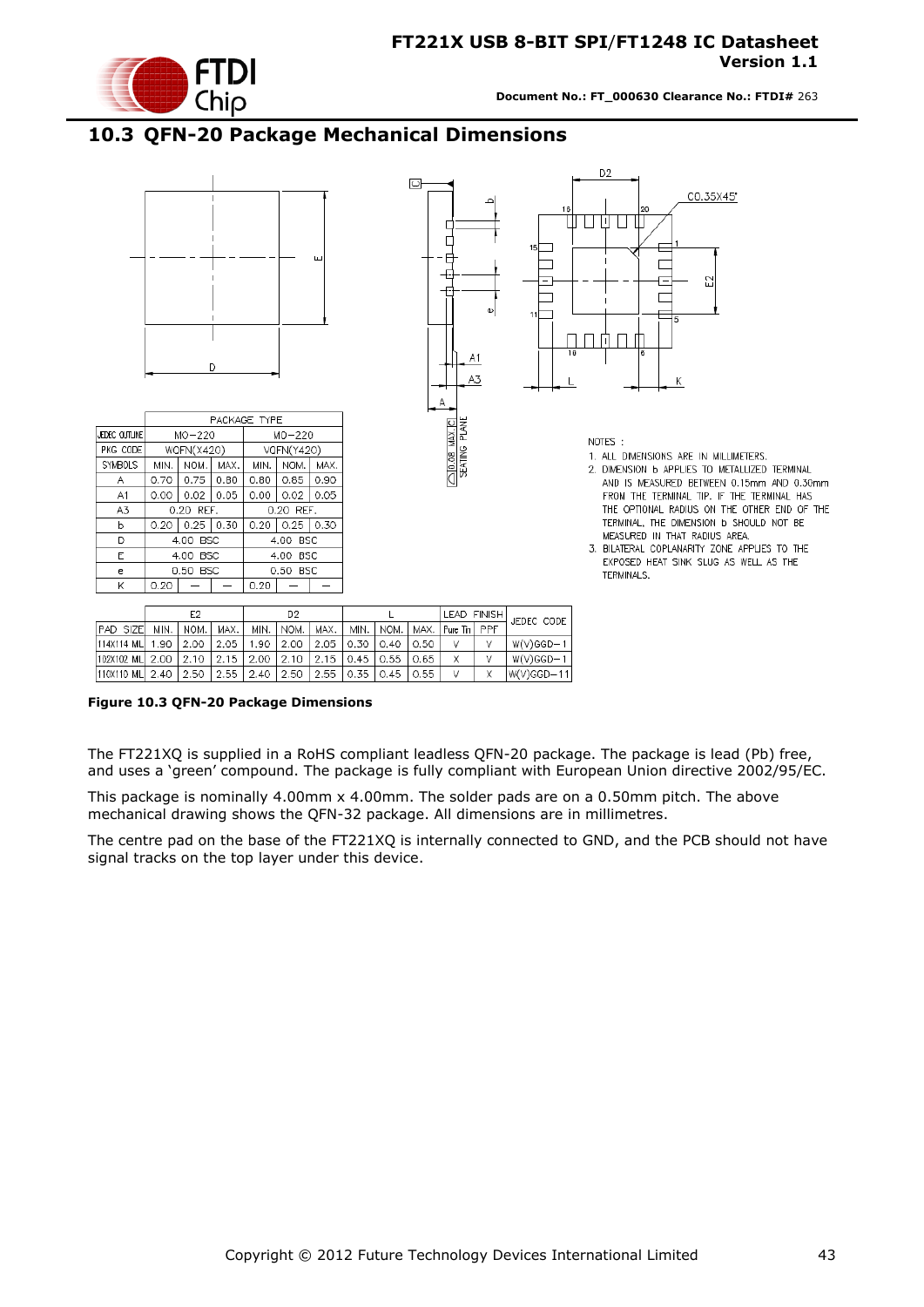

### <span id="page-43-0"></span>**10.4 QFN-20 Package Markings**



**Figure 10.4 QFN-20 Package Markings**

<span id="page-43-1"></span>The date code format is **YYXX** where  $XX = 2$  digit week number,  $YY = 2$  digit year number. This is followed by the revision number.

The code **XXXXXXX** is the manufacturing LOT code.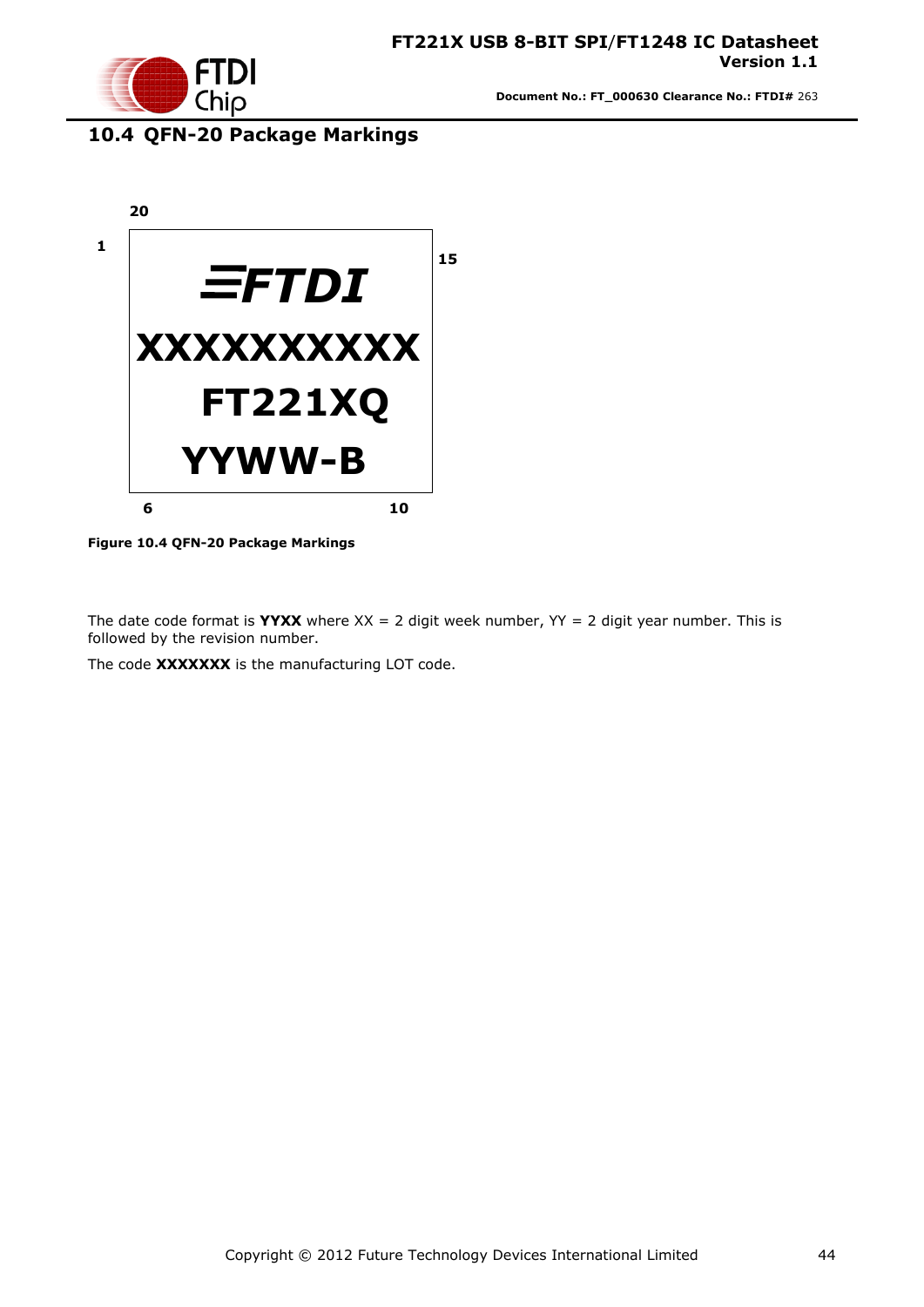

### <span id="page-44-0"></span>**10.5 Solder Reflow Profile**

The FT221X is supplied in Pb free 20 LD SSOP and QFN-20 packages. The recommended solder reflow profile for both package options is shown in [Figure 10.5.](#page-44-1)



#### <span id="page-44-1"></span>**Figure 10.5 FT221X Solder Reflow Profile**

The recommended values for the solder reflow profile are detailed in [Table 10.1.](#page-44-2) Values are shown for both a completely Pb free solder process (i.e. the FT221X is used with Pb free solder), and for a non-Pb free solder process (i.e. the FT221X is used with non-Pb free solder).

| <b>Profile Feature</b>                                                                                                           | <b>Pb Free Solder Process</b>                 | <b>Non-Pb Free Solder Process</b>                       |
|----------------------------------------------------------------------------------------------------------------------------------|-----------------------------------------------|---------------------------------------------------------|
| Average Ramp Up Rate $(T_s$ to $T_p$ )                                                                                           | 3°C / second Max.                             | 3°C / Second Max.                                       |
| Preheat<br>- Temperature Min (T <sub>s</sub> Min.)<br>- Temperature Max (T <sub>s</sub> Max.)<br>- Time $(t_s$ Min to $t_s$ Max) | $150^{\circ}$ C<br>200°C<br>60 to 120 seconds | $100^{\circ}$ C<br>$150^{\circ}$ C<br>60 to 120 seconds |
| Time Maintained Above Critical Temperature<br>$T_{\rm L}$ :<br>- Temperature $(T_L)$<br>- Time $(t_L)$                           | $217^{\circ}$ C<br>60 to 150 seconds          | 183°C<br>60 to 150 seconds                              |
| Peak Temperature $(T_{p})$                                                                                                       | $260^{\circ}$ C                               | $240^{\circ}$ C                                         |
| Time within 5°C of actual Peak Temperature<br>$(t_{p})$                                                                          | 20 to 40 seconds                              | 20 to 40 seconds                                        |
| Ramp Down Rate                                                                                                                   | 6°C / second Max.                             | 6°C / second Max.                                       |
| Time for T= 25 $\degree$ C to Peak Temperature, T <sub>p</sub>                                                                   | 8 minutes Max.                                | 6 minutes Max.                                          |

<span id="page-44-2"></span>**Table 10.1 Reflow Profile Parameter Values**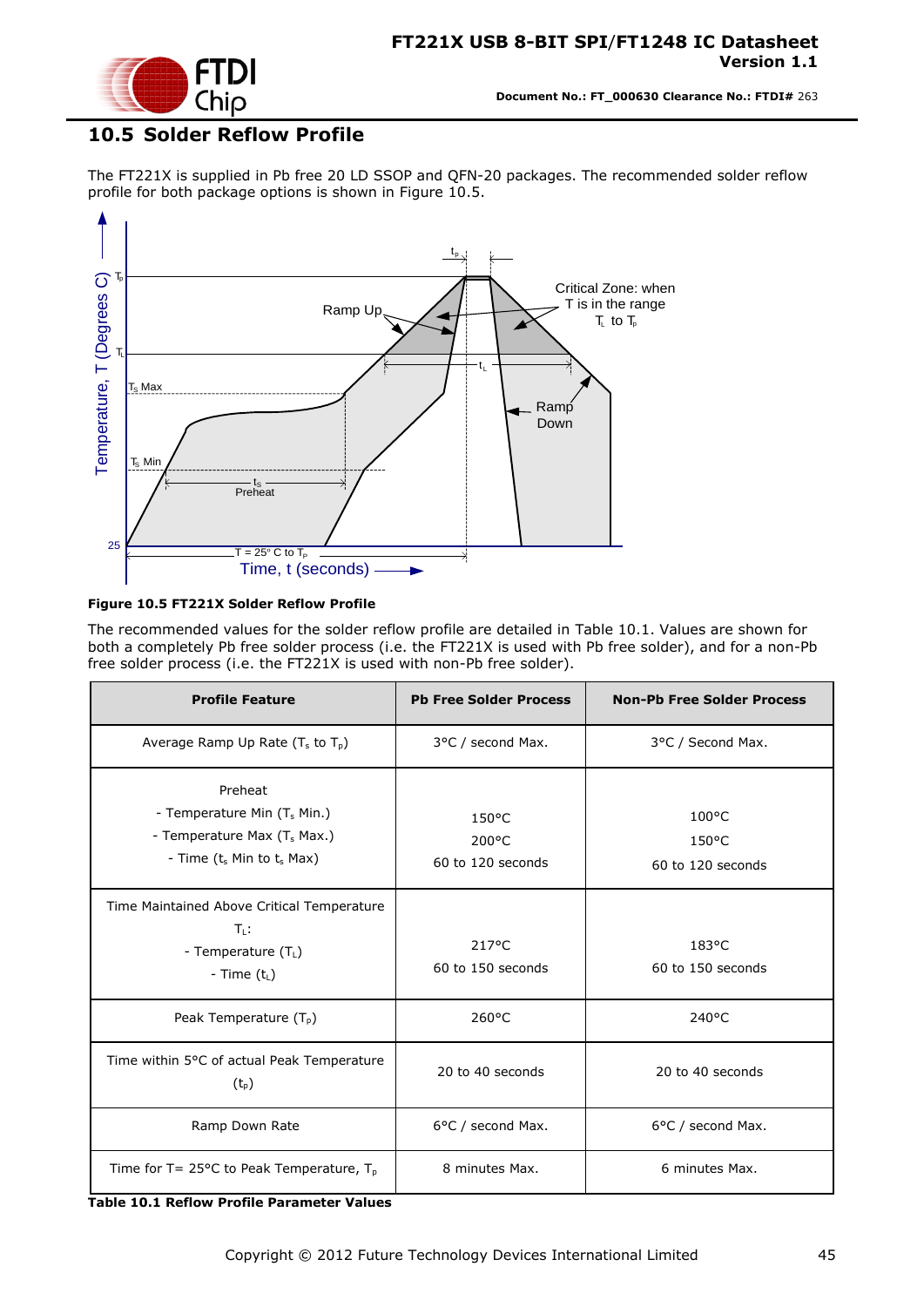

### <span id="page-45-0"></span>**11 Contact Information**

#### **Head Office – Glasgow, UK**

Future Technology Devices International Limited Unit 1, 2 Seaward Place, Centurion Business Park Glasgow G41 1HH United Kingdom Tel: +44 (0) 141 429 2777 Fax: +44 (0) 141 429 2758

E-mail (Sales) sales1@ftdichip.com<br>E-mail (Support) support1@ftdichip.com support1@ftdichip.com E-mail (General Enquiries) admin1@ftdichip.com

#### **Branch Office – Taipei, Taiwan**

Future Technology Devices International Limited (Taiwan) 2F, No. 516, Sec. 1, NeiHu Road Taipei 114 Taiwan , R.O.C. Tel: +886 (0) 2 8791 3570 Fax: +886 (0) 2 8791 3576

E-mail (Sales) tw.sales1@ftdichip.com E-mail (General Enquiries) tw.admin1@ftdichip.com

E-mail (Support) tw.support1@ftdichip.com

#### **Branch Office – Hillsboro, Oregon, USA**

Future Technology Devices International Limited (USA) 7235 NW Evergreen Parkway, Suite 600 Hillsboro, OR 97123-5803 USA Tel: +1 (503) 547 0988 Fax: +1 (503) 547 0987

E-Mail (Sales) us.sales@ftdichip.com E-Mail (Support) us.support@ftdichip.com<br>E-Mail (General Enquiries) us.admin@ftdichip.com E-Mail (General Enquiries)

#### **Branch Office – Shanghai, China**

Future Technology Devices International Limited (China) Room 408, 317 Xianxia Road, Shanghai, 200051 China Tel: +86 21 62351596 Fax: +86 21 62351595

E-mail (Sales) cn.sales@ftdichip.com E-mail (Support) cn.support@ftdichip.com E-mail (General Enquiries) cn.admin@ftdichip.com

**Web Site**

http://ftdichip.com

System and equipment manufacturers and designers are responsible to ensure that their systems, and any Future Technology Devices International Ltd (FTDI) devices incorporated in their systems, meet all applicable safety, regulatory and system-level performance requirements. All application-related information in this document (including application descriptions, suggested FTDI devices and other materials) is provided for reference only. While FTDI has taken care to assure it is accurate, this information is subject to customer confirmation, and FTDI disclaims all liability for system designs and for any applications assistance provided by FTDI. Use of FTDI devices in life support and/or safety applications is entirely at the user"s risk, and the user agrees to defend, indemnify and hold harmless FTDI from any and all damages, claims, suits or expense resulting from such use. This document is subject to change without notice. No freedom to use patents or other intellectual property rights is implied by the publication of this document. Neither the whole nor any part of the information contained in, or the product described in this document, may be adapted or reproduced in any material or electronic form without the prior written consent of the copyright holder. Future Technology Devices International Ltd, Unit 1, 2 Seaward Place, Centurion Business Park, Glasgow G41 1HH, United Kingdom. Scotland Registered Company Number: SC136640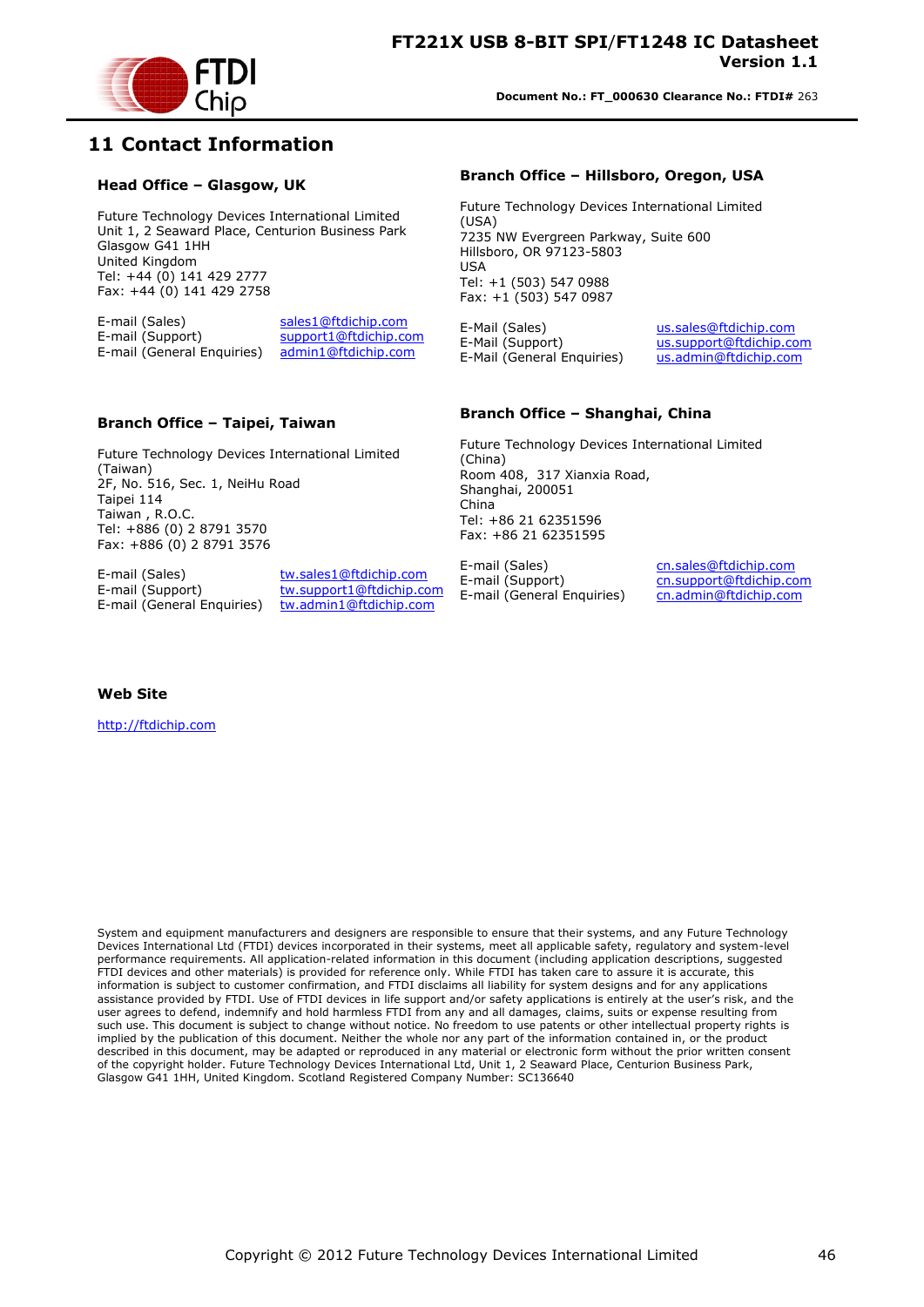

#### <span id="page-46-0"></span>**Appendix A – References**

#### **Useful Application Notes**

[http://www.ftdichip.com/Documents/AppNotes/AN232R-01\\_FT232RBitBangModes.pdf](http://www.ftdichip.com/Documents/AppNotes/AN232R-01_FT232RBitBangModes.pdf)

[http://www.ftdichip.com/Documents/AppNotes/AN\\_107\\_AdvancedDriverOptions\\_AN\\_000073.pdf](http://www.ftdichip.com/Documents/AppNotes/AN_107_AdvancedDriverOptions_AN_000073.pdf)

[http://www.ftdichip.com/Documents/AppNotes/AN\\_121\\_FTDI\\_Device\\_EEPROM\\_User\\_Area\\_Usage.pdf](http://www.ftdichip.com/Documents/AppNotes/AN_121_FTDI_Device_EEPROM_User_Area_Usage.pdf)

[http://www.ftdichip.com/Documents/AppNotes/AN\\_167\\_FT1248\\_Parallel\\_Serial\\_Interface\\_Basics.pdf](http://www.ftdichip.com/Documents/AppNotes/AN_167_FT1248_Parallel_Serial_Interface_Basics.pdf)

<http://www.ftdichip.com/Documents/InstallGuides.htm>

[http://www.ftdichip.com/Support/Documents/TechnicalNotes/TN\\_100\\_USB\\_VID-PID\\_Guidelines.pdf](http://www.ftdichip.com/Support/Documents/TechnicalNotes/TN_100_USB_VID-PID_Guidelines.pdf)

[http://www.ftdichip.com/Support/Documents/AppNotes/AN\\_175\\_Battery%20Charging%20Over%20USB](http://www.ftdichip.com/Support/Documents/AppNotes/AN_175_Battery%20Charging%20Over%20USB%20with%20FTEX%20Devices.pdf) [%20with%20FTEX%20Devices.pdf](http://www.ftdichip.com/Support/Documents/AppNotes/AN_175_Battery%20Charging%20Over%20USB%20with%20FTEX%20Devices.pdf)

[http://www.usb.org/developers/devclass\\_docs/BCv1.2\\_011912.zip](http://www.usb.org/developers/devclass_docs/BCv1.2_011912.zip)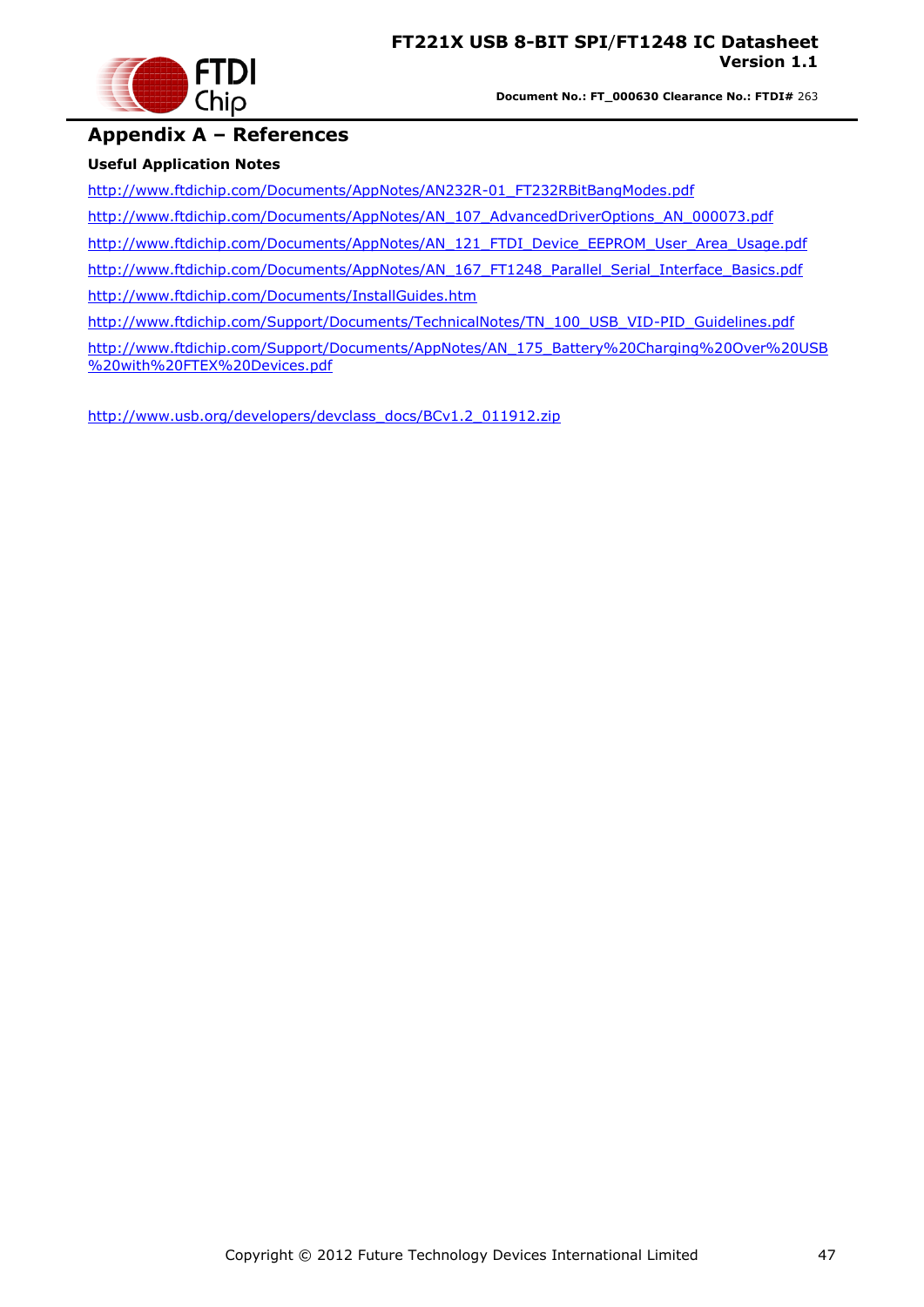

# <span id="page-47-0"></span>**Appendix B - List of Figures and Tables**

#### **List of Figures**

#### **List of Tables**

| Copyright © 2012 Future Technology Devices International Limited<br>48 |
|------------------------------------------------------------------------|